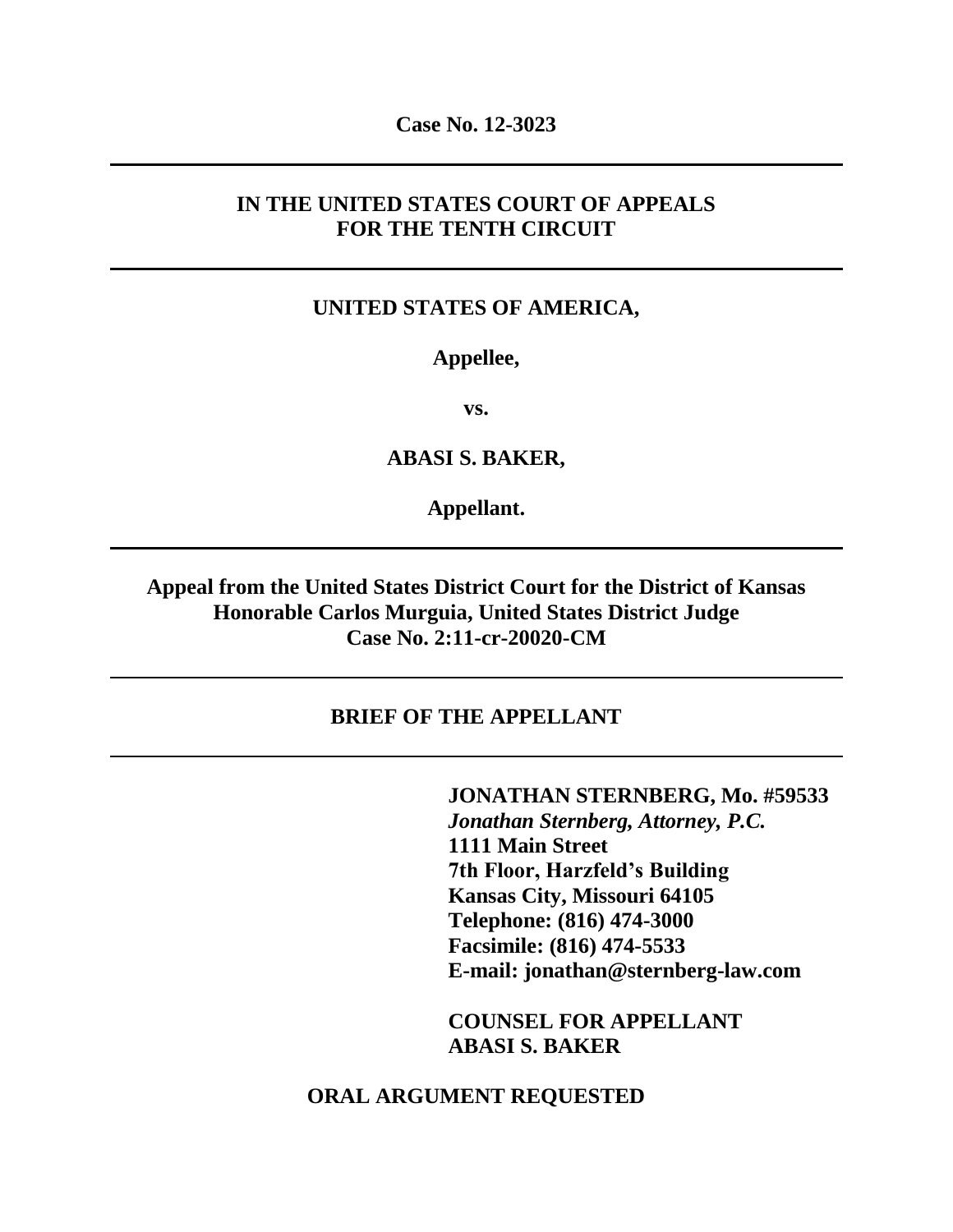| I.<br>The district court erred in convicting and sentencing Mr. Baker,<br>because the only direct evidence against him was obtained in violation<br>of the Fourth Amendment. Under the present framework for covert<br>GPS tracking of vehicles, the Government's admittedly warrantless<br>placement of a GPS device on Mr. Baker's vehicle, which led both to<br>his arrest and to the only direct evidence against him, was unlawful                                                                 |  |
|---------------------------------------------------------------------------------------------------------------------------------------------------------------------------------------------------------------------------------------------------------------------------------------------------------------------------------------------------------------------------------------------------------------------------------------------------------------------------------------------------------|--|
| II. The district court erred in entering a judgment of conviction and<br>sentence against Mr. Baker for brandishing a firearm during a crime<br>of violence in counts $2, 5, 8$ , and 11 and possession of a firearm in<br>counts 3, 6, 9, and 12, because the Government's evidence was<br>insufficient to connect him to the specifically-charged Glock pistol<br>before February 14, 2011. There was no direct or circumstantial<br>evidence of such possession or use before February 14, 2011, and |  |
|                                                                                                                                                                                                                                                                                                                                                                                                                                                                                                         |  |
| . 10                                                                                                                                                                                                                                                                                                                                                                                                                                                                                                    |  |
|                                                                                                                                                                                                                                                                                                                                                                                                                                                                                                         |  |
| 1. Advance America, Kansas City, Kansas (January 6, 2011)10                                                                                                                                                                                                                                                                                                                                                                                                                                             |  |
|                                                                                                                                                                                                                                                                                                                                                                                                                                                                                                         |  |
| 3. Advance America, Overland Park, Kansas (January 12, 2011)13                                                                                                                                                                                                                                                                                                                                                                                                                                          |  |

# **Table of Contents**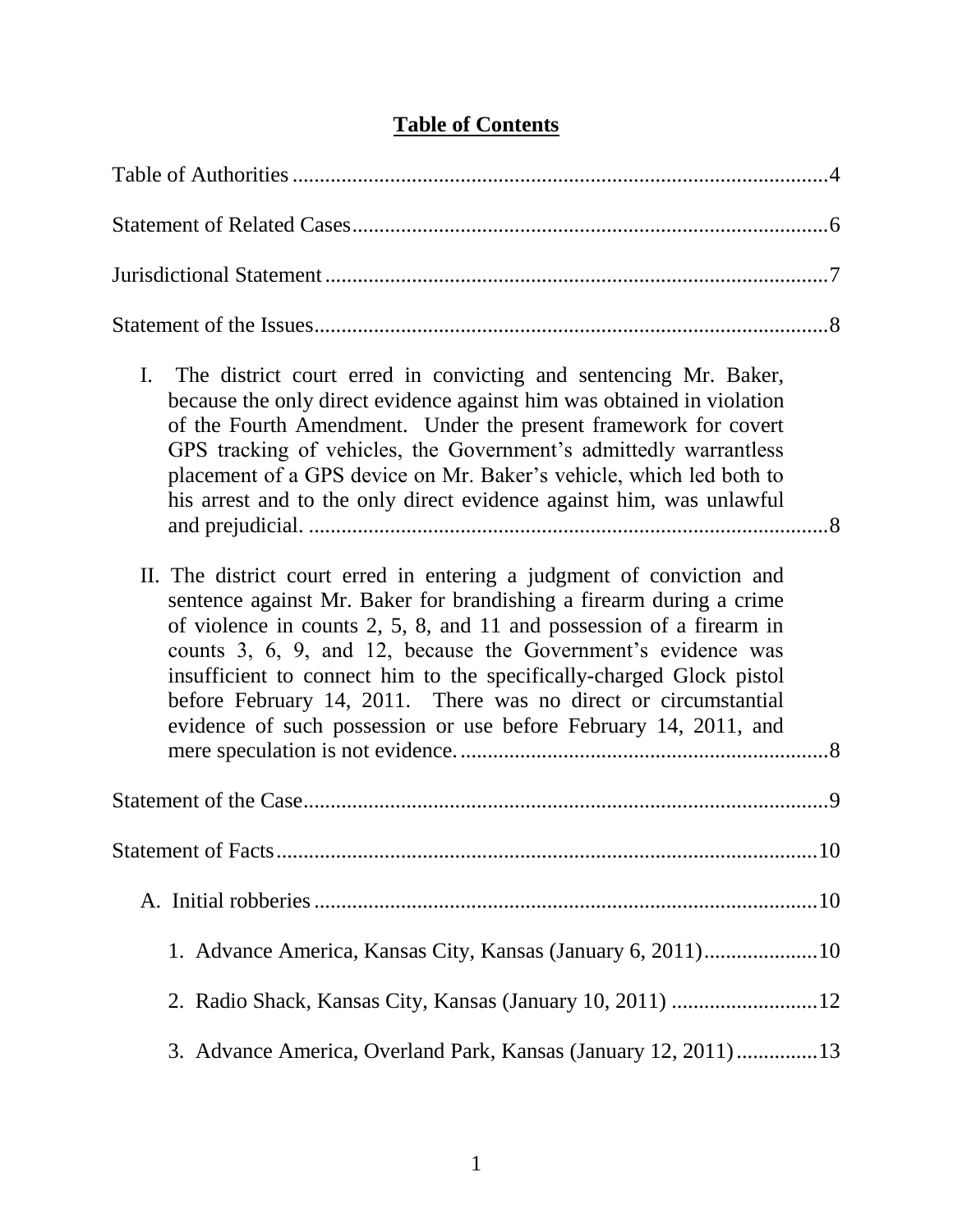| 4. Dollar General attempted robbery, Kansas City, Kansas                                                                                                                                       |
|------------------------------------------------------------------------------------------------------------------------------------------------------------------------------------------------|
| 5. Check Into Cash, Overland Park, Kansas (February 16, 2011) 16                                                                                                                               |
|                                                                                                                                                                                                |
|                                                                                                                                                                                                |
|                                                                                                                                                                                                |
|                                                                                                                                                                                                |
|                                                                                                                                                                                                |
| C. March 3, 2011, robbery: Radio Shack, Overland Park, Kansas 32                                                                                                                               |
|                                                                                                                                                                                                |
|                                                                                                                                                                                                |
|                                                                                                                                                                                                |
|                                                                                                                                                                                                |
|                                                                                                                                                                                                |
|                                                                                                                                                                                                |
| A. The district court plainly erred in admitting any evidence directly<br>or indirectly resulting from the GPS tracking of Mr. Baker's car. 44                                                 |
| 1. Under current law, it is clear and obvious that the Government's<br>placement and monitoring of a GPS tracking device on Mr.<br>Baker's vehicle was a "search" subject to the Fourth<br>.46 |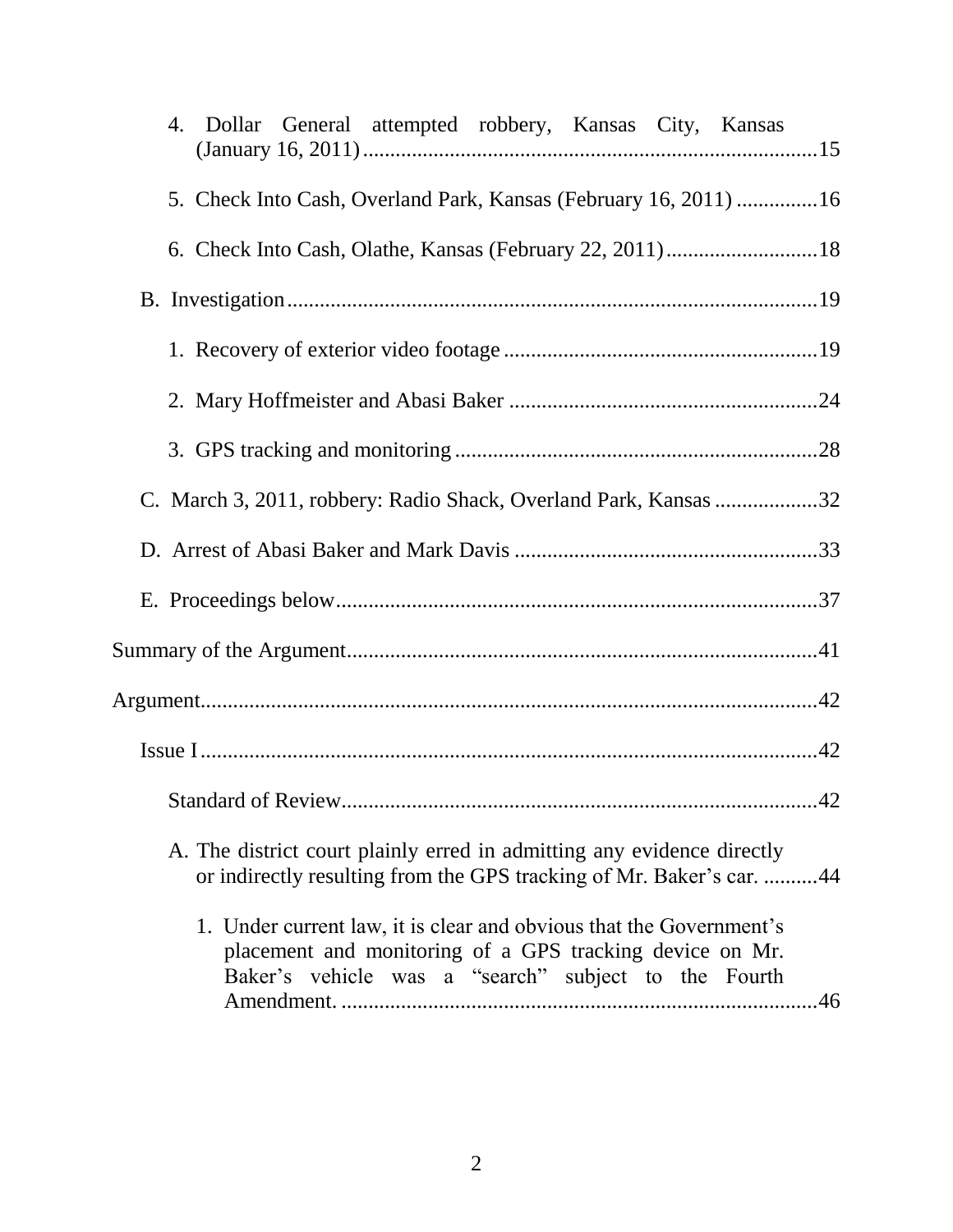| 2. Under current law, it is clear and obvious that the Government's<br>warrantless placement and monitoring of a GPS tracking device<br>on Mr. Baker's car violated the Fourth Amendment, mandating<br>all resultant direct or indirect evidence be suppressed49 |
|------------------------------------------------------------------------------------------------------------------------------------------------------------------------------------------------------------------------------------------------------------------|
|                                                                                                                                                                                                                                                                  |
| b. All evidence directly or indirectly obtained through the                                                                                                                                                                                                      |
|                                                                                                                                                                                                                                                                  |
|                                                                                                                                                                                                                                                                  |
|                                                                                                                                                                                                                                                                  |
| A. The Government had to prove Mr. Baker possessed the<br>specifically-charged Glock firearm in order to convict him of                                                                                                                                          |
| B. The Government presented no direct or circumstantial evidence<br>connecting Mr. Baker to the Glock firearm before February 14,                                                                                                                                |
|                                                                                                                                                                                                                                                                  |
| .64                                                                                                                                                                                                                                                              |
|                                                                                                                                                                                                                                                                  |
|                                                                                                                                                                                                                                                                  |
|                                                                                                                                                                                                                                                                  |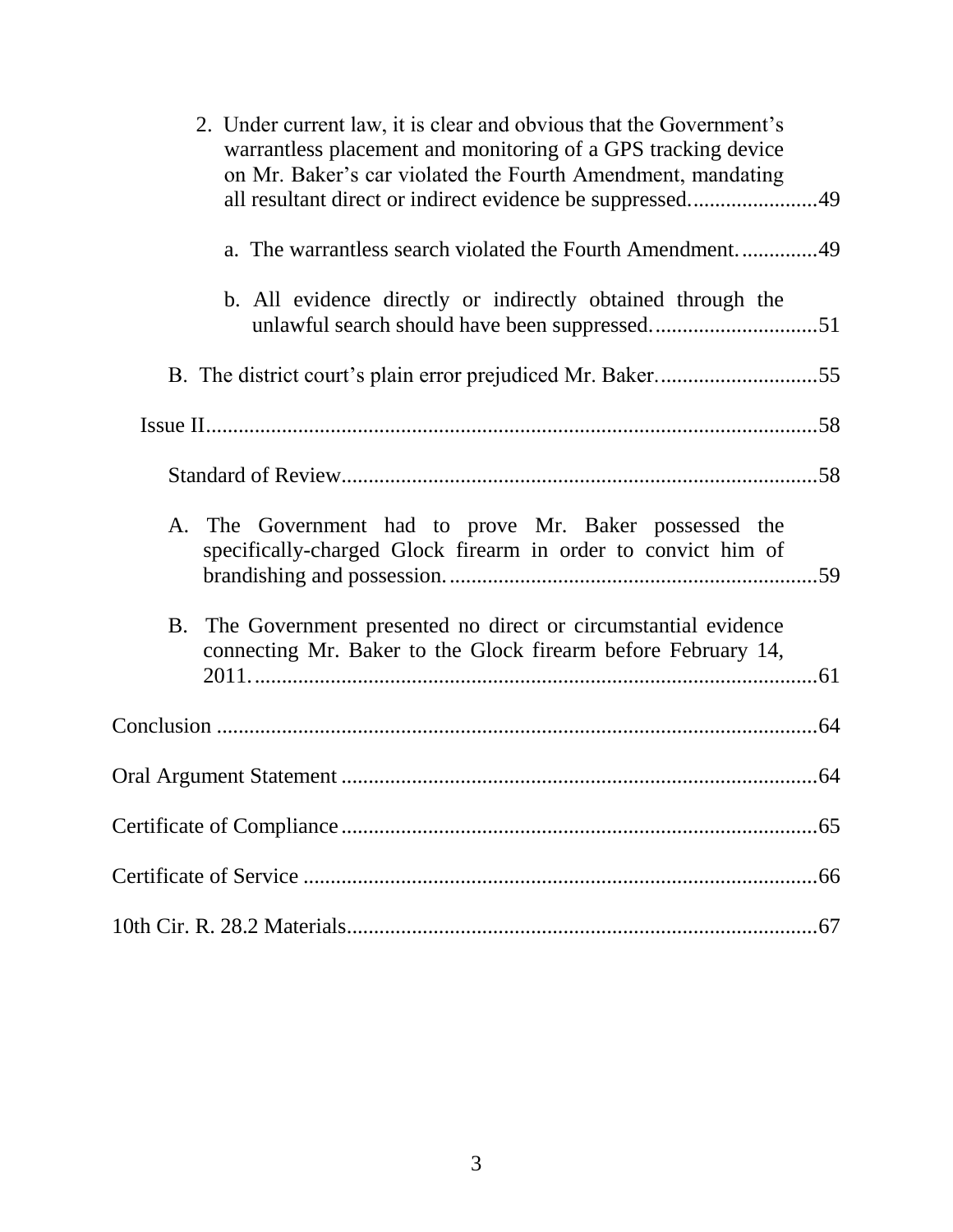# **Table of Authorities**

| <b>Cases</b> |
|--------------|
|              |
|              |
|              |
|              |
|              |
|              |
|              |
|              |
|              |
|              |
|              |
|              |
|              |
|              |
|              |
|              |
|              |
|              |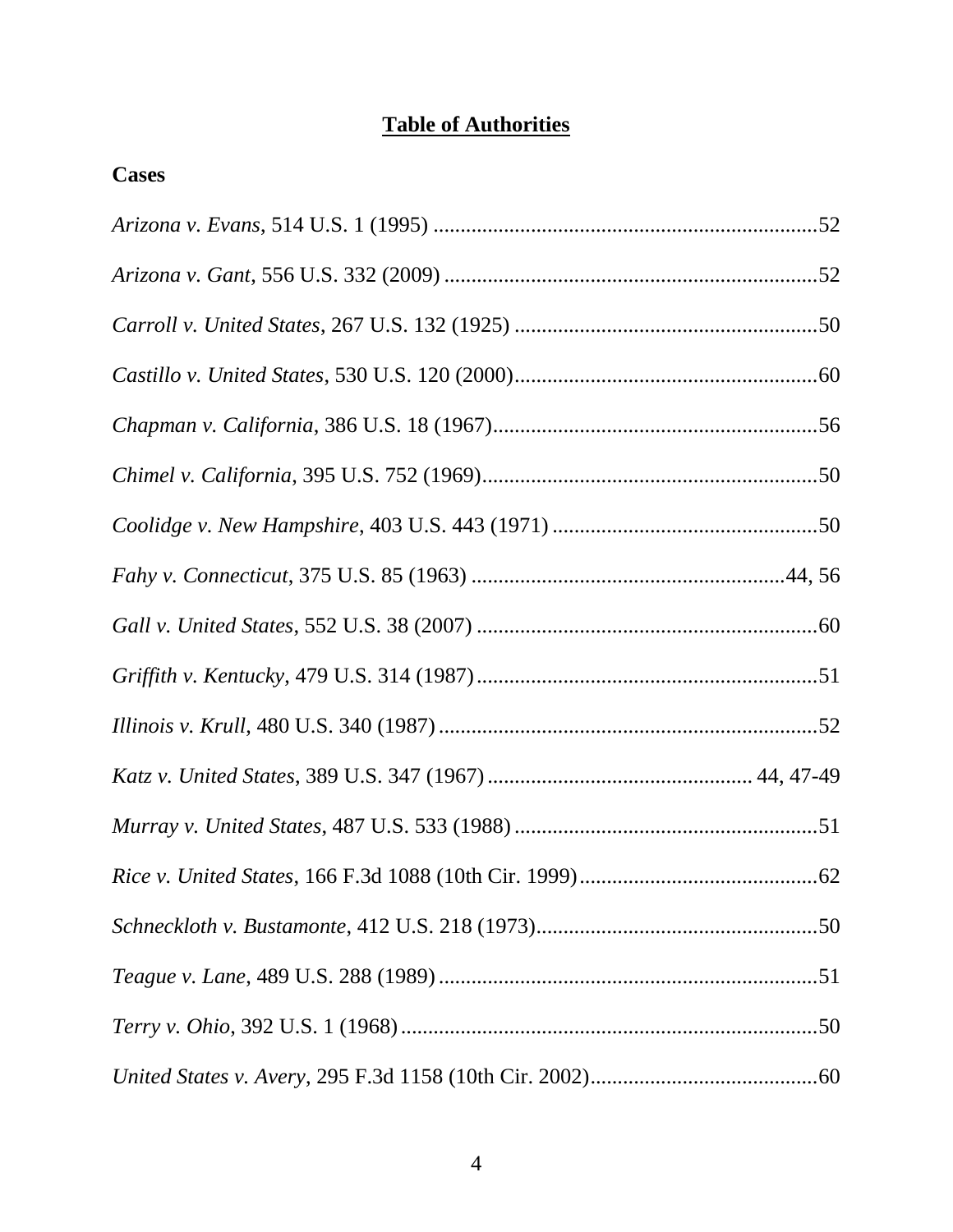| United States v. Jones, 132 S.Ct. 945 (2012) 41,, 43, 45-49, 53-54      |
|-------------------------------------------------------------------------|
|                                                                         |
|                                                                         |
|                                                                         |
| United States v. Lopez-Medina, 596 F.3d 716 (10th Cir. 2010) 42         |
|                                                                         |
|                                                                         |
| United States v. Maynard, 615 F.3d 544 (D.C. Cir. 2010)45-47, 53-54, 57 |
|                                                                         |
| United States v. U.S. Dist. Ct. for E. Dist. of Mich., 407 U.S. 297     |
|                                                                         |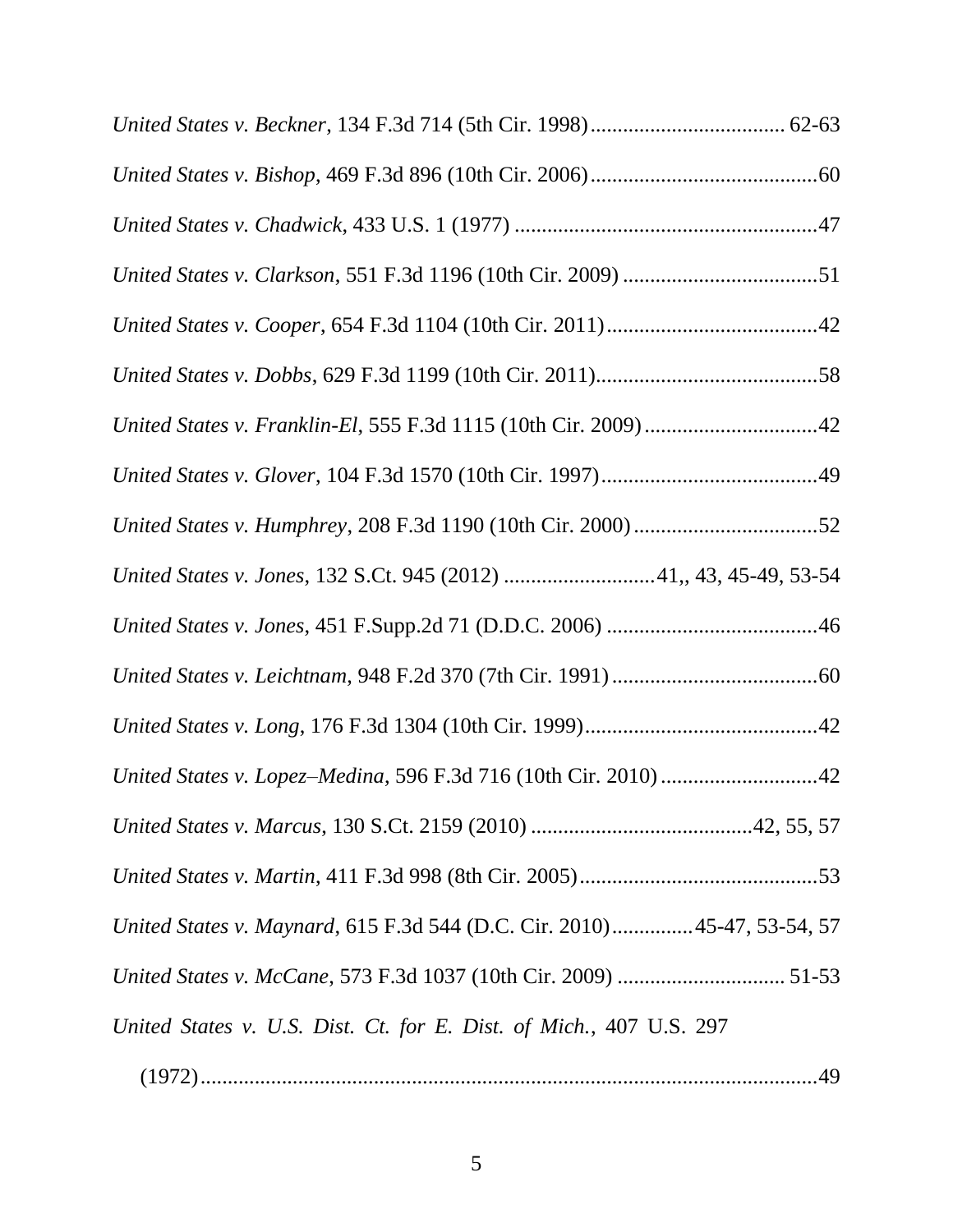| Unites States v. Lin Lyn Trading, Ltd., 149 F.3d 1112 (10th Cir. 1998)51 |
|--------------------------------------------------------------------------|
|                                                                          |
|                                                                          |
| <b>Constitution of the United States</b>                                 |
|                                                                          |
| <b>United States Code</b>                                                |
|                                                                          |
|                                                                          |
|                                                                          |
|                                                                          |
|                                                                          |
|                                                                          |
| <b>Federal Rules of Appellate Procedure</b>                              |
|                                                                          |
|                                                                          |

# **Statement of Related Cases**

This is a direct appeal from an original judgment of conviction and sentence in a criminal case. There are no prior or related appeals.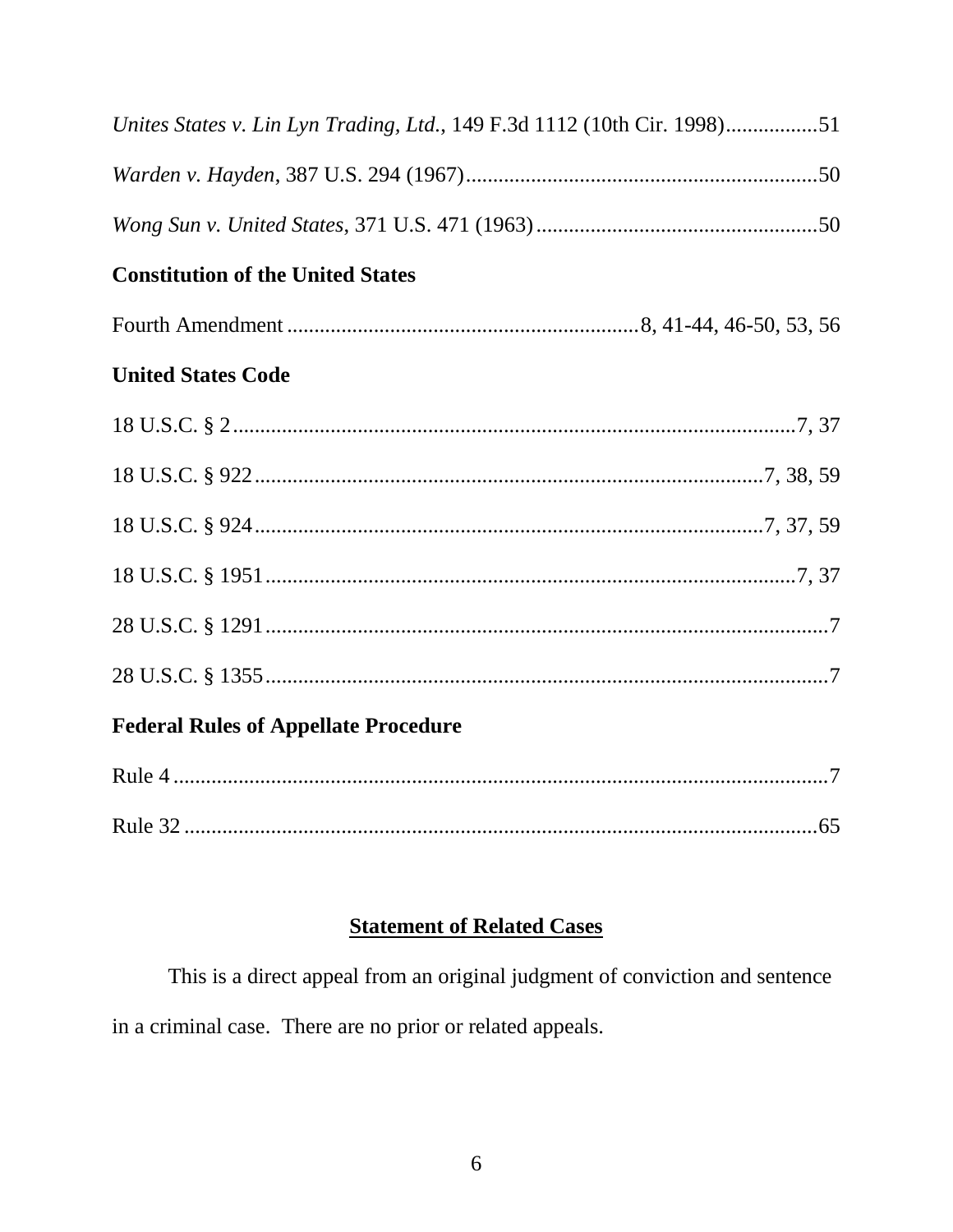#### **Jurisdictional Statement**

This is an appeal from a final judgment of conviction and sentence entered by the United States District Court for the District of Kansas in a criminal case that the Government had filed upon a grand jury indictment alleging violations of 18 U.S.C. §§ 922, 924, 1951, and 2. The district court had jurisdiction pursuant to 28 U.S.C. § 1355(a).

The district court entered its final judgment imposing sentence on January 18, 2012. The appellant filed his Notice of Appeal on January 23, 2012. Under Fed. R. App. P.  $4(b)(1)(A)(i)$ , the Notice of Appeal was timely, as it was filed within ten days of the district court's final judgment. Therefore, this Court has appellate jurisdiction under 28 U.S.C. § 1291.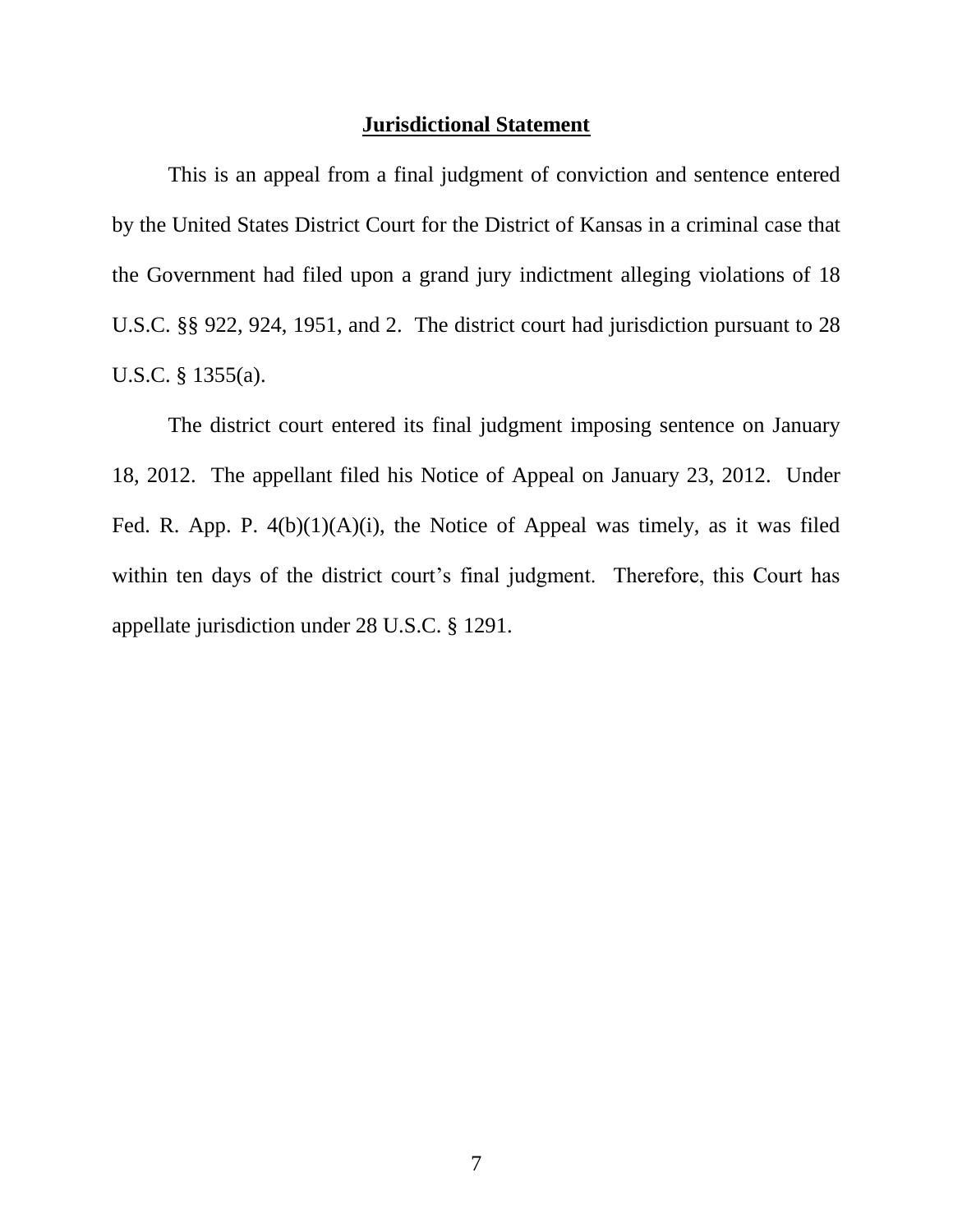#### **Statement of the Issues**

- I. The district court erred in convicting and sentencing Mr. Baker because the only direct evidence against him was obtained in violation of the Fourth Amendment. Under the present framework for GPS tracking of vehicles, the Government's admittedly warrantless placement of a GPS device on Mr. Baker's vehicle, which led both to his arrest and to the only direct evidence against him, was unlawful and prejudicial.
- II. The district court erred in entering a judgment of conviction and sentence against Mr. Baker for brandishing a firearm during a crime of violence in counts 2, 5, 8, and 11 and possession of a firearm in counts 3, 6, 9, and 12, because the Government's evidence was insufficient to connect him to the specifically-charged Glock pistol before February 14, 2011. There was no direct or circumstantial evidence of such possession or use before February 14, 2011, and mere speculation is not evidence.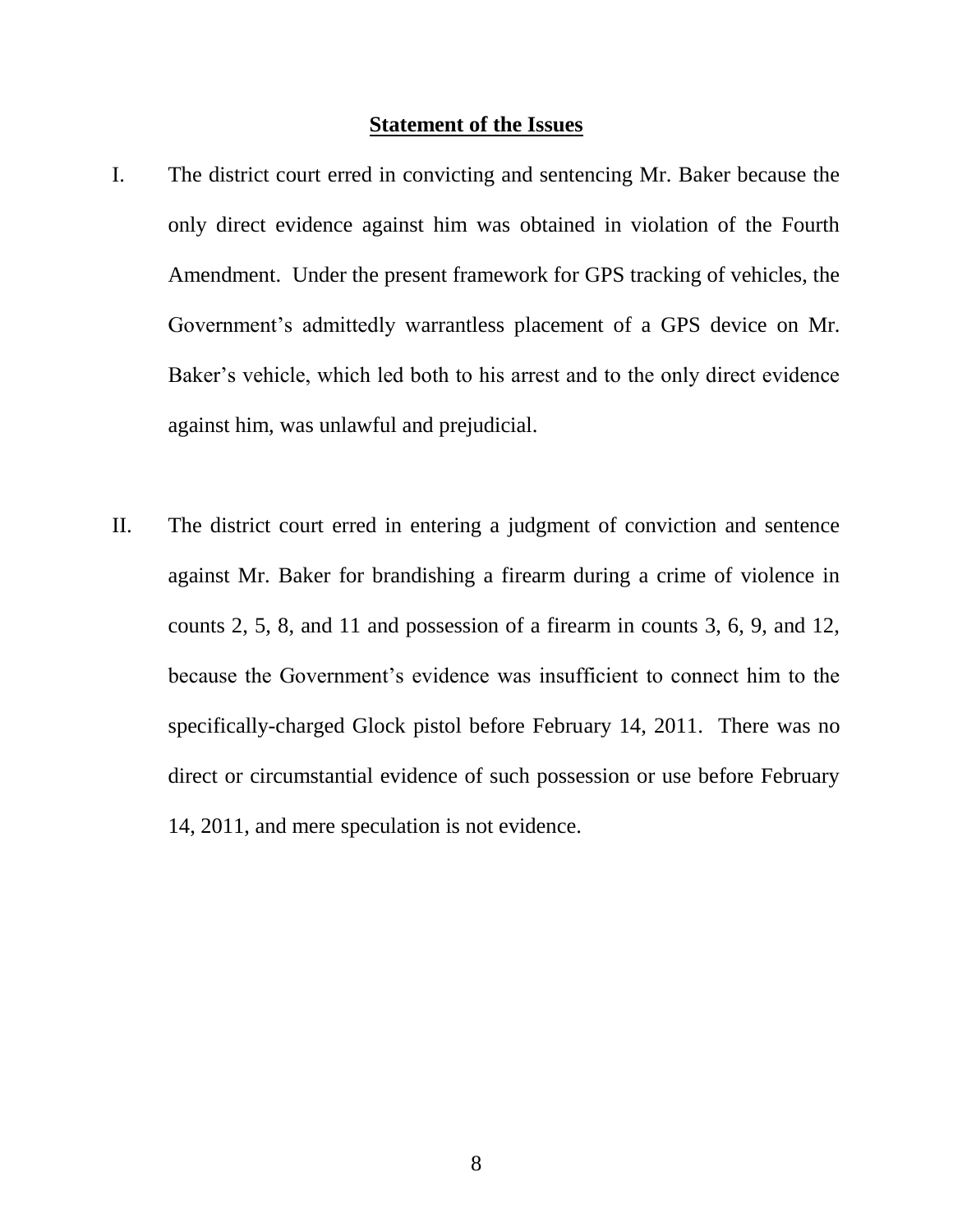#### **Statement of the Case**

A grand jury charged Abasi Baker with 21 counts related to a string of six robberies and one attempted robbery in Johnson and Wyandotte Counties, Kansas, in January through March, 2011. For each of the events, Mr. Baker was charged with one count of robbery, one of brandishing a gun during a crime of violence, and one of being a felon in possession of a firearm. For two of the events, the indictment similarly charged a co-defendant, Mark Davis. Each count charged Mr. Baker both as a principal or, alternatively, as an aider and abettor.

The Government contended Mr. Baker, using his girlfriend's car and a specific gun belonging to a friend with whom Mr. Baker had been staying in late-February 2011, had committed the six robberies and one attempted robbery, four of which were of payday loan stores. The FBI eventually stopped and arrested Mr. Baker after warrantlessly tracking the car with a GPS device. Mr. Baker's defense was general denial.

The district court severed Mr. Baker and Mr. Davis for trial. The charges against Mr. Baker were tried before a jury over eight days in September 2011. The jury found him guilty of all counts. On January 18, 2012, the district court sentenced Mr. Baker to 164 years in prison, mostly as mandatory consecutive minimum 25-year sentences on six of the brandishing charges.

Mr. Baker timely appealed to this Court.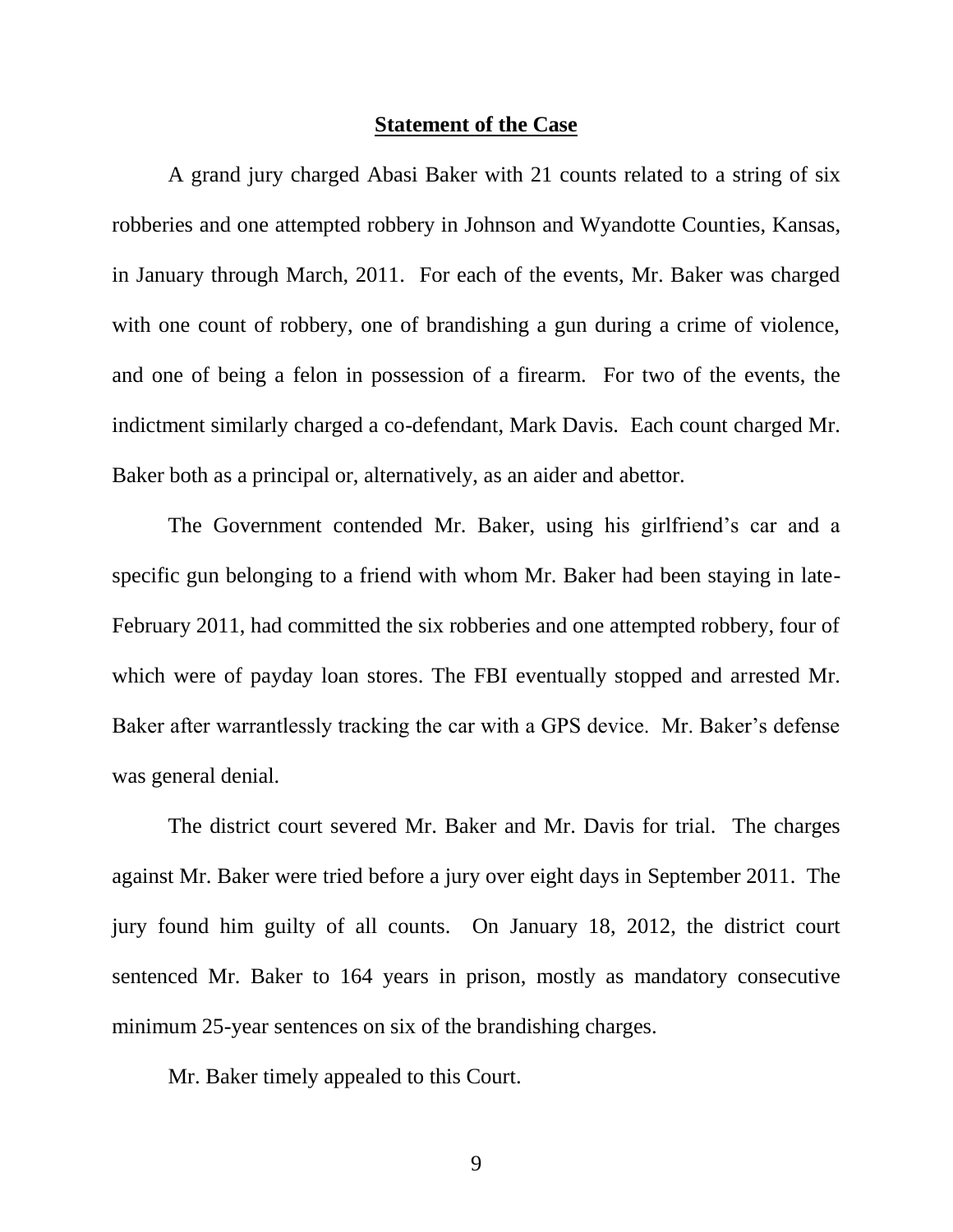#### **Statement of Facts**

#### **A. Initial robberies**

### **1. Advance America, Kansas City, Kansas (January 6, 2011)**

On January 6, 2011, Chillena Kane and Tosheba Harden were working at Advance America, a payday loan store in Kansas City, Kansas (Appellant's Appendix 142-44, 146-48, 415-17). The store was located in the Wyandotte Plaza strip mall, which contained a Price Chopper supermarket (Aplt.App. 142-44, 415- 17, 1336).

Around 5:00 p.m., a person entered through the front door, approached Ms. Harden, and said, "Ain't nobody going to get hurt, just give me the money" (Aplt.App. 146, 148-51, 157, 417-18). The person was "completely covered up," wearing a black hooded sweatshirt with the hood over his head and a cold weather mask covering his face (Aplt.App. 150, 153, 417, 419, 426-27). He also wore cloth work gloves, dark jeans, and brown boots (Aplt.App. 154, 162). He was "very tall" and "very thin" (Aplt.App. 158, 428)

Ms. Kane and Ms. Harden only could see the person's eyes (Aplt.App. 150, 419). Nonetheless, they said they could tell it was an African-American male (Aplt.App. 151, 160, 162, 419-20). Both testified they could not identify him (Aplt.App. 156, 428).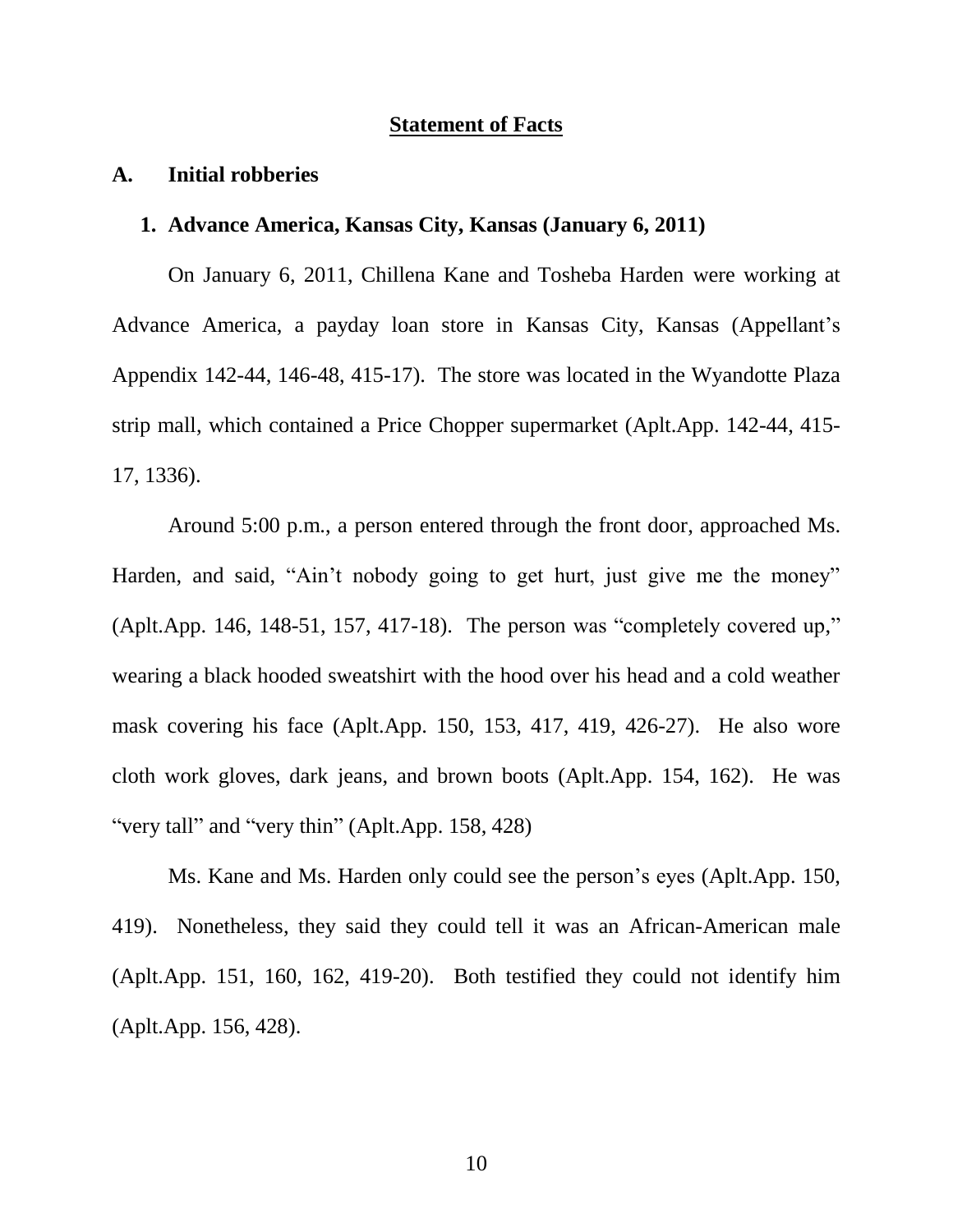At the same time, the employees saw the man was holding a gun (Aplt.App. 149-50, 417). Ms. Harden only could say it was a handgun (Aplt.App. 420). Ms. Kane said it was a black semiautomatc (Aplt.App. 154-55, 163). The man did not wave the gun, but instead held it toward his body (Aplt.App. 153). He did not point the gun at anyone or threaten to shoot anyone (Aplt.App. 163).

Ms. Kane did not have time to reach her "panic button" to set off the store's alarm (Aplt.App. 149). Instead, she grabbed money from a drawer (Aplt.App. 149, 422). At this, the man pulled out a plastic bag with red writing on it, handed it to Ms. Harden, and Ms. Kane put the money from the drawer in it (Aplt.App. 151-52, 163, 422).

The man then made the employees lead him to the store's backroom safe (Aplt.App. 152, 422-23). Ms. Harden opened the safe and gave him a "bait bag" containing \$100 that looked like a lot more money (Aplt.App. 153, 423-24). The man left, taking a total of \$458 (Aplt.App. 154-55, 424-25).

Ms. Kane and Ms. Harden called the police (Aplt.App. 156, 165-66, 425). The store had security cameras installed, but they were not working (Aplt.App. 421). The police could determine very little either from the witnesses or a canvass of the area (Aplt.App. 170-71).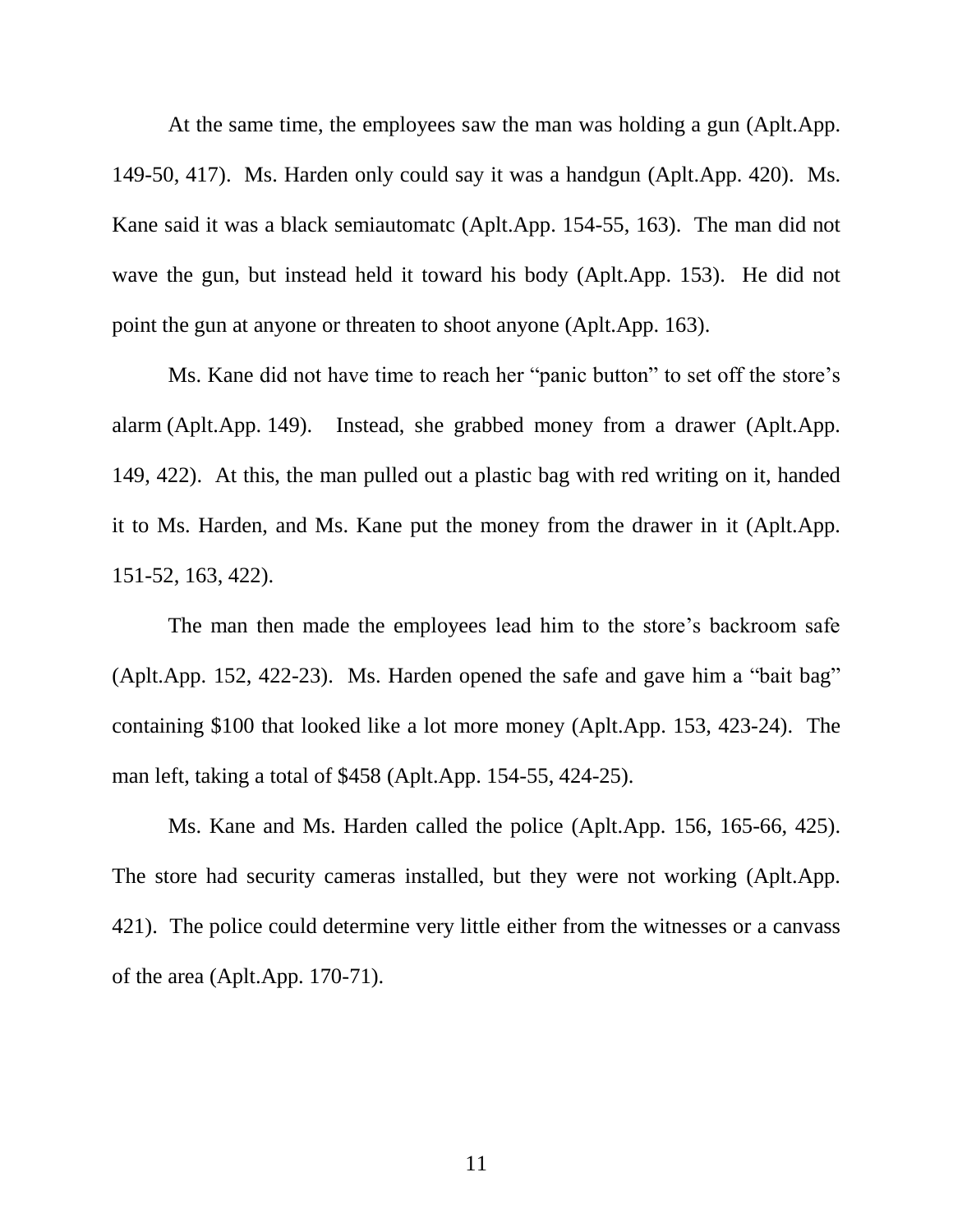#### **2. Radio Shack, Kansas City, Kansas (January 10, 2011)**

On January 10, 2011, Vanessa Harvey and J'Hlesa Richardson were working at the Radio Shack store in Wyandotte Plaza (Aplt.App. 264-65, 287-88). It was snowing outside (Aplt.App. 264).

Around 6:45 p.m., a person entered, came up to Ms. Harvey, pulled a gun and a plastic bag of his pocket, pointed the gun at her, and said "Get up, don't worry, you won't be hurt" and "Give me all the money" (Aplt.App. 265-66, 268- 70, 283). The gun was a black semiautomatic handgun (Aplt.App. 268-69, 292).

The person was wearing a black jumpsuit, a dark hooded sweatshirt with the hood on, and a black scarf wrapped around his face (Aplt.App. 274, 278-79, 292- 93). Both employees only could see the person's eyes (Aplt.App. 273, 293). Nonetheless, both said they thought from the voice it was an African-American male (Aplt.App. 273, 292-93). Neither could identify him (Aplt.App. 282, 293).

Ms. Harvey later told the police the man was 5'11" with a "petite" build, though he also could have been 5'7" or 5'9" (Aplt.App. 273-74, 277). Ms. Richardson said he was shorter than 5'9" (Aplt.App. 297).

Ms. Harvey got Ms. Richardson's attention, the man led Ms. Harvey to the cash register with her hands raised, and the two employees took money out of the register to give to him (Aplt.App. 268, 288-90). The man never pointed the gun at or threatened Ms. Richardson (Aplt.App. 299). There was only \$300 in the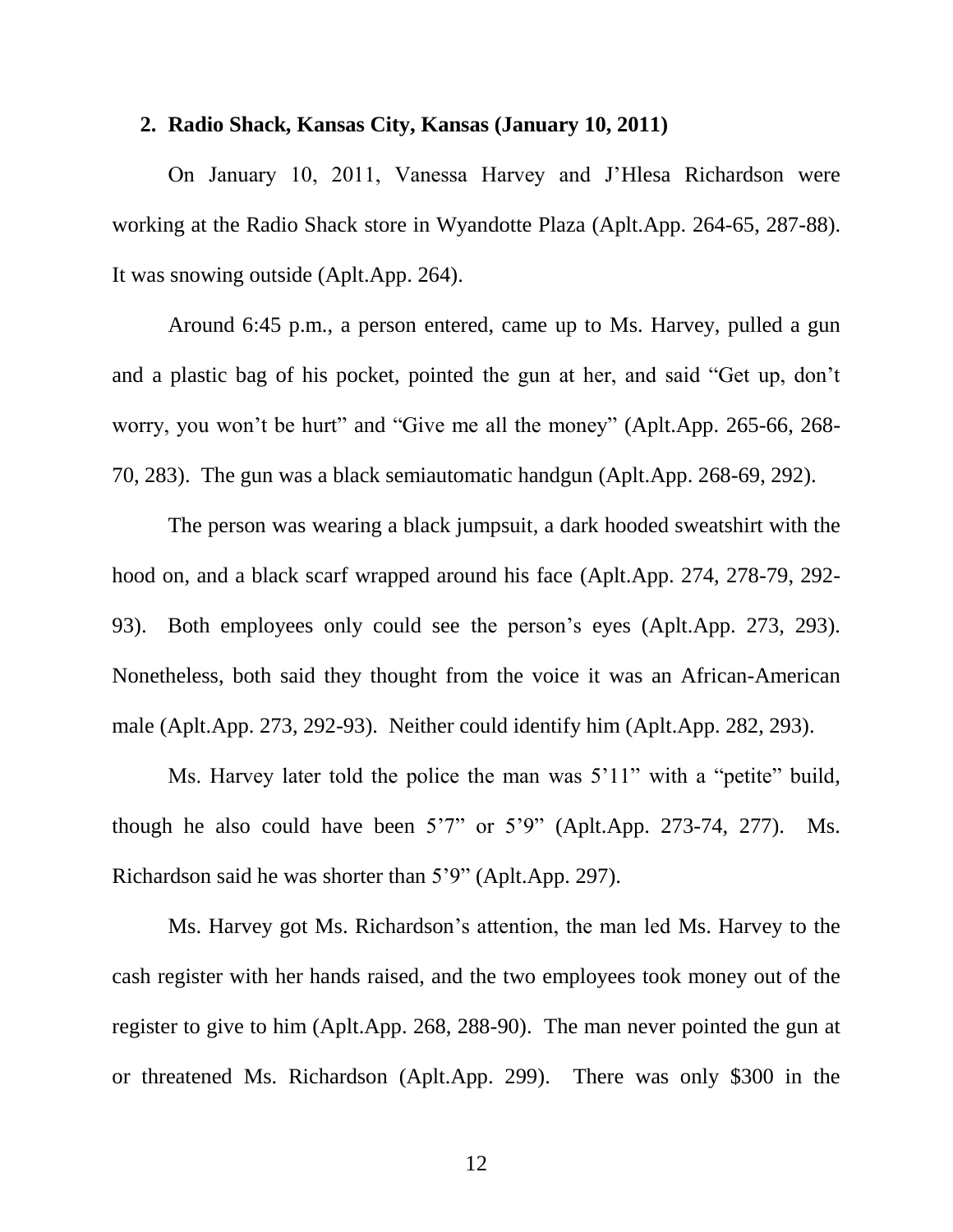register, which the man removed and slipped into his pocket (Aplt.App. 270-71, 291). He demanded more money, but was satisfied there was none (Aplt.App. 272, 289).

The man then left the store going north, but disappeared after that (Aplt.App. 275, 295, 300). The employees called the police and their managers (Aplt.App. 275, 296). The store had a security camera, but its quality was too poor to be useful (Aplt.App. 275).

Around the same time, Shawn Sheppard, an employee at the Advance Auto Parts store in Wyandotte Plaza, was outside smoking when he saw a person cross the parking lot and walk backwards into Radio Shack (Aplt.App. 255-56). He said the person wore a black hooded sweatshirt with a black cold weather mask (Aplt.App. 255, 260). He could not see the person's race or physical characteristics (Aplt.App. 258). Three minutes later, Mr. Sheppard saw the person run out of and behind the Radio Shack and disappeared (Aplt.App. 255-57, 259).

Police officers, including Detective Troy Rice, arrived and interviewed witnesses (Aplt.App. 257, 303-07, 664-65).

### **3. Advance America, Overland Park, Kansas (January 12, 2011)**

On January 12, 2011, Patricia Lusher was working alone at the Advance America payday loan store at 103rd Street and Metcalf Avenue in Overland Park,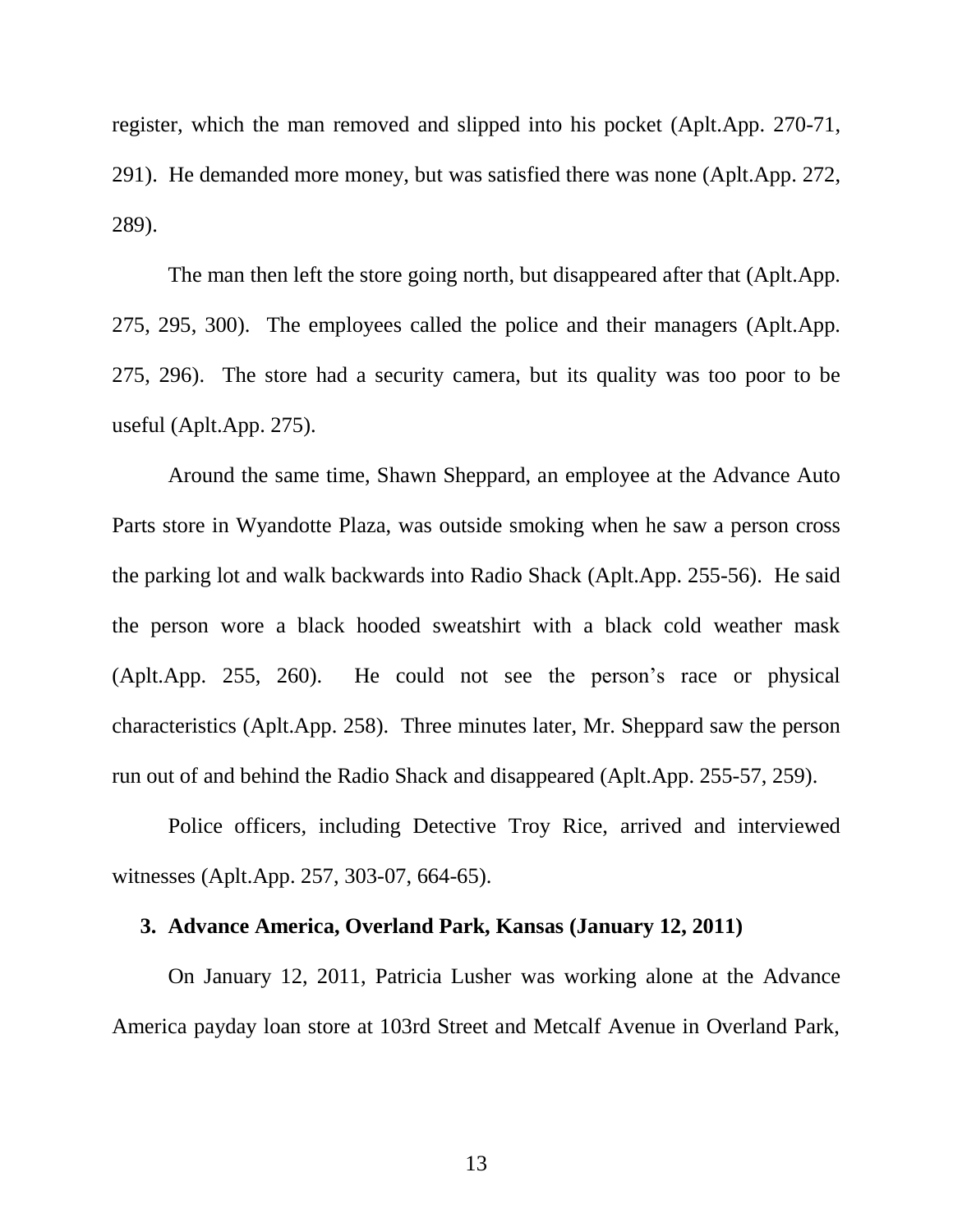Kansas (Aplt.App. 438-40, 449). The store was in a strip mall containing a Wal-Mart (Aplt.App. 431-32, 441, 1337).

Around 1:00 p.m., a person entered with a gun in his hand, walked up to Ms. Lusher's counter, set the gun down on the counter while holding it, and said, "Give it to me" (Aplt.App. 442, 444-46). The person was wearing a dark hooded sweatshirt with the hood up, tan pants, and black gloves (Aplt.App. 442, 447). Ms. Lusher could not see his face, but said she thought from his voice he was an African-American male (Aplt.App. 442, 447-48, 463-64). He was short and thin; his gun was dark grey and looked "squareish" (Aplt.App. 446, 463).

Ms. Lusher gave the man all the cash in her drawer (Aplt.App. 446). He stuck the money in his jacket pocket but was dissatisfied with the amount (Aplt.App. 448-49). Ms. Lusher opened other drawers to show him there was no more (Aplt.App. 450). She said the man threatened to shoot her if she did not show him the store's safe (Aplt.App. 450-51).

At this, she took him back to the safe and opened it (Aplt.App. 453-54). The man reached in and took nearly all the items in the safe, including money from a bag containing the store's backup change (Aplt.App. 454-56).

The man left, taking a total of \$1,250, and Ms. Lusher pulled an alarm button and called the police and her superiors (Aplt.App. 456-57, 460-61). She did not know where the man went (Aplt.App. 461).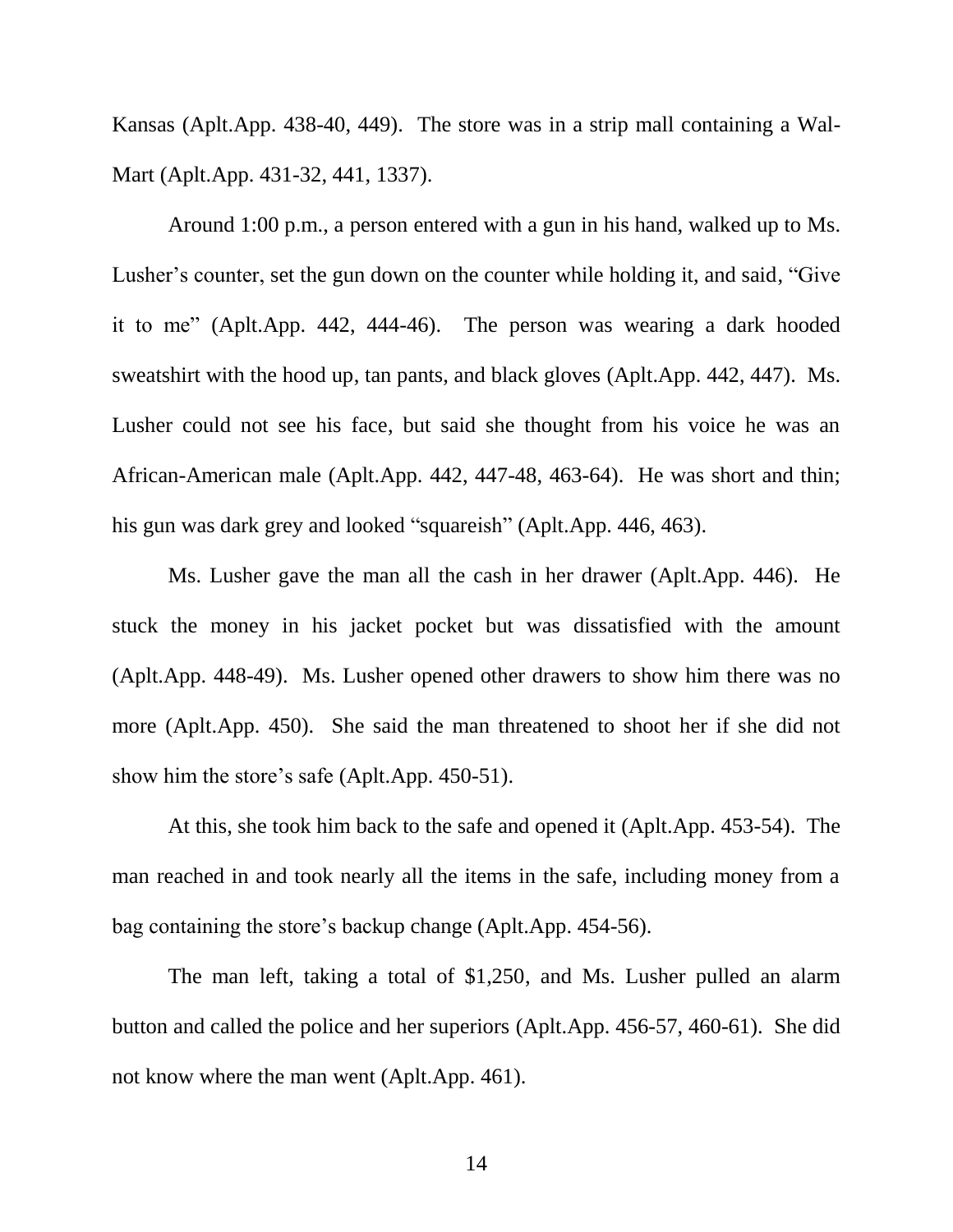The store had security cameras watching its lobby, but not the back room where the safe was (Aplt.App. 451-52, 456-57, 459-60). A photo of the man was captured from that video (Aplt.App. 461, 1321).

Overland Park Detective David Zickel investigated the robbery (Aplt.App. 764). He spoke with witnesses and canvassed the area (Aplt.App. 766).

# **4. Dollar General attempted robbery, Kansas City, Kansas (January 16, 2011)**

On January 16, 2011, Doris Hicks and Cassie Belcher were working at the Dollar General store in a strip mall at 81st Street and Parallel Parkway in Kansas City, Kansas (Aplt.App. 467-69). Ms. Hicks was the manager and Ms. Belcher the cashier (Aplt.App. 467-68, 488-90). The strip mall also contained a Hen House supermarket (Aplt.App. 468, 205-06, 468, 1338). The store had security cameras throughout viewable live from the store's office, though without sound recording (Aplt.App. 473, 475).

Around 8:15 p.m., Ms. Hicks and Ms. Belcher saw a person enter the store carrying a gun (Aplt.App. 469, 474-75, 481, 490-91, 498). Ms. Hicks was in the store's office with the door closed, but saw it live on the video monitor (Aplt.App. 474-75, 494-97). She called 911 (Aplt.App. 475).

Both employees described the person as wearing a dark hooded sweatshirt with the hood pulled up, dark pants, and dark gloves, and a dark ski mask or bandana covering his face (Aplt.App. 477, 483, 490-91). Ms. Hicks only could see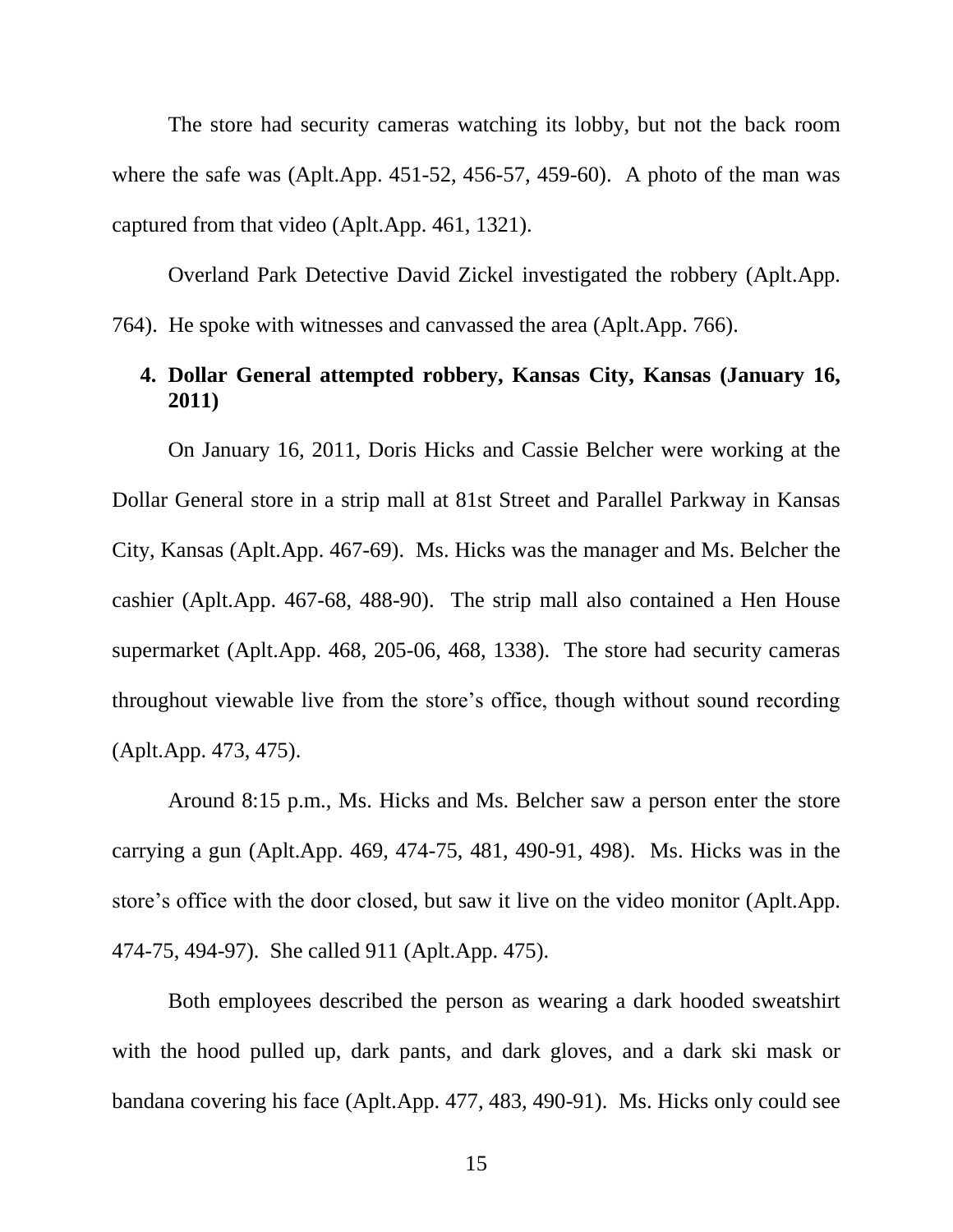the person's eyes, but thought from his build he was a man; she said he was darkskinned, but she could not determine his race (Aplt.App. 477, 484-85). She said he appeared to be between 5'7" and 5'9" with a medium build (Aplt.App. 482). Ms. Belcher said the man was taller than 5'11", her height (Aplt.App. 498). She said she could tell from his voice he was male and thought he was African-American (Aplt.App. 492, 498, 501).

The man pointed his black handgun at Ms. Belcher, pulled out a white bag, and demanded she open the safe (Aplt.App. 476, 490-91, 493). She explained she did not have the code to the safe – only Ms. Hicks did – and it would not open until 15 minutes after the code was entered (Aplt.App. 491).

At this, the man walked toward the office and motioned through the window for Ms. Hicks to come out (Aplt.App. 477, 491-92). Noticing Ms. Hicks was on the phone, he left, taking no money (Aplt.App. 478, 492). Police officers interviewed the witnesses and recovered the store's video (Aplt.App. 478, 504-05).

## **5. Check Into Cash, Overland Park, Kansas (February 16, 2011)**

On February 16, 2011, Cynthia Caylor was working alone at Check Into Cash, a payday loan store at 110th Street and Quivira Road in Overland Park, Kansas (Aplt.App. 507-12). The store was located in a strip mall that also included a Sun Fresh supermarket (Aplt.App. 509-10, 1339).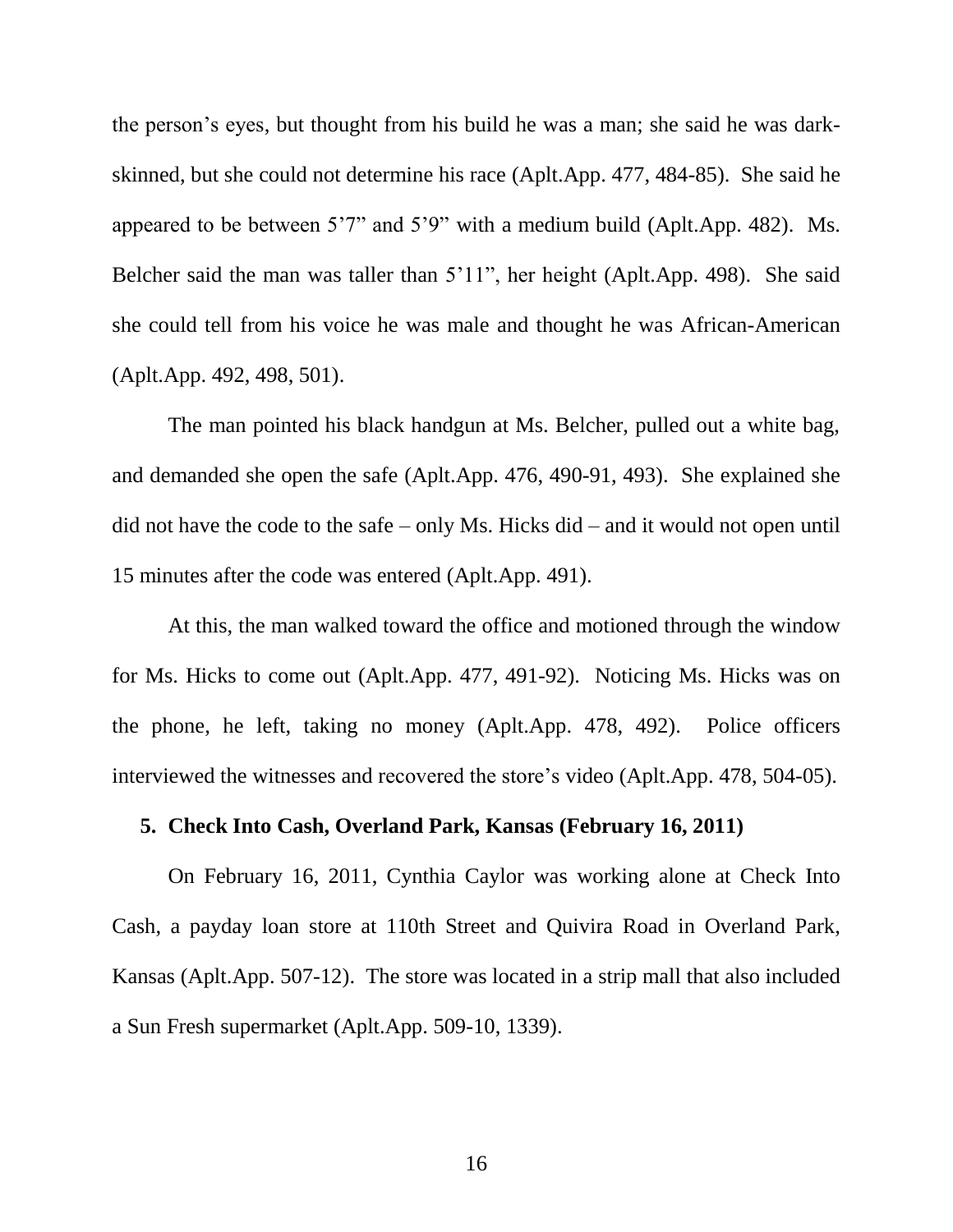Around 3:07 p.m., while Ms. Caylor was at her desk, a person entered the store holding a black semiautomatic handgun "with a long barrel" (Aplt.App. 513, 517, 532-33). The person told her to get up, open the cash register, and take out money, remarking, "You know the drill" (Aplt.App. 514).

The person was "covered up from head to toe" wearing a dark hooded sweatshirt with the hood up, dark pants, and dark gloves, with a scarf covering his face (Aplt.App. 515-16, 531-32). As Ms. Caylor only could see his eyes, she could not say what he actually looked like (Aplt.App. 515, 532-33). From his voice, she thought he was a male (Aplt.App. 515). He had medium-dark skin, which made Ms. Caylor think he was African-American (Aplt.App. 516, 532). His build was "slender" (Aplt.App. 531).

Ms. Caylor took all the money out of the one open cash register and laid it on the counter; the man grabbed it and put it in his sweatshirt (Aplt.App. 518). He then directed her to the back of the store and made her open the safe (Aplt.App. 519-21). After that, he made her open the closed cash register, which held no money (Aplt.App. 521). He had her lie on the ground and left (Aplt.App. 522-23).

Once Ms. Caylor heard the door chime indicating the man had left, she got up and looked outside; she saw someone dressed like the man getting into the passenger side of a black or silver car, which then drove off (Aplt.App. 523-24). She concluded there were two people in the car: the robber and a driver (Aplt.App.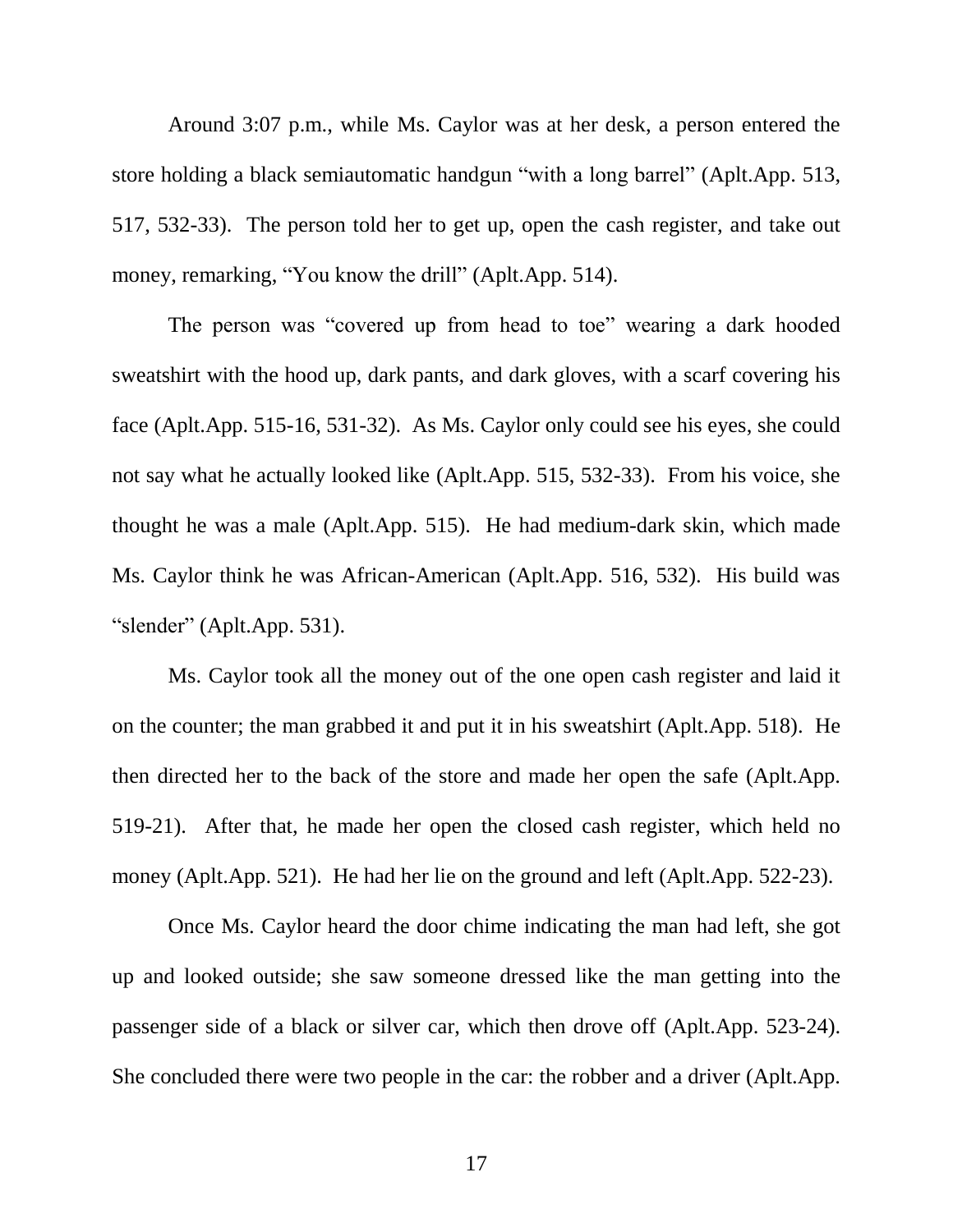527). The car was a compact car that appeared to be a hatchback (Aplt.App. 528, 537, 543). It was not a full-sized, four-door vehicle (Aplt.App. 537).

Ms. Caylor called her superiors and the police (Aplt.App. 529). She told the police the man took \$4,027 (Aplt.App. 530). Detective Zickel investigated that robbery, too (Aplt.App. 765).

#### **6. Check Into Cash, Olathe, Kansas (February 22, 2011)**

On February 22, 2011, Christina Mounday was working alone at the Check Into Cash payday loan store at 135th Street and Black Bob Road in Olathe, Kansas (Aplt.App. 578, 582). The store was in a strip mall that also contained a Hen House supermarket (Aplt.App. 578-79, 1340).

Around 4:30 p.m., a person entered the store, pointed a gun toward Ms. Mounday, and said, "Get up, give me all the money" (Aplt.App. 585). The person was wearing black pants, black "driving gloves," a dark hooded sweatshirt with the hood on, and a scarf over his face (Aplt.App. 586). She only could see the person's eyes (Aplt.App. 586-87, 597). Based on the voice, she thought it was an African-American male (Aplt.App. 587-88). He was about 5'10" and "seemed very thin" (Aplt.App. 595). The gun was a black semiautomatic handgun with many scratches (Aplt.App. 591, 600).

The man pulled out a plastic bag, pointed the gun at Ms. Mounday, and told her to put all the money from the register into the bag (Aplt.App. 589). He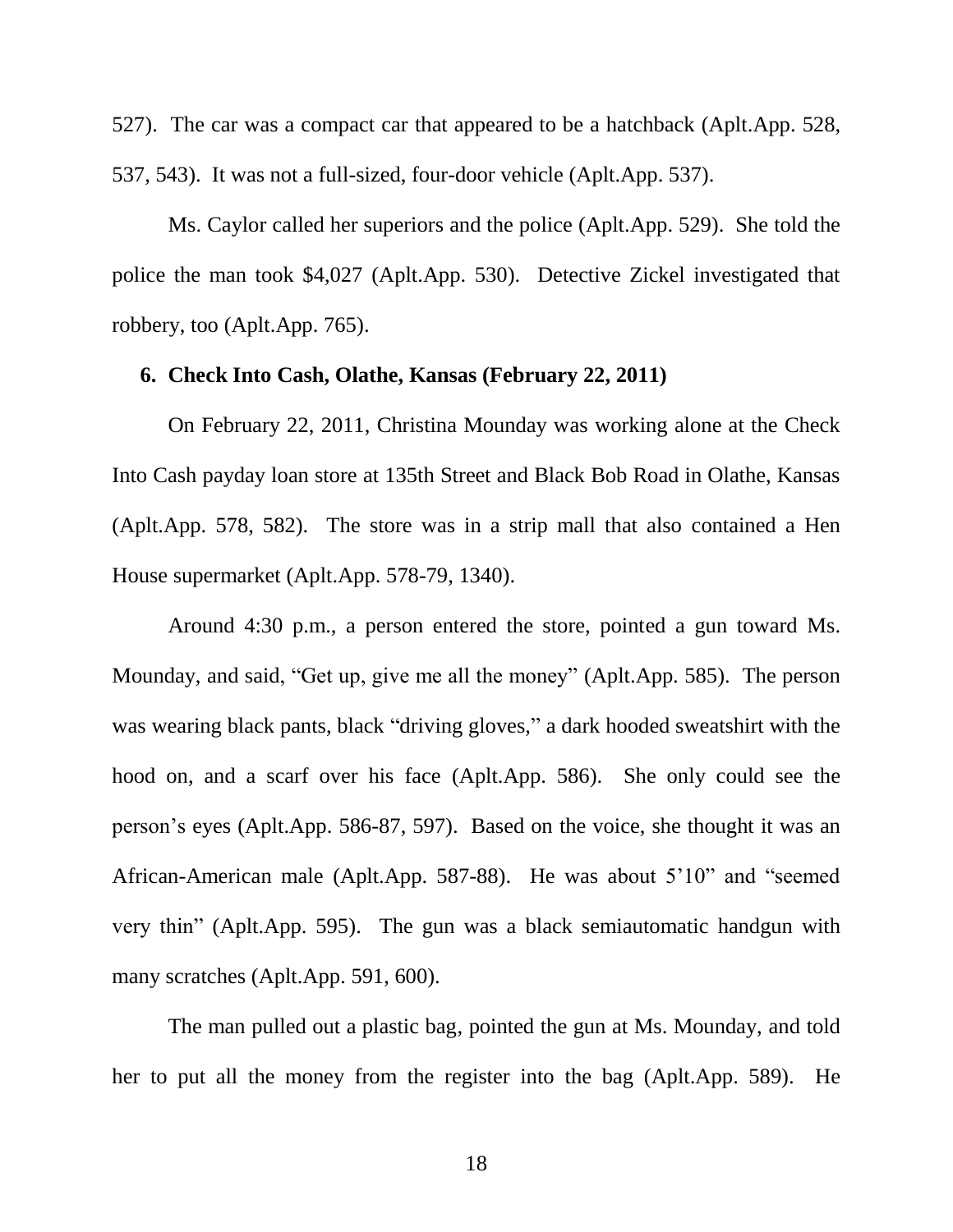demanded to see the safe, but she told him there was no safe (Aplt.App. 589). Since he wanted more money, Ms. Mounday also gave him an envelope she found containing some (Aplt.App. 589). He made her prove there was no money in other drawers (Aplt.App. 589-90). In total, he took \$1,333 (Aplt.App. 593-94, 1267-68).

The man made Ms. Mounday sit in a corner and left (Aplt.App. 590, 592). She saw him leave and go west but did not see any vehicle (Aplt.App. 592, 601). She called her superiors and the police (Aplt.App. 592-93, 604-05).

The police interviewed Ms. Mounday, but could not process fingerprints because the suspect wore gloves (Aplt.App. 607-08). The store had security cameras, but their quality was too poor to be useful (Aplt.App. 608). A canine unit tracked a trail west from the store to behind the Hen House but then lost it (Aplt.App. 608-09).

## **B. Investigation**

## **1. Recovery of exterior video footage**

On January 10, 2011, David Allcorn, a loss prevention officer with Ball's Food Stores, which owns the Price Chopper and Hen House supermarket chains, was reporting to work at the Price Chopper store in Wyandotte Plaza (Aplt.App. 175). He saw several police officers, including Detective Rice, who told him the Radio Shack had been robbed (Aplt.App. 176-77, 182).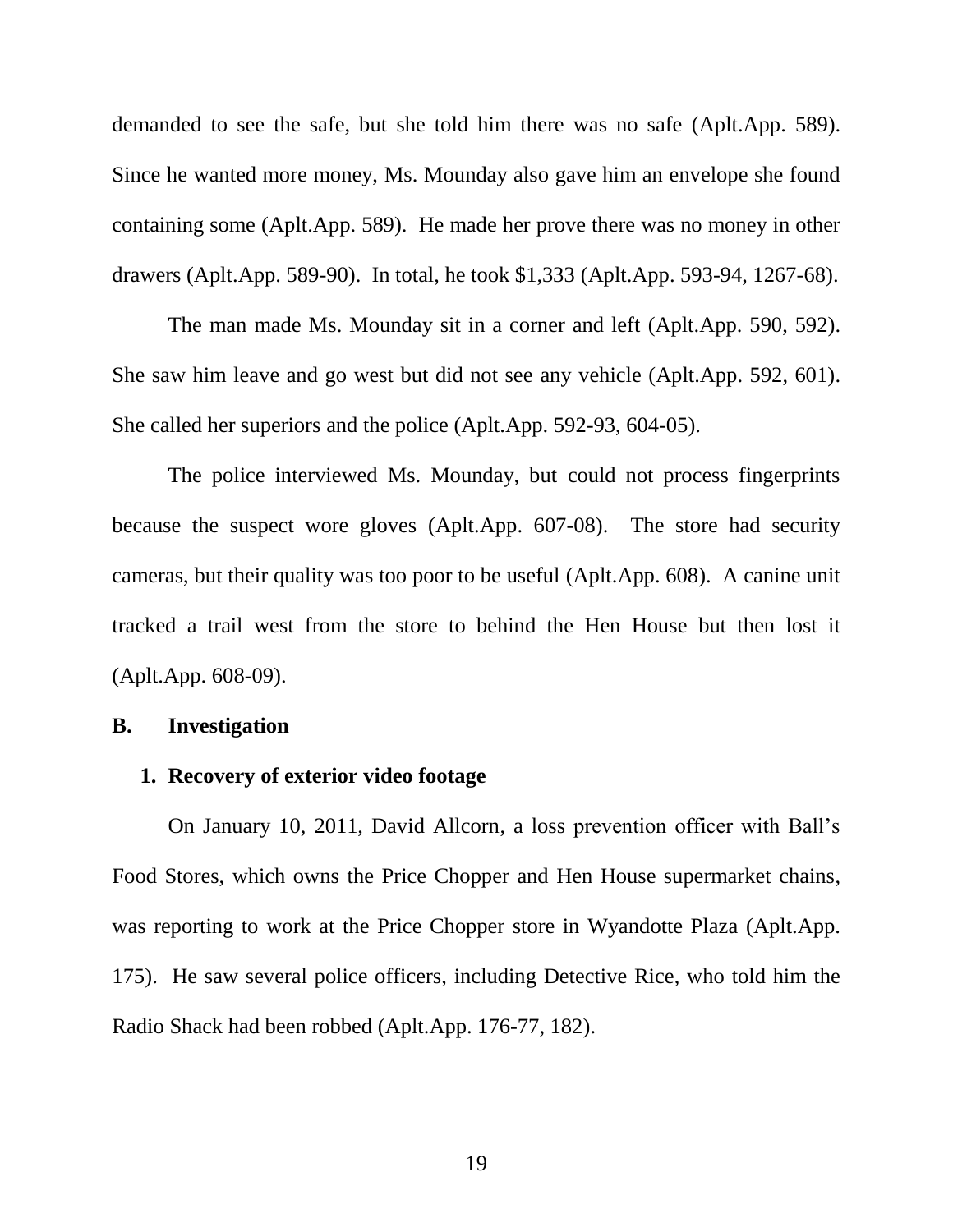The Price Chopper had exterior, motion-activated security cameras pointing in all directions (Aplt.App. 178-81, 190). Detective Rice asked Mr. Allcorn to review their security footage for any information related to the robbery (Aplt.App. 177, 666). Specifically, he wanted to see whether the video could identify any vehicle behind the Radio Shack to which the robber may have run (Aplt.App. 182).

Mr. Allcorn checked the video, which he said showed a vehicle traveling with its lights off until it reached the strip mall's exit, whereupon its lights turned on (Aplt.App. 183, 186-87). He said footage from the front of the building showed the same vehicle driving around the Price Chopper and the Radio Shack as early as 5:16 p.m. (Aplt.App. 183-84, 187-88, 192-98). He extracted nine still photos of the vehicle from the video (Aplt.App. 199-204, 1312-20).

Mr. Allcorn said he could tell the photos depicted the same vehicle because it was a grey Nissan with the same snow patterns on the top in all instances and an antenna on its roof toward the back (Aplt.App. 188-89, 202). He admitted there must be many small gray Nissan sedans in the Kansas City Metropolitan Area but did not look to see how many others were in the parking lot (Aplt.App. 234-35).

The vehicle in the video had both front and back license places (Aplt.App. 200). On one shot, the vehicle's license plate number, YF1B8D, was visible (Aplt.App. 198, 240, 1318). Mr. Allcorn said he could see an individual in the passenger seat in one shot, but could not tell anything about the individual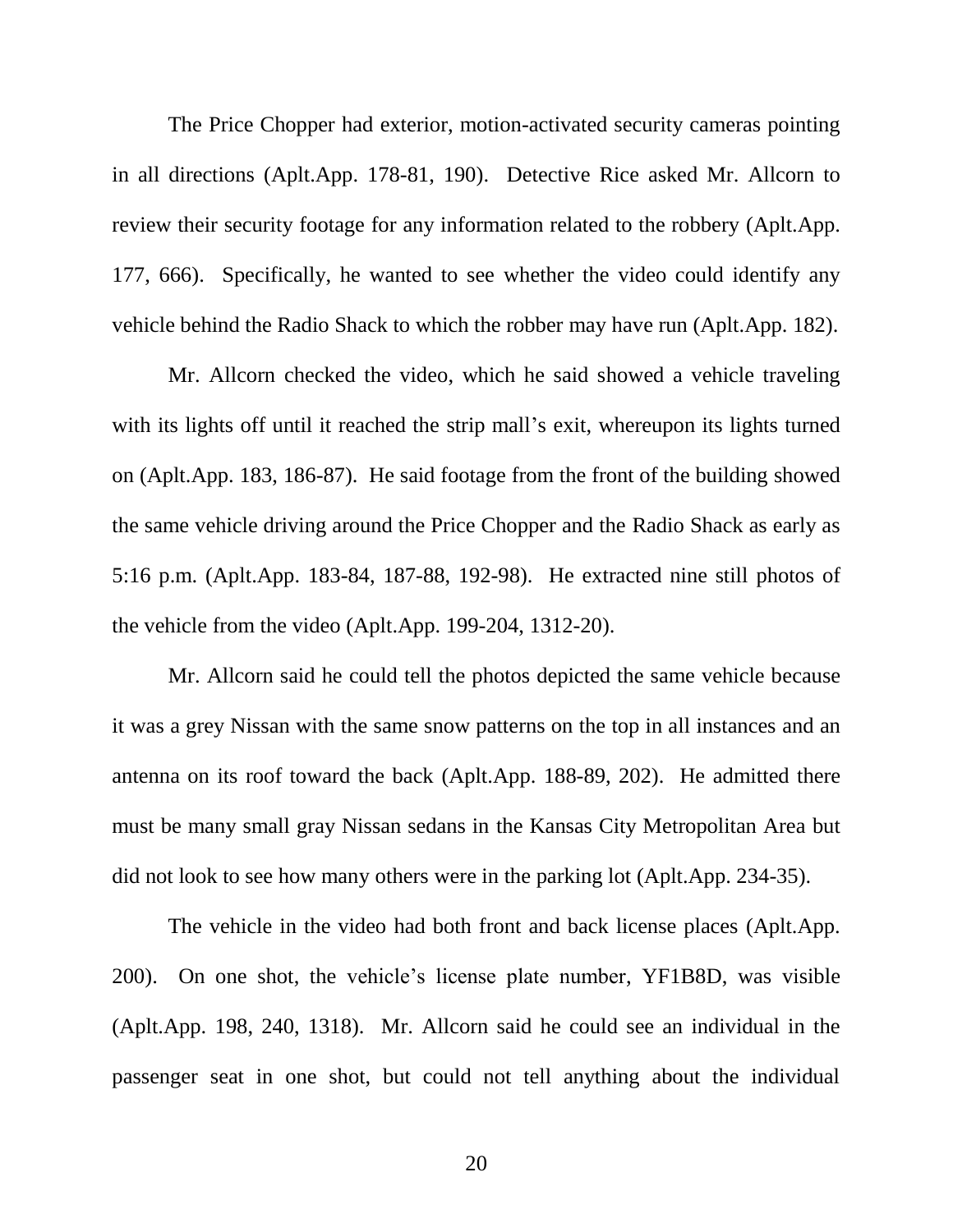(Aplt.App. 198, 242, 1313-14). He figured that, because the car was in motion, there must have been a driver, too (Aplt.App. 198, 244).

Mr. Allcorn gave all this information to Detective Rice (Aplt.App. 204). On January 19, Detective Rice told Mr. Allcorn about the January 16 attempted robbery at the Dollar General (Aplt.App. 204, 667). As Mr. Allcorn also was the loss prevention officer for the Hen House in that strip mall, Detective Rice requested he review the Hen House's exterior video footage for any sign of the same vehicle (Aplt.App. 205).

The Hen House, too, had exterior cameras pointed in all directions (Aplt.App. 206-08). On their footage from January 16, Mr. Allcorn saw what he thought was a vehicle of the same description as the one from the January 10 footage driving around outside the Hen House and the Dollar General between 7:52 p.m. and 8:13 p.m. (Aplt.App. 211-13, 217-18). He admitted, though, that he could not be sure it was the same vehicle as the January 10 footage (Aplt.App. 242). He extracted eight still photos (Aplt.App. 218, 1324-31).

Mr. Allcorn said the January 16 vehicle was the same color, had the same roof antenna, had the same body style, and was the same make as the one on the January 10 Price Chopper footage, and he could see a "white emblem sticker" on it (Aplt.App. 211-13). He said, this time, the car more clearly was a Nissan Sentra (Aplt.App. 214). In several of the photos, he said he could see something hanging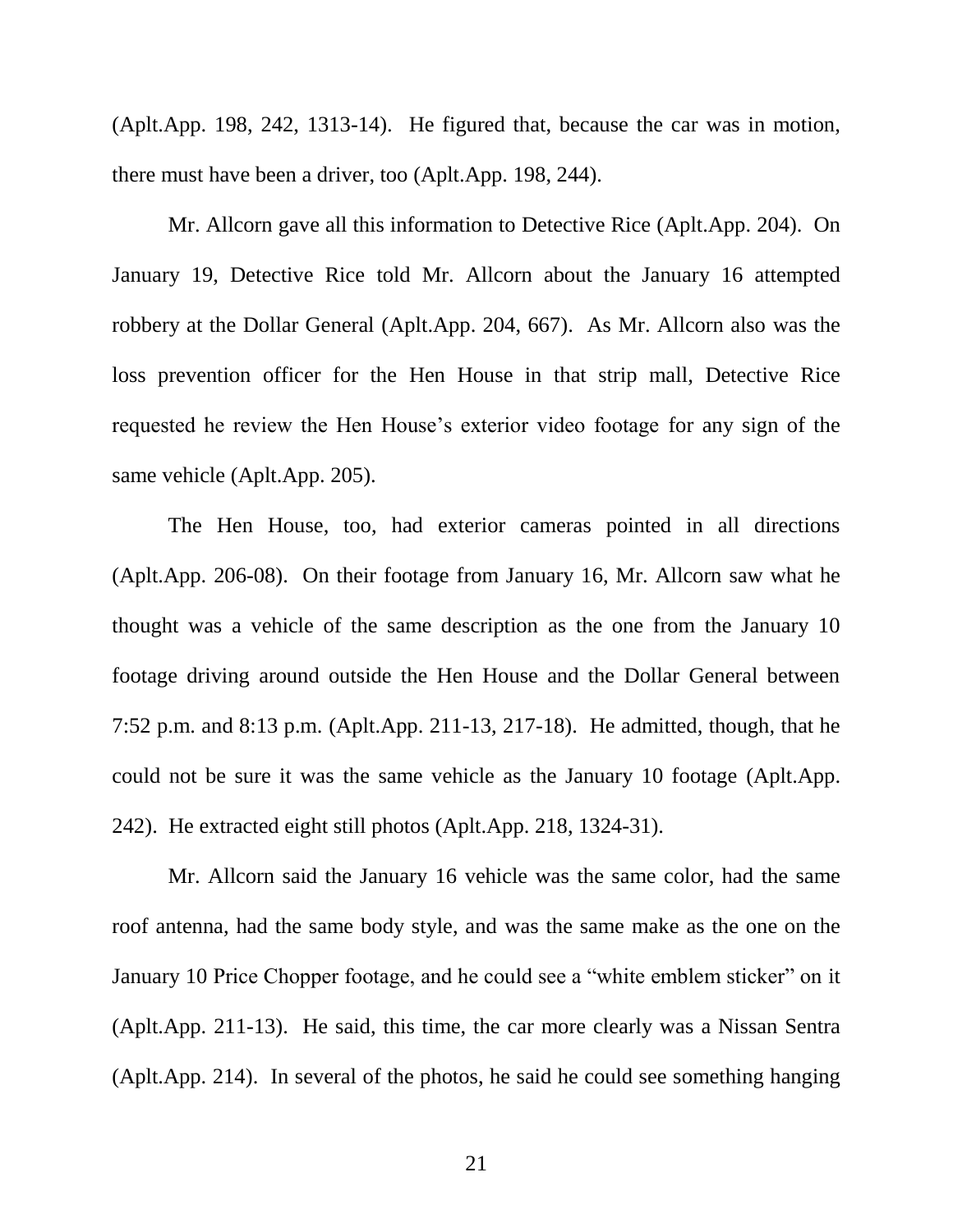from the rearview mirror (Aplt.App. 215-16, 221, 1326, 1328-29). He again said he could see someone in the front passenger's seat (Aplt.App. 216-17).

The video did not show the car's license plate number (Aplt.App. 240, 1331). The plate, however, appeared to be white and blue, which Mr. Allcorn said could be from Missouri (Aplt.App. 221, 1331). He admitted he could not actually say the license plate was from Missouri, but only that the car was registered in a state, like Missouri, with both front and back plates (Aplt.App. 243-44).

Mr. Allcorn again provided this information to Detective Rice (Aplt.App. 221). Weeks later, Detective Rice asked Mr. Allcorn to check footage from the Wyandotte Plaza Price Chopper from the time of the January 6 Advance America robbery for a similar vehicle: a grey, four-door Nissan Sentra with a white sticker and an item hanging from the rearview mirror (Aplt.App. 222, 225, 669, 678).

Again, Mr. Allcorn said he saw a vehicle of the same description driving around in front and back of the Price Chopper and the Advance America between 4:26 p.m. and 5:00 p.m. (Aplt.App. 225-29). Again, he extracted still photos (Aplt.App. 230-32, 1302-11). As before, Mr. Allcorn admitted he could not actually say it was the same car (Aplt.App. 242). This time, he could not see any occupants of the car (Aplt.App. 247). He also could not see any license plates (Aplt.App. 240). Detective Rice admitted that, while the vehicle was similar to that in the January 10 and 16 photos, it was not exactly the same (Aplt.App. 707).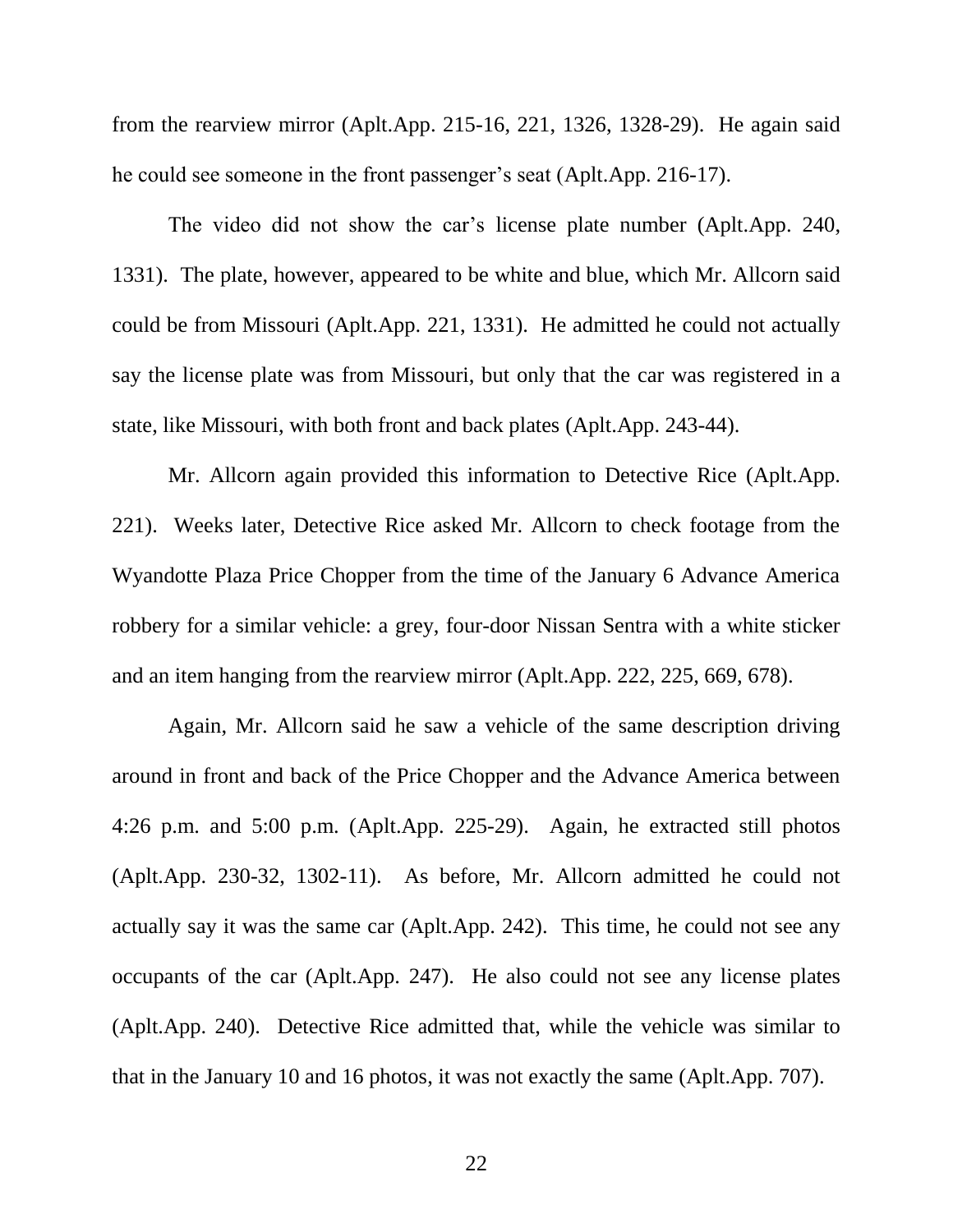Detective Rice and his colleague, Detective Scott Howard, had a description of the alleged suspect from the three robberies: an African-American male (Aplt.App. 671). Detective Rice believed all six robberies had what he termed "significant similarities:" description of the suspect, clothing worn, covered face, gloves, handgun, and use of a plastic bag (Aplt.App. 680).

At a regular February 2011 meeting with police from across the Kansas City Metropolitan Area, including localities in both Kansas and Missouri, Detective Rice heard an Overland Park detective described two unsolved robberies there with the same characteristics (Aplt.App. 683). Thereafter, Kansas City and Overland Park police "joined forces" to further the investigation (Aplt.App. 684). After February 22, Olathe police joined, too (Aplt.App. 685).

In Overland Park, Detective Zickel asked David Timmons, assistant manager of the Wal-Mart in the same strip mall as the Advance America at 103rd and Metcalf, to check the Wal-Mart's external security cameras around the time of the January 12 robbery for a grey Nissan car (Aplt.App. 434, 766-71). The Wal-Mart also has external security cameras pointing in all directions (Aplt.App. 433).

Mr. Timmons saw what he said was one driving in front and in back of the Advance America (Aplt.App. 435-36, 766-71). He extracted still photos (Aplt.App.769-70, 1322-23). He could not see the car's license plate or anything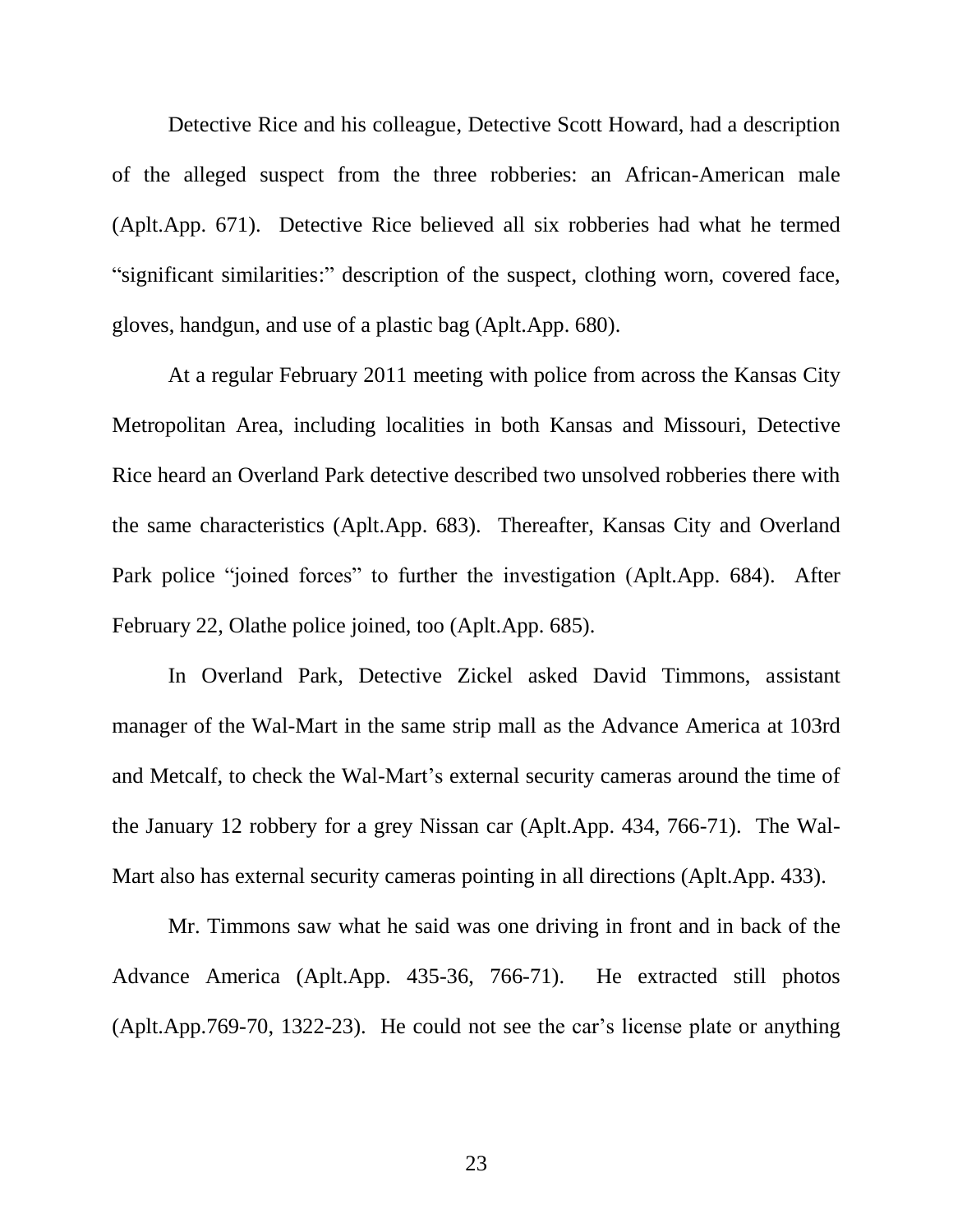hanging from its rearview mirror (Aplt.App. 773-75). He could not actually identify the car as a Nissan, either (Aplt.App. 775).

#### **2. Mary Hoffmeister and Abasi Baker**

In late January 2011, Detectives Rice and Howard contacted the Missouri Department of Revenue to trace the license plate tag number on Mr. Allcorn's January 10 photo, who identified it as registered to Diane Hoffmeister in St. Joseph, Missouri (Aplt.App. 644-45, 670). Detective Rice asked the St. Joseph police to contact Mrs. Hoffmeister (Aplt.App. 312-13, 672-73).

Mrs. Hoffmeister told them that, while a grey Nissan Sentra was registered in her name, it was used by her daughter, Mary, who lived in Kansas City, Missouri (Aplt.App. 311-12). Mrs. Hoffmeister said Mary's boyfriend of nearly three years, Abasi Baker, also drove the car (Aplt.App. 309-13, 370). Mr. Baker let other people driver the car, too (Aplt.App. 362).

On January 24, 2011, Detective Rice's office contacted Mary (hereinafter "Ms. Hoffmeister") and asked her to come to the police department to speak with investigators (Aplt.App. 326-27). She did so on January 26, 2011, after telling Mr. Baker she was going to (Aplt.App. 327, 348, 645). She gave the police consent to search her car and left it with them (Aplt.App. 328-29, 674, 714, 798-99, 1342).

Ms. Hoffmeister identified photos of the car (Aplt.App. 319-20, 1332-35). Its license plate was Missouri YF1B8D (Aplt.App. 323, 385). It had an antenna on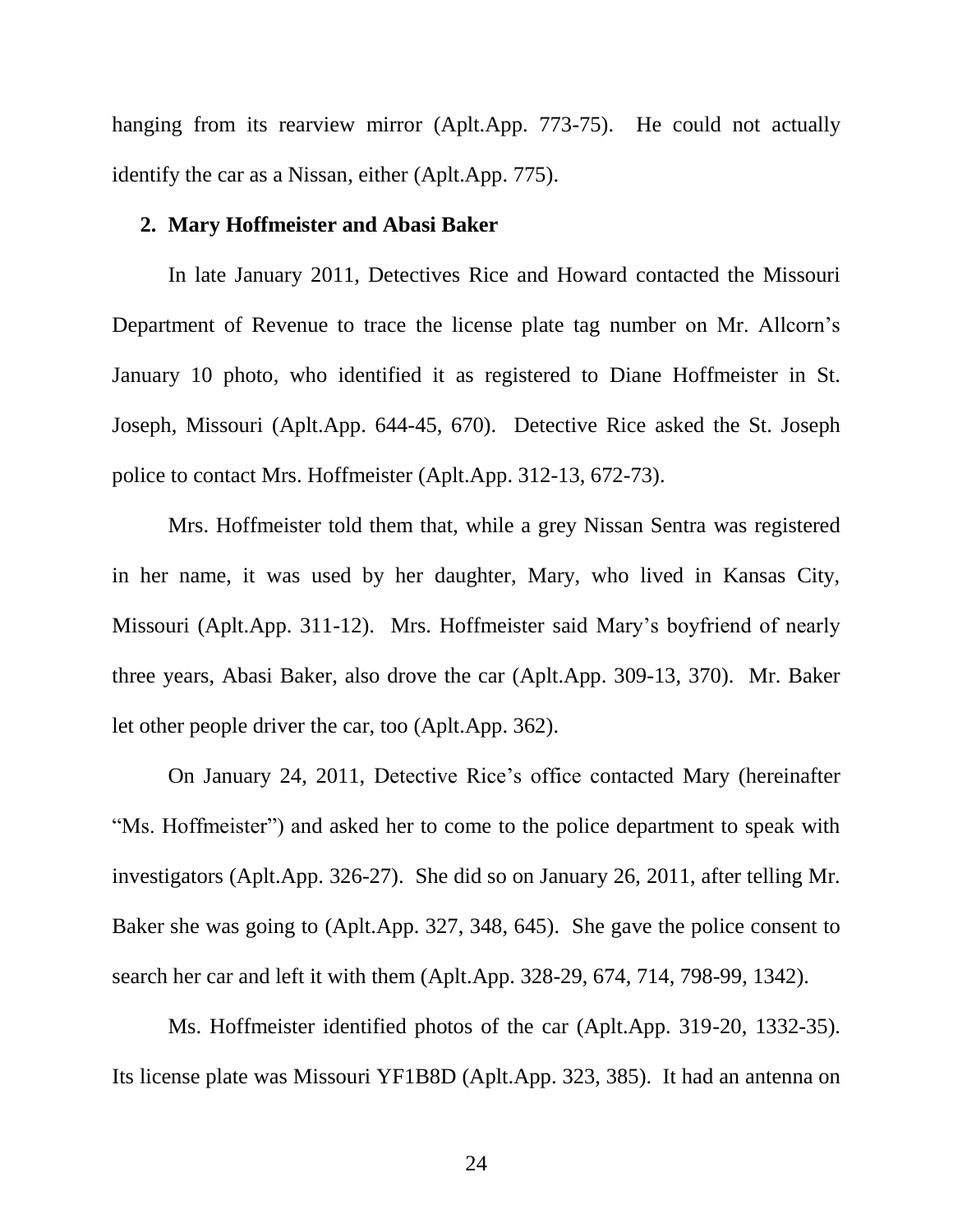the roof, a sticker on the back, a hat in the rear window, and a tree-shaped air freshener hanging from the rearview mirror (Aplt.App. 324-25, 379-80, 385-86, 388). Mr. Allcorn opined that the photos matched the car he saw in his videos and stills (Aplt.App. 405-07, 412).

Stanley Isaacson, a crime scene investigator, processed the car (Aplt.App. 382-83). He took the photos Ms. Hoffmeister had identified, as well as others (Aplt.App. 383-87, 1332-35, 1351-53). Mr. Isaacson collected compact discs from the vehicle, as well as a letter with Mr. Baker's name on it addressed to Ms. Hoffmeister's address and a black CD case bearing the intials ASB (Aplt.App. 390-92, 395). He dusted the car for latent fingerprints, but found none (Aplt.App. 400-01).

Detective Howard interviewed Ms. Hoffmeister for several hours, during which she told him about her relationship with Mr. Baker (Aplt.App. 328-29, 646- 47, 673-74, 806). She gave a formal statement (Aplt.App. 331-34, 662).

Ms. Hoffmeister moved to Kansas City, Missouri, in 2001; she met Mr. Baker, an unemployed student, in 2009 (Aplt.App. 315-17). He moved in with her in her home in midtown Kansas City (Aplt.App. 317-18). In June 2011, they had a son together (Aplt.App. 318). Besides school, Mr. Baker spent time in recording studios recording rap music (Aplt.App. 318).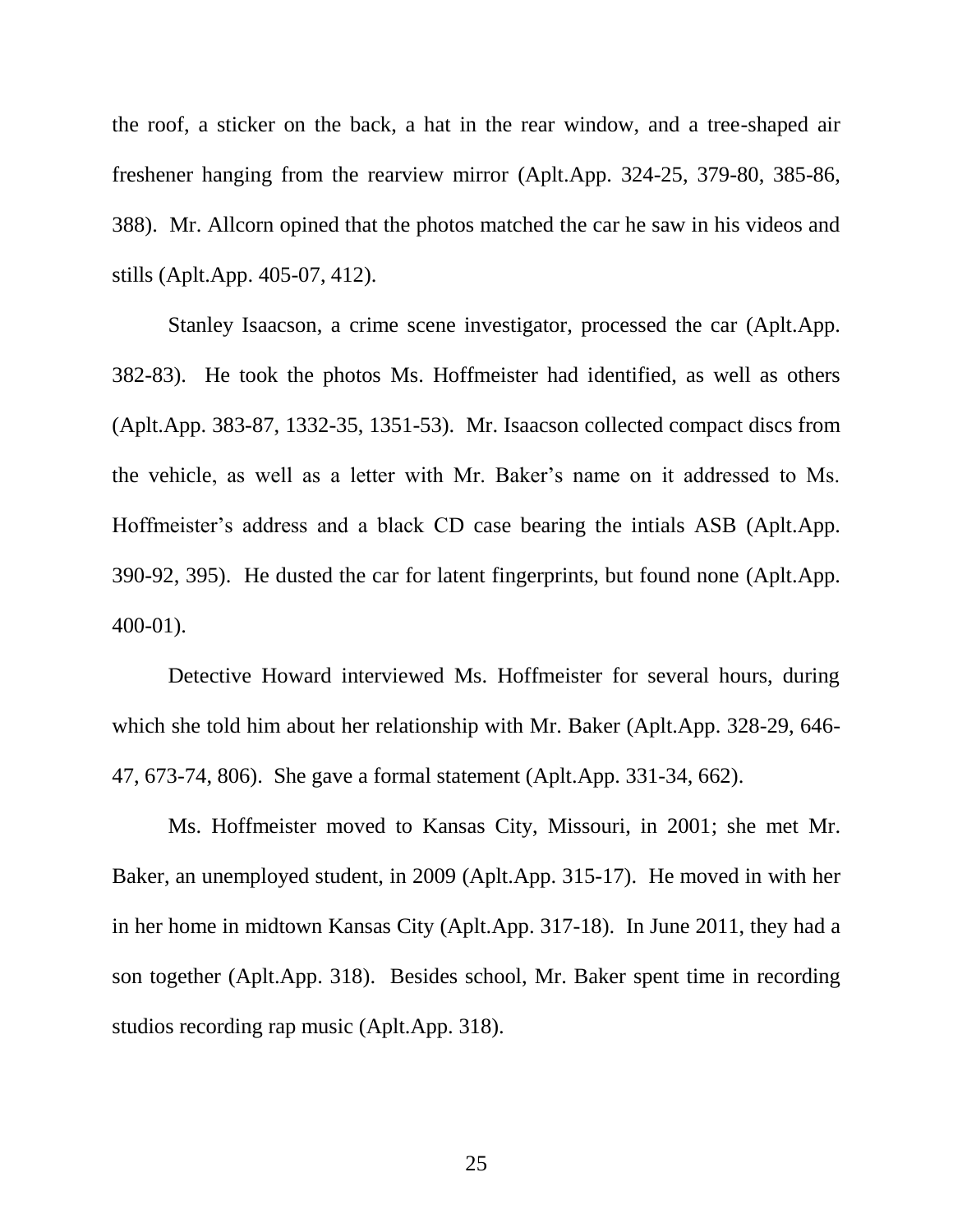Ms. Hofffmeister was responsible for paying rent and bills (Aplt.App. 318, 370). In January 2011, she worked only on weekends, though overnight each day (Aplt.App. 325-26). She said Mr. Baker did not contribute any more money to her than usual between January and March 2011 and she never saw any change in his spending habits (Aplt.App. 370).

Ms. Hoffmeister said Mr. Baker owned brown Timberland boots (Aplt.App. 332). She said she was at home January 10 because of bad weather, but Mr. Baker may have had her car (Aplt.App. 338). She said Mr. Baker had dropped her off at work on January 16 and then had her car because he picked her up on the morning of January 17 (Aplt.App. 339-40). She said she never had been to either Wyandotte Plaza or the 81st Street/Parallel strip mall in Kansas City, Kansas, the area of 103rd and Metcalf or 110th and Quivira in Overland Park, or West 135th Street in Olathe (Aplt.App. 353-54). She did not believe Mr. Baker had used her car in any robberies (Aplt.App. 375).

In addition to her car, Ms. Hoffmeister allowed the police temporarily to take her mobile phone (Aplt.App. 329, 799-800). She regularly called Mr. Baker on that phone, and vice-versa, sometimes multiple times per day (Aplt.App. 329- 30, 358-59). They also each sent text-messages to each other (Aplt.App. 361).

Detective Rice had the phone searched (Aplt.App. 675). There were several missed calls from (816) 838-4629, which was not associated to any name in the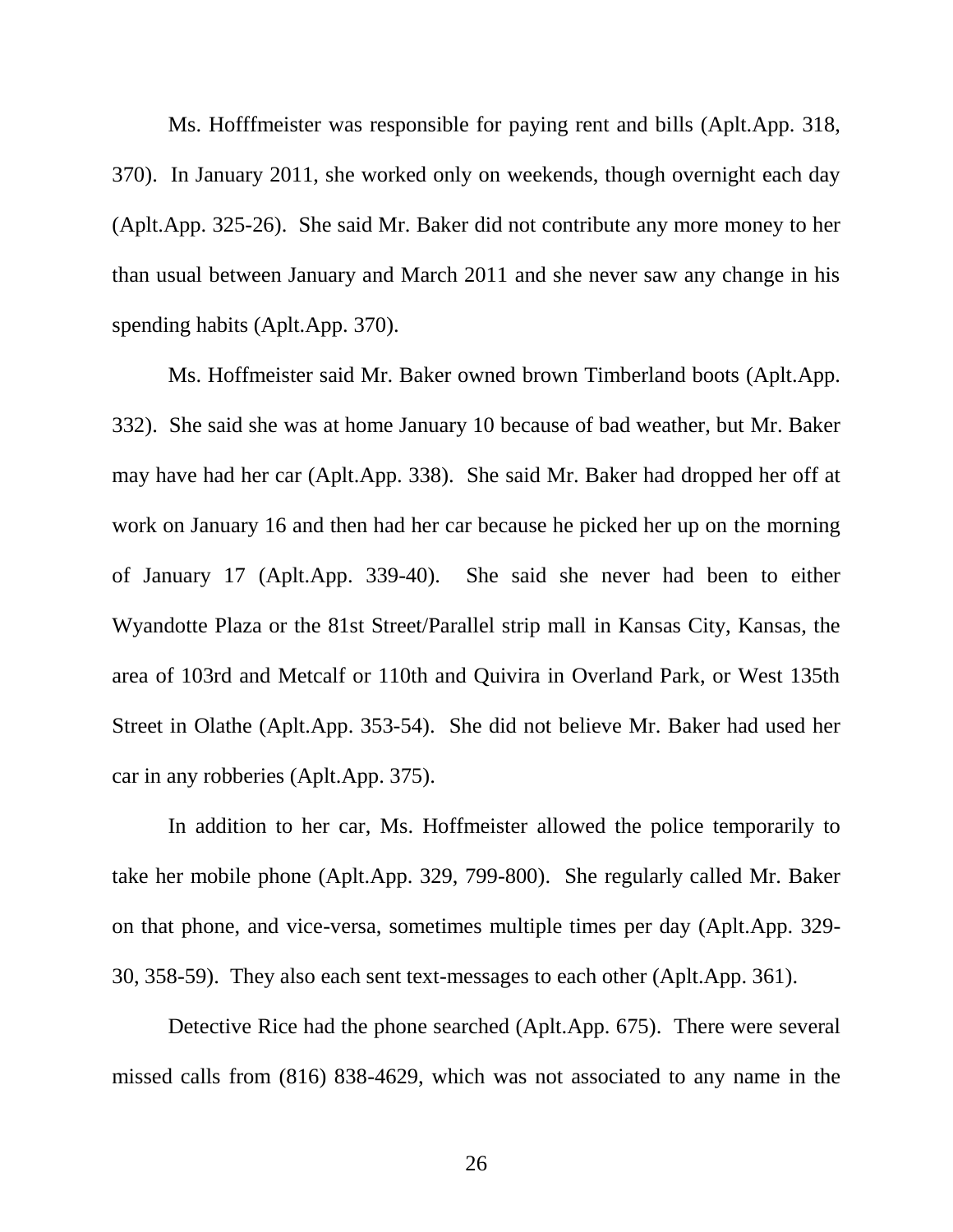phone's memory (Aplt.App. 675). At the time, Ms. Hoffmeister's mobile phone number was (816) 244-1051 (Aplt.App. 329, 357). By time of trial, it was (816) 824-9520 (Aplt.App. 357).

The police asked Ms. Hoffmeister for Mr. Baker's mobile phone number (Aplt.App. 329, 799-800). At trial, she said his number began with an "838" prefix and thought it could have been (816) 838-4629 but was unsure; she knew that, later, his number was changed to (816) 482-2634 (Aplt.App. 330, 360, 373) (Aplt.App. 330, 373). Detective Rice said Ms. Hoffmeister told him (816) 838- 4629 was Mr. Baker's number (Aplt.App. 676). He never independently verified this, though, from T-Mobile, the number's service provider (Aplt.App. 703-04).

After leaving the police, Ms. Hoffmeister told Mr. Baker she had left her car with them (Aplt.App. 349). She also told him the police's investigation concerned a series of robberies in Kansas City, Kansas (Aplt.App. 352-53, 374-75).

On January 28, 2011, Ms. Hoffmeister returned to the police and retrieved her car, though her mobile phone remained there for fifteen days (Aplt.App. 348, 350). Detective Howard interviewed her again (Aplt.App. 660). Later that day, she bent a rim and hubcap on the car; she did not have it fixed for several weeks (Aplt.App. 350-52). Mr. Baker began driving it again anyway (Aplt.App. 351-52).

Between February 14 and March 3, 2011, Mr. Baker did not live with Ms. Hoffmeister, but instead stayed with his yearlong friend, Enjoli Collier, at her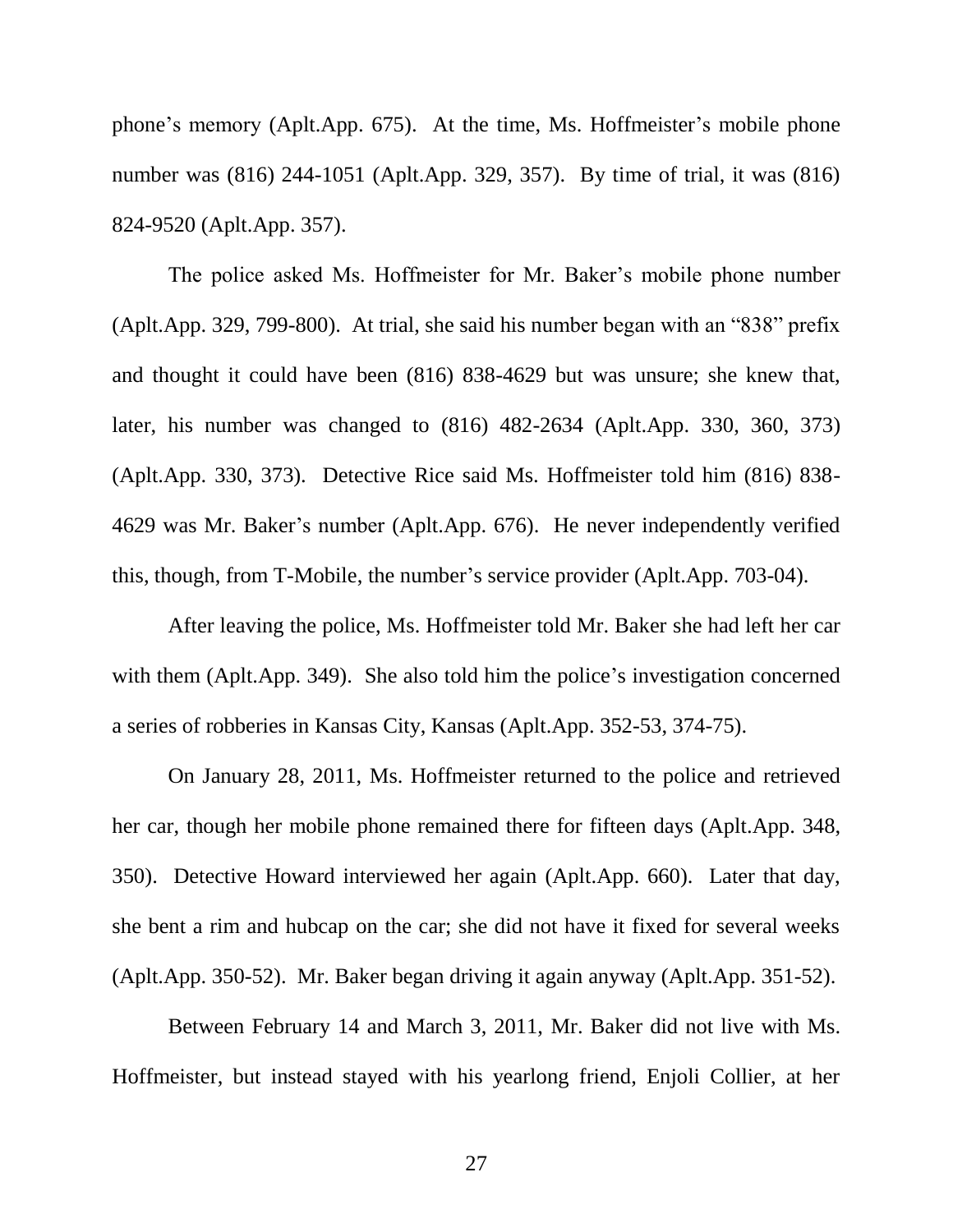home in Midtown Kansas City, Missouri, paying her \$125 to do so; he had never stayed with her before that (Aplt.App. 356, 732-33, 736, 745, 747). As he still used Ms. Hoffmeister's car during this period, there were times he would have her car and she would not know where either he or the car were (Aplt.App. 356, 736). Ms. Collier also drove the car three times (Aplt.App. 737).

Ms. Collier gave Mr. Baker a key, and he was free to come and go as he pleased (Aplt.App. 734). He had no key to her home before this (Aplt.App. 756). Ms. Collier said his coming and going was irregular (Aplt.App. 738).

Ms. Collier owned a .40 caliber Glock semiautomatic Model 27 pistol, serial number EHN890US, which she had purchased in a store in Claycomo, Missouri, in 2009 (Aplt.App. 740-42, 745, 1343-50). She kept it next to the spare tire in the trunk of her car, which she parked in her driveway (Aplt.App. 744). She never told Mr. Baker either that she owned a gun or where it was (Aplt.App. 750, 761). Mr. Baker could not have had access to it before he started staying with her after February 14, 2011 (Aplt.App. 745). In March 2011, Ms. Collier discovered her gun was missing (Aplt.App. 749).

## **3. GPS tracking and monitoring**

Detective Rice gave the phone number (816) 838-4629 to FBI Special Agent John Hauger, who specialized in cell phone investigations (Aplt.App. 677-80). The two obtained court orders to allowing them to retrieve the number's historical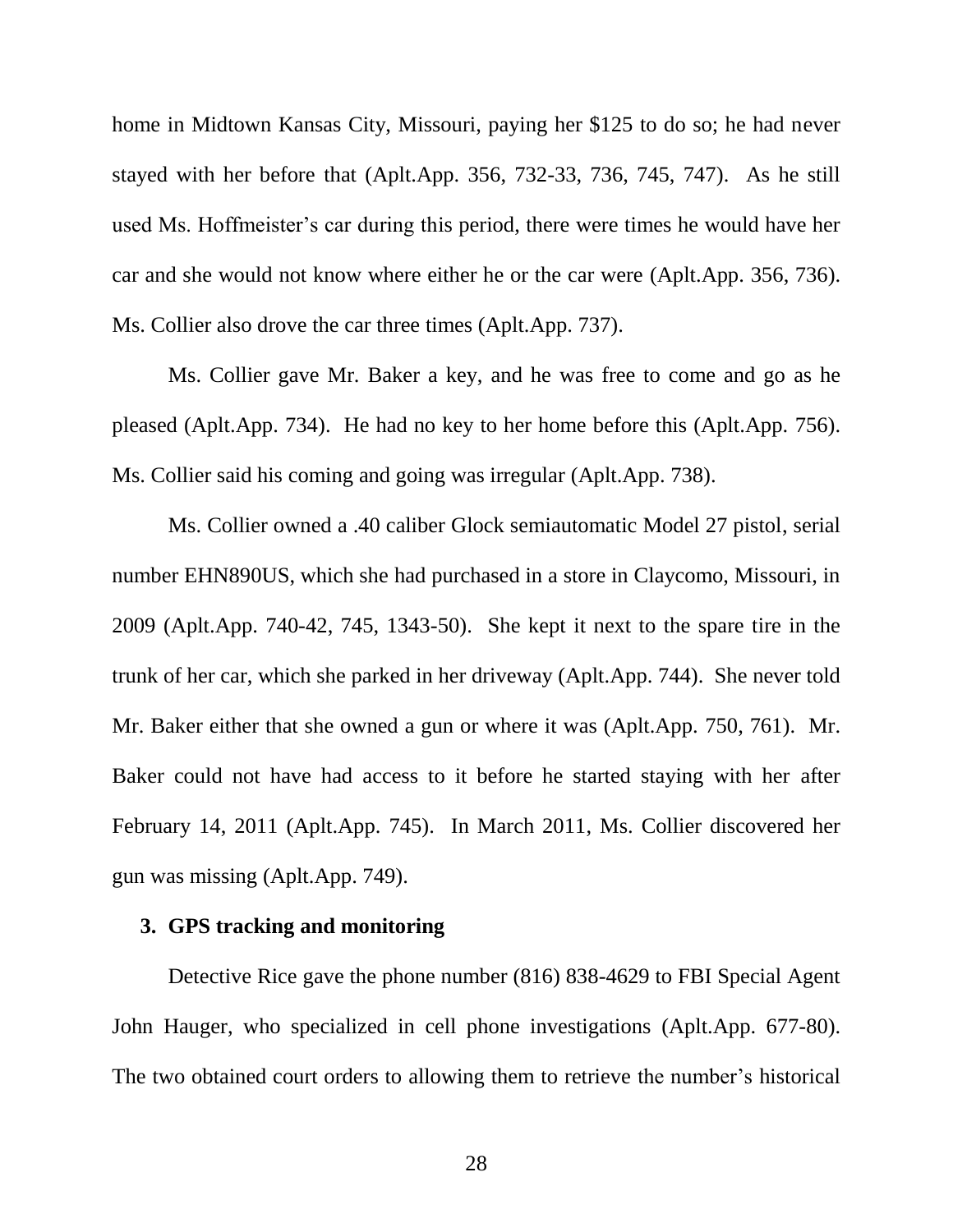data, which they thought might tell where the phone associated to it was located on the dates of the robberies under investigation (Aplt.App. 677-80, 782-83). They also did the same with Ms. Hoffmeister's phone number (Aplt.App. 677-80).

At this point, the local police asked the FBI to take "a more active role" in the investigation because they did not have equipment necessary to perform a "pin register" on the cell phone numbers (Aplt.App. 685, 720). A pin register is a live record of what number a phone is calling or is being called from and what tower and side of the tower the phone is hitting off when in a call (Aplt.App. 784-85). The field of the side of the tower, called a "sector," is pie-wedge-shaped (Aplt.App. 1062). A tower's range varies, as some are actual towers and some are devices on buildings (Aplt.App. 843-44). Some have a range of up to several miles (Aplt.App. 844). Thus, while a pin register can tell which of three sectors of a tower a phone tracked to, it cannot tell how far away the phone was or where the phone was within the sector (Aplt.App. 845, 1141-45, 1154).

Agent Hauger retrieved a pin register containing historical information for the phone tied to (816) 838-4629 all the way back to January 6, 2011, and going forward live thereafter (Aplt.App. 784, 786-87, 1057, 1065). He said this showed him where the phone as on various dates (Aplt.App. 1070). While Agent Hauger identified the phone as Mr. Baker's, he admitted he could not be sure the phone actually was in Mr. Baker's possession at any time (Aplt.App. 1138-39, 1070).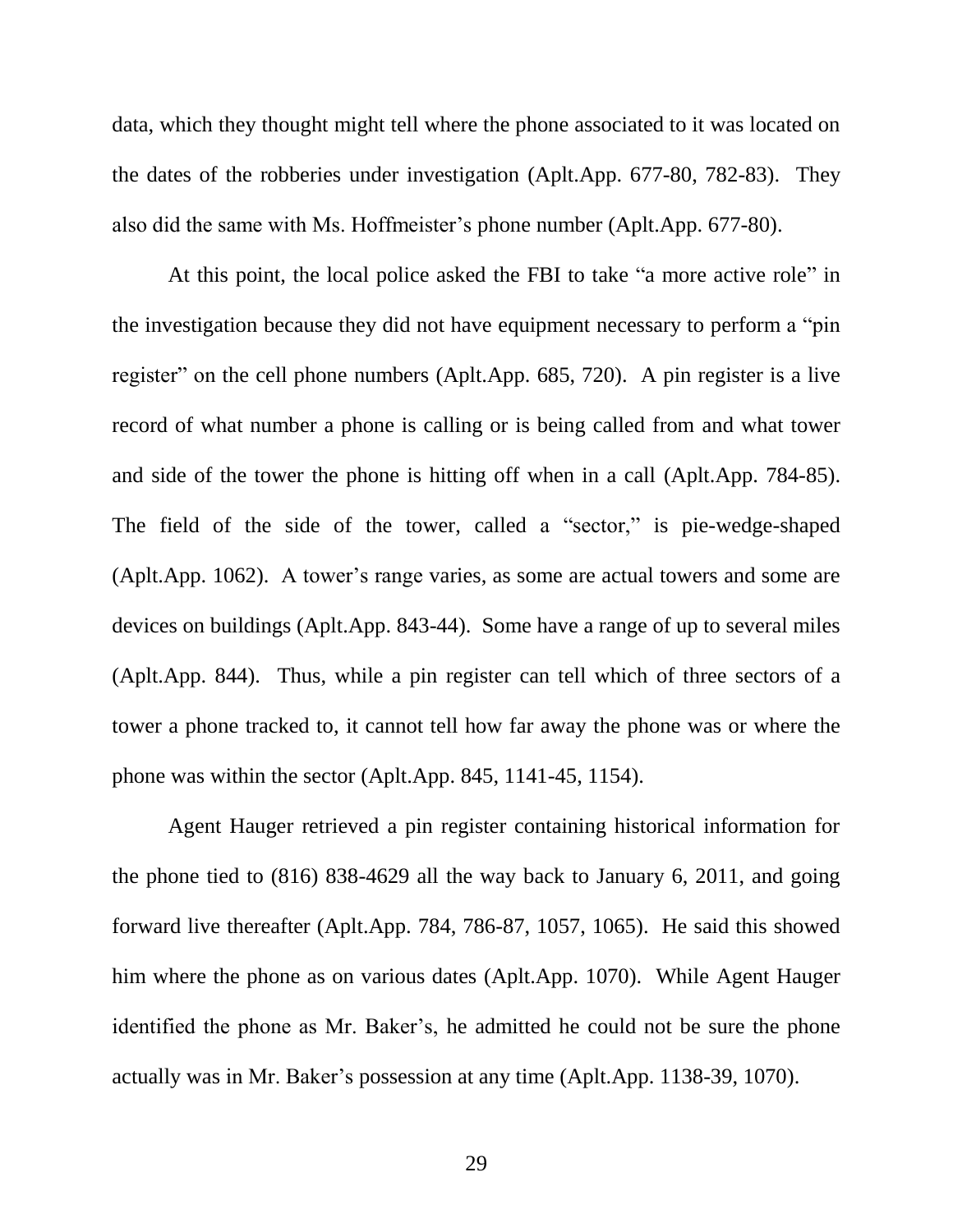Plotting these reports on maps, Agent Hauger said the phone was in the sector of a tower near Ms. Collier's residence on January 6 around 5:00 p.m. (Aplt.App. 1071-73). He said it was in the sector of a tower near the Advance America robbery on January 12 and never visited that area again (Aplt.App. 1073- 74, 1077-78). He said it was in the sector of a tower near the Dollar General attempted robbery after it occurred and never visited that area again (Aplt.App. 1080-82). He said it was in the sector of a tower near the Check Into Cash robbery in Overland Park on February 16 and never was in that area again (App 1083-88). He said it was in the sector of a tower near the Olathe Check Into Cash robbery on February 22 (Aplt.App. 1100-01).

Agent Hauger admitted, though, that the phone had traveled throughout Johnson and Wyandotte Counties in Kansas many other times during the pin register, not just near the robberies (Aplt.App. 1164). As well, the pin register gave no information relative to the January 10 robbery (Aplt.App. 1075-76).

On March 1, 2011, Agent Hauger put a GPS tracker on the (816) 838-4629 number (Aplt.App. 685). He said he had obtained a warrant to do so on February 28, 2011 (Aplt.App. 789, 812). T-Mobile, however, informed him the number corresponded to a prepaid account that since had been changed to (816) 482-2634 (Aplt.App. 813-15, 879-80). Agent Hauger said he obtained a new search warrant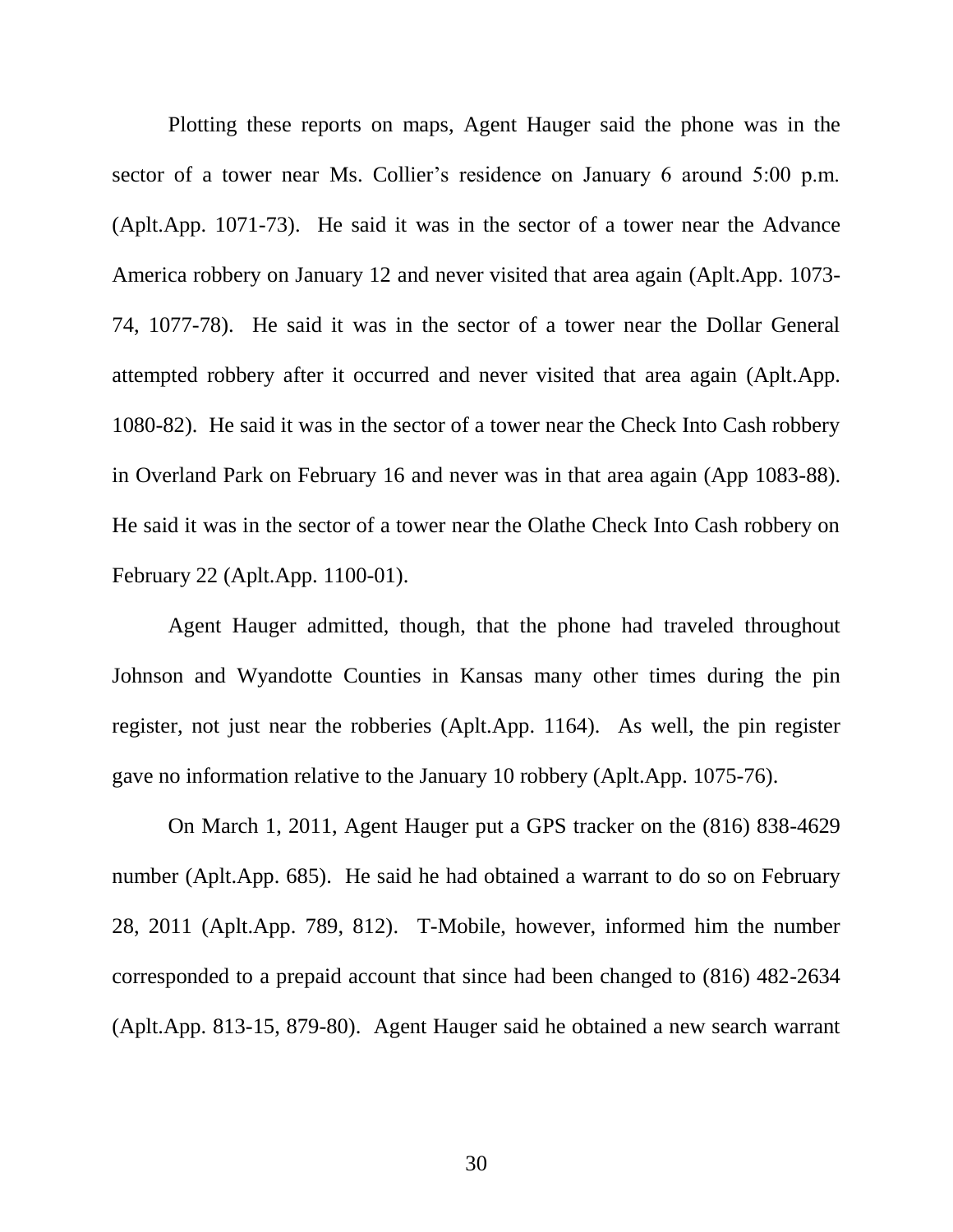for that number on March 1, 2011 (Aplt.App. 816). The account's registered birthdate, January 17, 1981, corresponded to Ms. Hoffmeister's (Aplt.App. 880).

The GPS tracker sent the location of the phone containing the number to an e-mail address every 15 minutes while the phone was on (Aplt.App. 788). Agent Hauger regularly provided that location to Detectives Rice and Zickel (Aplt.App. 686, 790, 816-17). The first day, officers responded to the phone's location in midtown Kansas City, Missouri, and located Ms. Hoffmeister's silver Nissan parked in front of Ms. Collier's house (Aplt.App. 817, 819). Agent Hauger said the officers monitored the car and saw other people driving it throughout the day, though he did not know who they were (Aplt.App. 817-19, 856-57).

The next day, March 2, Agent Hauger decided to "slap" a GPS tracking device on Ms. Hoffmeister's car (Aplt.App. 790). He insisted he required no warrant or court order to do so because the car was in public (Aplt.App. 790). As well, Ms. Hoffmeister never consented to placing a GPS device on her car (Aplt.App. 375). Rather, Agent Hauger explained that, after locating the car on the street in front of Ms. Collier's residence on March 1, in the early morning hours of March 2 he and two other officers "went out there and ... took the device and put it on the" car's undercarriage (Aplt.App. 791-92).

The GPS tracker sent an e-mail to investigators containing the vehicle's location whenever it started or stopped (Aplt.App. 791). The location also could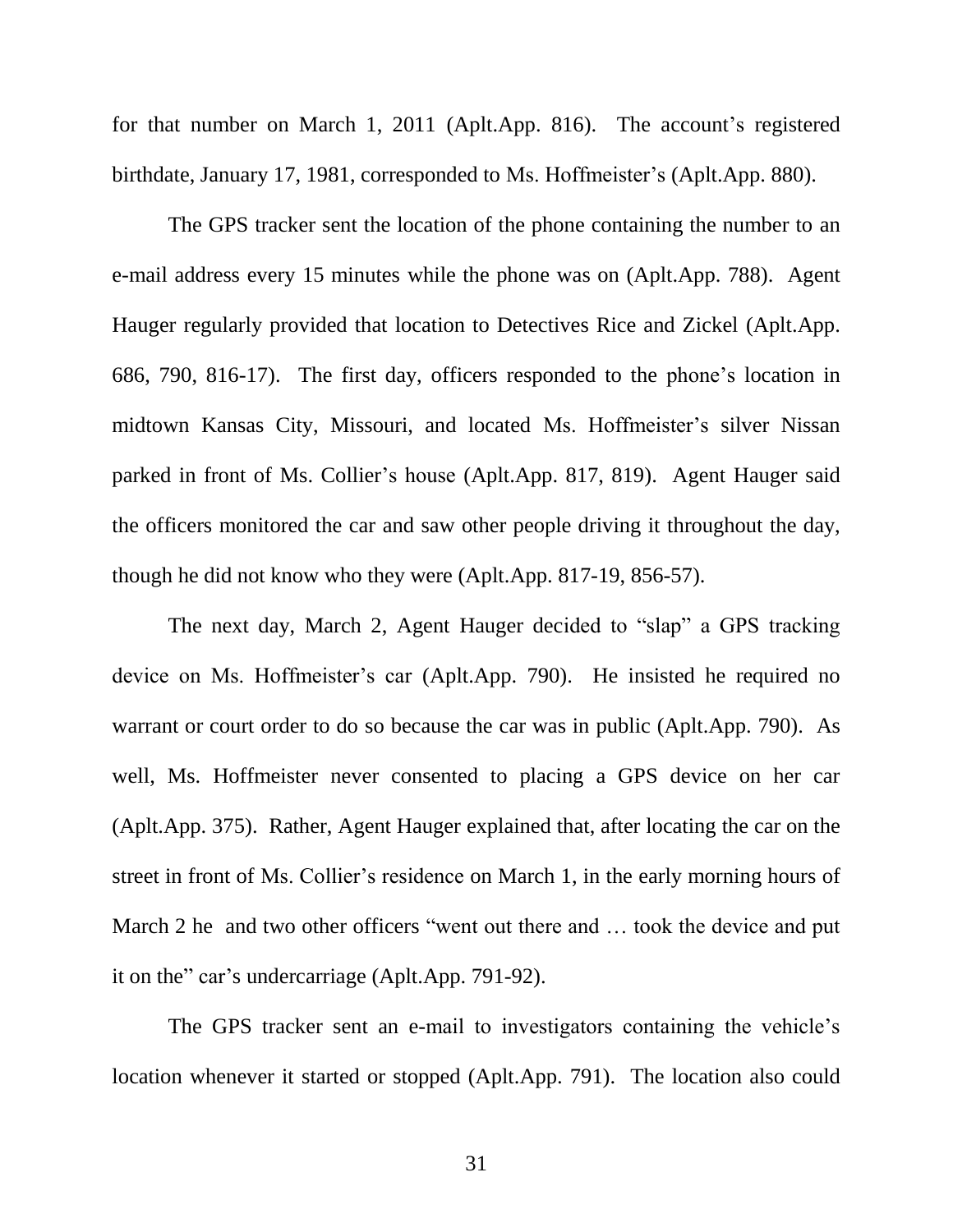be pulled up live on a computer map (Aplt.App. 791). Before that, there had been no way for Agent Hauger to know where the car was at any particular time (Aplt.App. 1147). He explained the GPS tracker on the car was more beneficial than the one on the phone: before he "slapped" the tracker on the car, there was no "definitive" locator of the vehicle and, thus, Mr. Baker (Aplt.App. 1158).

#### **C. March 3, 2011, robbery: Radio Shack, Overland Park, Kansas**

On March 3, 2012, Joseph Sapp and Keyle Barner were working at a Radio Shack store in a strip mall at 75th Street and Metcalf Avenue in Overland Park, Kansas (Aplt.App. 549-51, 611-13, 1341).

At about 7:10 p.m., while Ms. Barner was out getting something to eat, a person entered wearing a dark grey hooded sweatshirt with the hood up, a bandana covering his face, and dark pants, holding a gun (Aplt.App. 556-57, 615). Mr. Sapp only could see the person's eyes, but said he could tell from the person's voice it was an Afrian-American male (Aplt.App. 558). Mr. Sapp thought the man was at least 5'10" (Aplt.App. 566). The gun was a semiautomatic handgun with a black grip and silver slide (Aplt.App. 559, 569-70).

Mr. Sapp said he "figured" what was happening and opened the cash register (Aplt.App. 560-61). The man pulled out a plastic bag and demanded Mr. Sapp put all the cash in it (Aplt.App. 561). Mr. Sapp gave the man all the cash, totaling about \$300 (App 562, 572). The man demanded money from a safe, but Mr. Sapp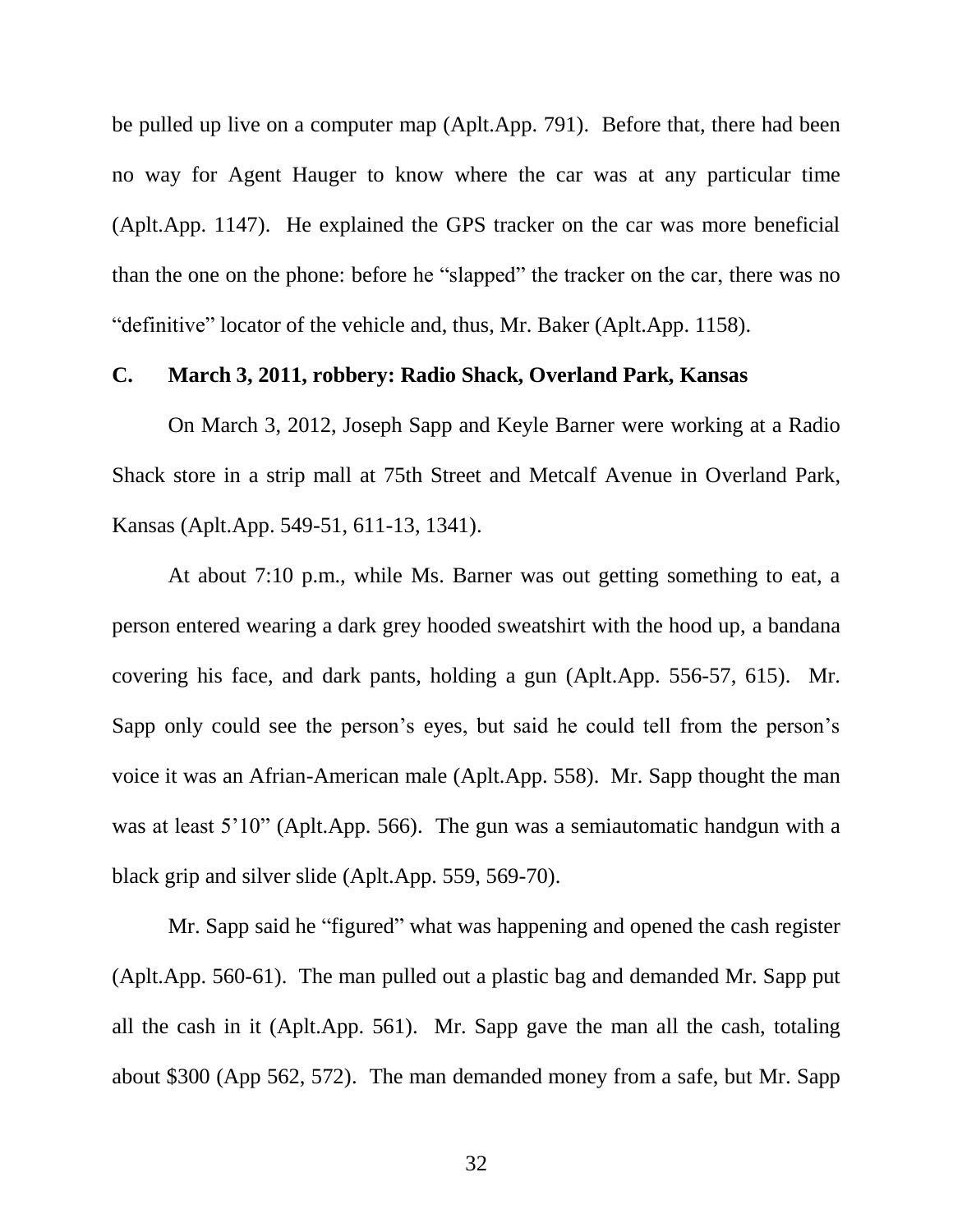showed him there was no safe (Aplt.App. 562). The man made Mr. Sapp go into the back room and then left, upon which Mr. Sapp called the police (Aplt.App. 563-65). Mr. Sapp did not see where the man went (Aplt.App. 565).

As Ms. Barner was returning to the store, she saw someone come out of the Radio Shack and adjust the hood on their grey hooded sweatshirt (Aplt.App. 564- 65, 619, 621). She could not see the person's face or tell anything about the person, but said the person appeared to be "skinny" (Aplt.App. 621-22, 630).

Ms. Barner saw a car parked outside a regular parking spot (Aplt.App. 619, 624-25). The car was a four-door, sliver or grey "newer looking" Honda or Toyota (Aplt.App. 626). She saw the person get into the front passenger side of the car, which then drove off, though she did not see a driver (Aplt.App. 619, 626-27, 634). She then went into the store and discovered Mr. Sapp, who already was on the phone with the police, had been robbed (Aplt.App. 628-29).

The police interviewed Mr. Sapp and Ms. Barner (Aplt.App. 574, 630, 636- 38). The Radio Shack store had security cameras, but they were not recording (Aplt.App. 565-66).

#### **D. Arrest of Abasi Baker and Mark Davis**

Ms. Hoffmeister said Mr. Baker was using her car on March 3, 2011 (Aplt.App. 354).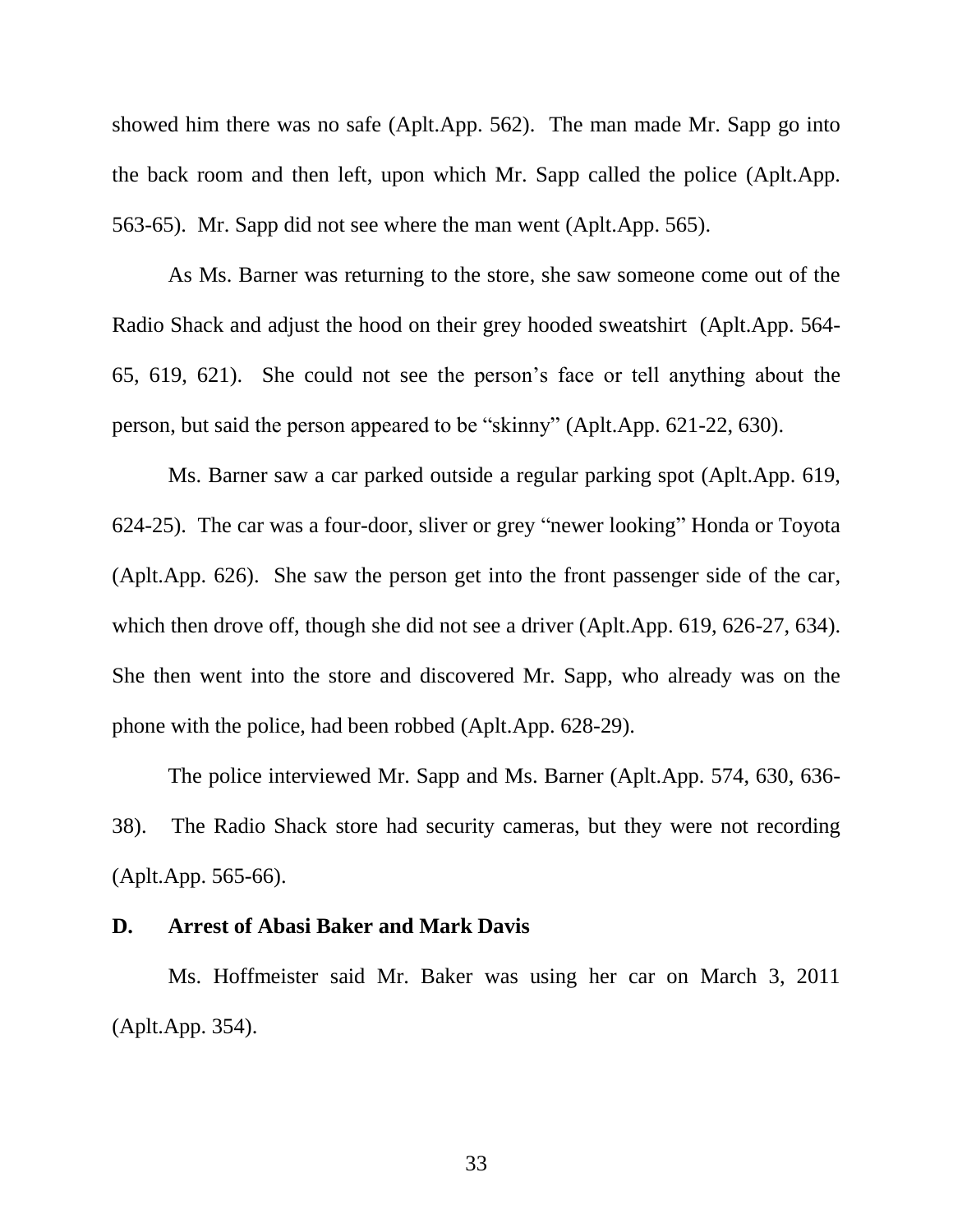Agent Hauger continued GPS tracking of both the (816) 838-4629 phone number and Ms. Hoffmeister's car on March 2 and 3 (Aplt.App. 820-21). On March 3, he periodically checked both trackers (Aplt.App. 822-23). Around 7:15 p.m., he received a message from the car's GPS tracker corresponding to the area of 75th Street and Metcalf Avenue in Overland Park (Aplt.App. 823-24, 1088-89).

At this, Agent Hauger asked the Overland Park police whether there had been a recent robbery in that area; they told him about the Radio Shack robbery (Aplt.App. 823-24). After further monitoring the car's GPS tracker, he eventually requested officers respond to its GPS location (Aplt.App. 825). The GPS tracking showed the car still located in Kansas, though traveling east on I-70 toward and eventually through Downtown Kansas City, Missouri (Aplt.App. 826-28).

Agents Hauger, Kevin McCrary, and Dirk Tarpley, still tracking the car via GPS, coordinated with Kansas City, Missouri, police to lie in wait and stop it on US-71 (Aplt.App. 828-29, 928-29). All three agents were present (Aplt.App. 830, 906, 928).

Upon the stop, Mr. Baker was driving the car and another man, Mark Davis, was in the passenger's seat (Aplt.App. 830, 948). Both were arrested and taken to the FBI office in Kansas City, Missouri, where the agents also had the car towed (Aplt.App. 354, 686-87, 830, 930). A photo of both men after booking was admitted into evidence: Mr. Baker was on the left and Mr. Davis on the right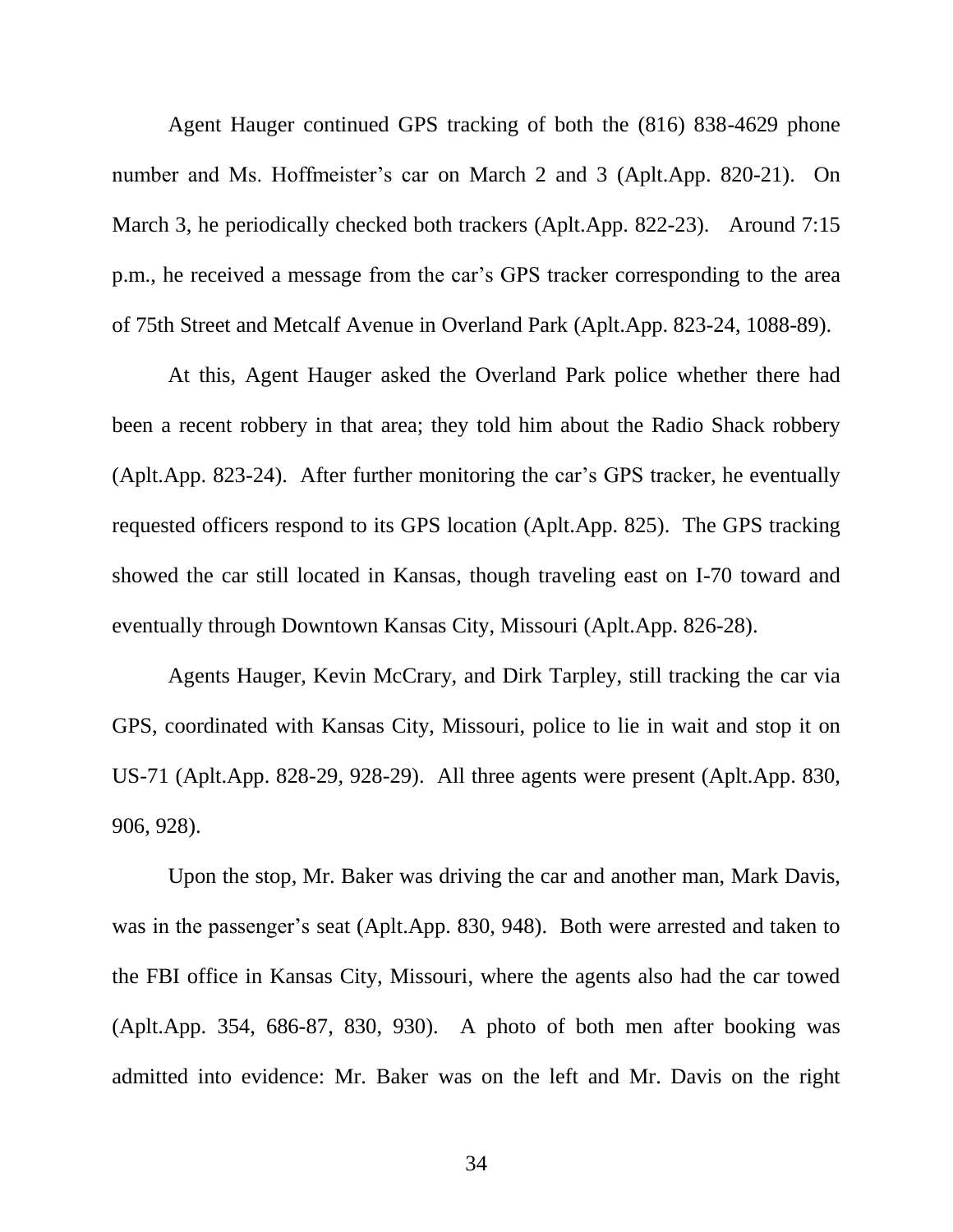(Aplt.App. 739, 831, 1354). Mr. Baker was 31 and Mr. Davis 33 (Aplt.App. 832). They were about the same size (Aplt.App. 832). Ms. Hoffmeister knew Mr. Davis was a friend of Mr. Baker's but only had met him twice (Aplt.App. 340-41, 356).

On arrest, Mr. Baker was wearing a black winter coat, a black t-shirt, black and silver tennis shoes, and blue jeans (Aplt.App. 834). Mr. Davis was wearing black boots, a grey t-shirt, and blue jeans (Aplt.App. 835). The FBI found other clothing in the car, including a grey hooded sweatshirt in the back seat (Aplt.App. 835-36, 875-76, 942-43). They also found a stocking cap, a baseball cap, a single black glove, and a black, scarf-like cloth (Aplt.App. 934-35, 945, 1009-15, 1032). Agent Tarpley found a white plastic bag in the car's center console containing \$261 in loose cash (Aplt.App. 908, 919-20). An air freshener shaped "like a Christmas tree" hung from the rearview mirror (Aplt.App. 934).

Mr. Baker was carrying a mobile phone corresponding to (816) 482-2634 (Aplt.App. 900-01, 950, 1093). A second phone, which Sprint reported corresponded to (816) 215-6668 and was registered to Mr. Davis, was in the car (Aplt.App. 1093-94).

Later, after obtaining a warrant, Agent Hauger did a historical cell site analysis on Mr. Davis's phone, too (Aplt.App. 1095-97, 1102). It had not been activated until January 21, but Agent Hauger said he placed it within the sector of a tower near the February 22 Check Into Cash robbery (Aplt.App. 1097-99, 1150).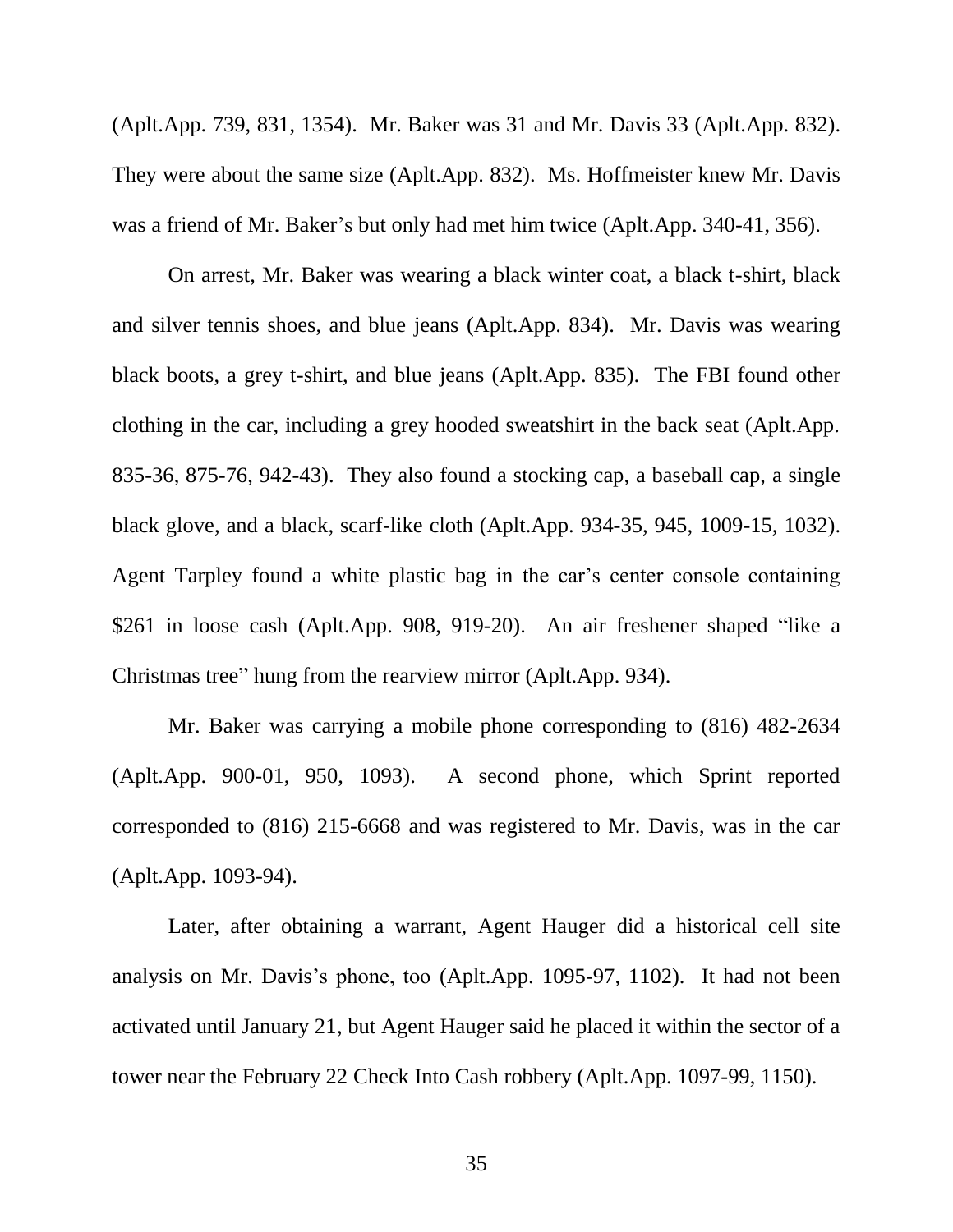Agent Hauger said he determined that, between January 21 and March 3, there had been a total of 90 calls and text-messages from Mr. Baker's phone to Mr. Davis's phone and 50 vice-versa (Aplt.App. 1103). Agent Hauger said one textmessage Mr. Baker's phone sent to Mr. Davis's on March 3, 2011, at 12:35 p.m., stated, "Got to get money tonight cuz I need it" (Aplt.App. 1106). He said a response at 12:37 p.m. stated, "We on it my nigga, I need it too" (Aplt.App. 1107). He said a reply at 12:38 p.m. stated, "Im at the lo key stop. Be here 'til then" (Aplt.App. 1107). Finally, he said another message from Mr. Baker's phone at 5:19 p.m. stated, "What time you wanna move bro bro?" (Aplt.App. 1108).

With a warrant, the FBI took oral DNA swabs from Mr. Baker and Mr. Davis, which it then gave to the Johnson County crime lab (Aplt.App. 877-78, 994- 95). There, investigator Dustin Calvin compared Mr. Baker's and Mr. Davis's DNA to sterile swabs from the other clothes in the car (Aplt.App. 1009-19).

Mr. Calvin said the stocking and baseball caps had a mixture of DNA "from at least three individuals," of which Mr. Baker was the "major contributor" (Aplt.App. 1009-11). He said DNA from both Mr. Baker and Mr. Davis were on the inside and outside of the glove, as well as on the hooded sweatshirt (Aplt.App. 1013, 1018-19, 1029). Testing on the black cloth was undeterminable (Aplt.App. 1014-15, 1032). Mr. Calvin admitted the tests could not tell when someone had touched an item, as "DNA can remain intact for years" (Aplt.App. 1038, 1042).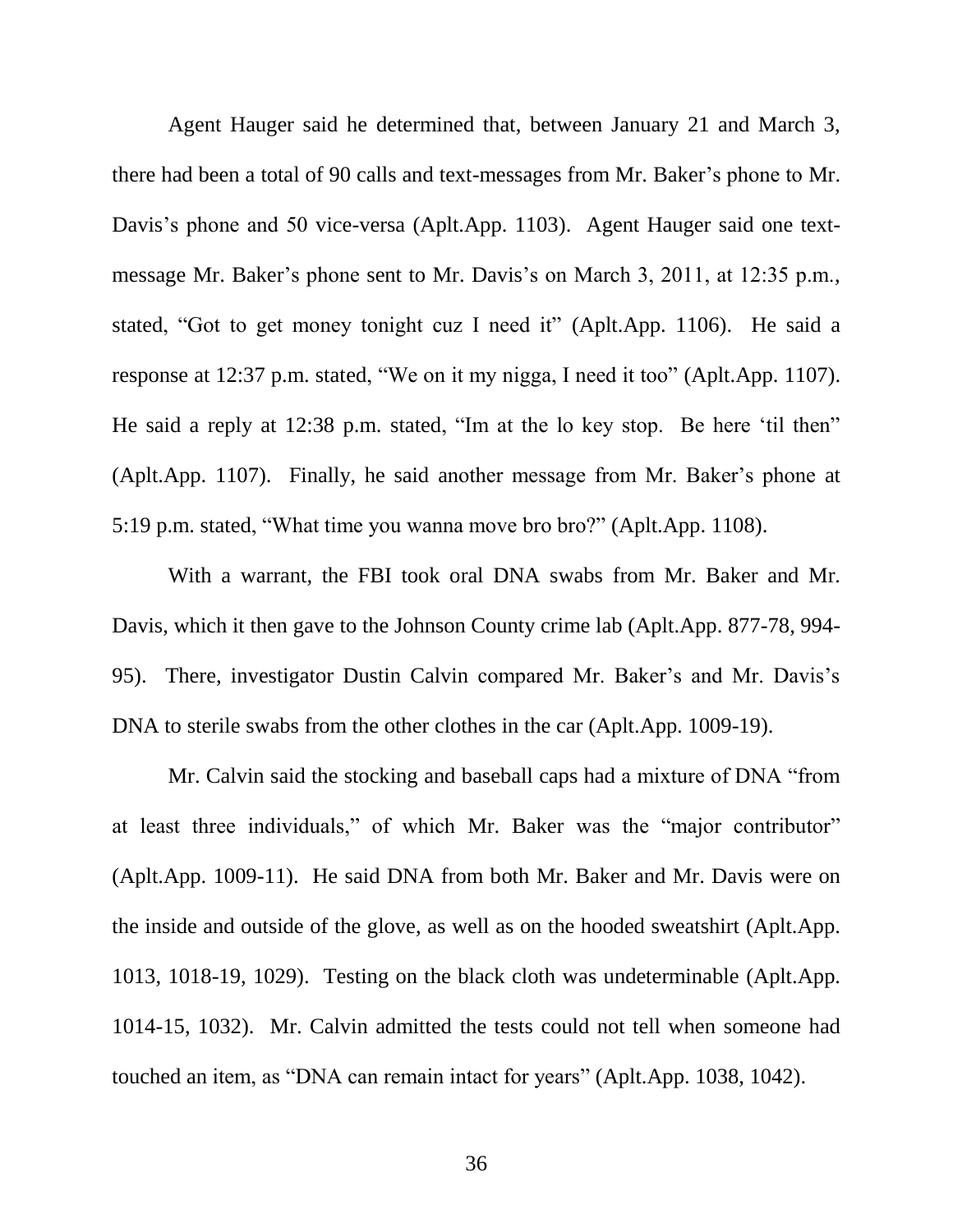At the time of the arrest, Agent Tarpley noticed a handgun in the car's center console (Aplt.App. 908, 914). He personally seized the gun (Aplt.App. 908-09, 923-24). It was a black, .40 caliber, semiautomatic Glock Model 27, serial number EHN890; it was found with a loaded magazine containing eight rounds, which also were admitted into evidence (Aplt.App. 915-18, 922). Its slide was a slightly lighter color than the darker composite bottom (Aplt.App. 917).

Mr. Calvin also tested the gun, magazine, and cartridges for latent fingerprints and DNA samples (Aplt.App. 961-71). There were no usable prints (Aplt.App. 971, 974). Forensic biologist Mickey McGinness performed DNA testing on the gun; she said DNA from three individuals, including both Mr. Baker and Mr. Davis, was on various parts of the gun (Aplt.App. 1022-25).

### **E. Proceedings below**

On March 4, 2011, a criminal complaint was filed against Mr. Baker in the U.S. District Court for the District of Kansas (Aplt.App. 7). The court ordered detention pending trial (Aplt.App. 8).

On March 29, 2011, Mr. Baker was indicted on 21 counts (Aplt.App. 8, 15- 30). Counts 1, 4, 7, 10, 13, 16, and 20 charged robbery in violation of 18 U.S.C. §§ 1951 and 2 (Aplt.App. 15, 17-18, 20-21, 23, 25). Counts 2, 5, 8, 11, 14, 17, and 21 charged use and brandishing of a firearm in relation to a crime of violence, in violation of 18 U.S.C. §§ 924(c)(1)(A)(ii) and 2 (Aplt.App. 16-17, 19-20, 22, 25-

37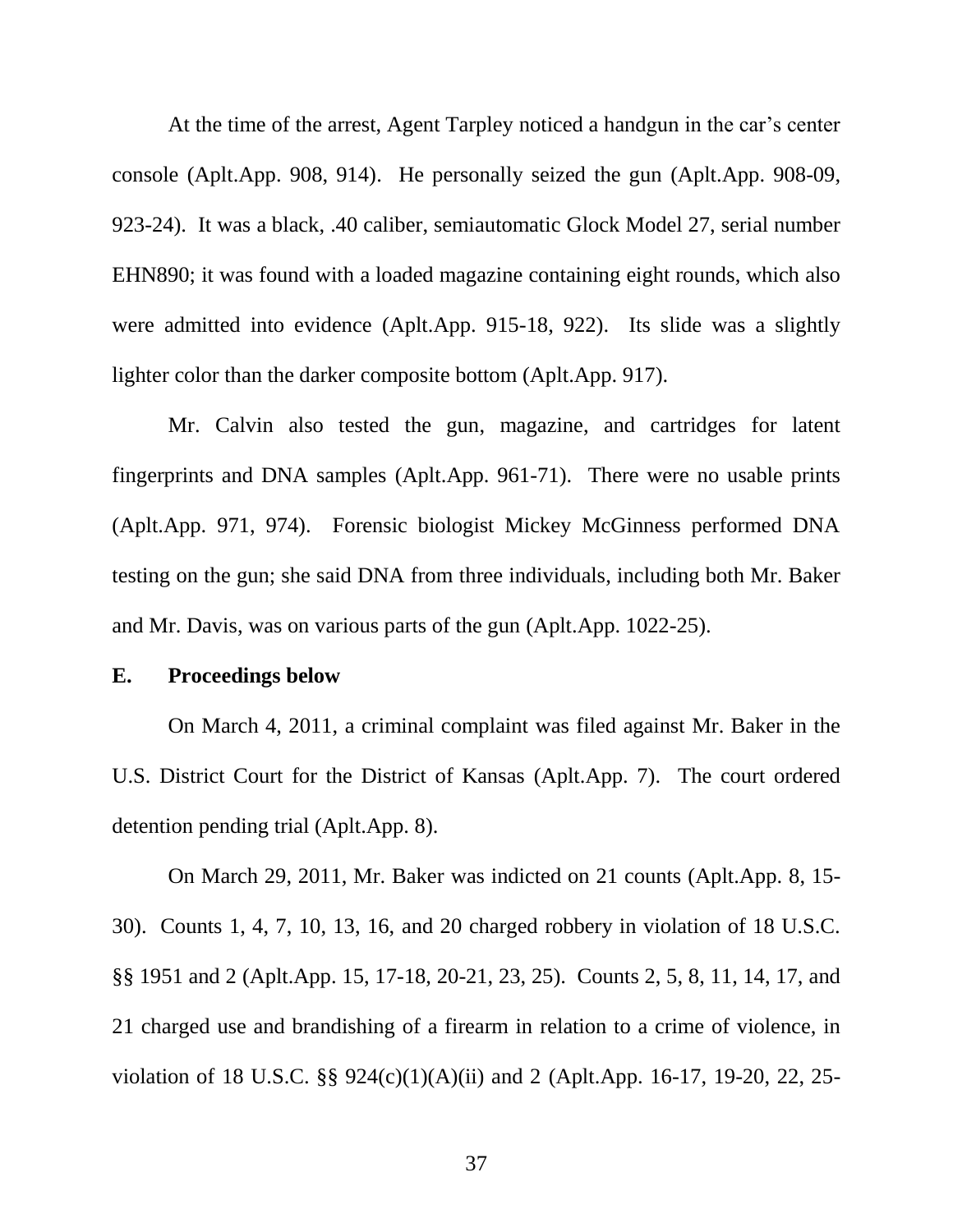26). Counts 3, 6, 9, 12, 15, 18, and 22 charged being a felon in possession of a firearm in violation of 18 U.S.C. §§ 924(g)(1), 924(a)(2), and 2 (Aplt.App. 16, 18- 19, 21-22, 24, 26). The gun charges all specifically charged use of a .40 caliber Glock model 27, serial number EHN890 (Aplt.App. 15-30).

Counts 1, 2, 3 related to the January 6 Advance America robbery in Kansas City (Aplt.App. 15-16). Counts 4, 5, and 6 related to the January 10 Radio Shack robbery in Kansas City (Aplt.App. 17-18). Counts 7, 8, and 9 related to the January 12 Advance America robbery in Overland Park (Aplt.App. 18-19). Counts 10, 11, and 12 related to the January 16 attempted robbery of Dollar General in Kansas City (Aplt.App. 20-21). Counts 13, 14, and 15 related to the February 16 Check Into Cash robbery in Overland Park (Aplt.App. 21-22). Counts 16, 17, and 18 related to the February 22 Check Into Cash robbery (Aplt.App. 23-24). Finally, Counts 20, 21, and 22 related to the March 3 Radio Shack robbery in Overland Park (Aplt.App. 25-26). All 21 counts charged Mr. Baker with both principal liability and aiding and abetting (Aplt.App. 15-30, 57, 140, 1198-99).

Mr. Davis also was indicted in counts 16, 17, 20, and 21, and separately in other counts alleging felon in possession of a firearm (Aplt.App. 23-25). On June 27, 2011, the court severed the defendants for trial (Aplt.App. 9).

The charges against Mr. Baker were tried before a jury over eight days in September 2011 (Aplt.App. 9-10). His defense was general denial; he did not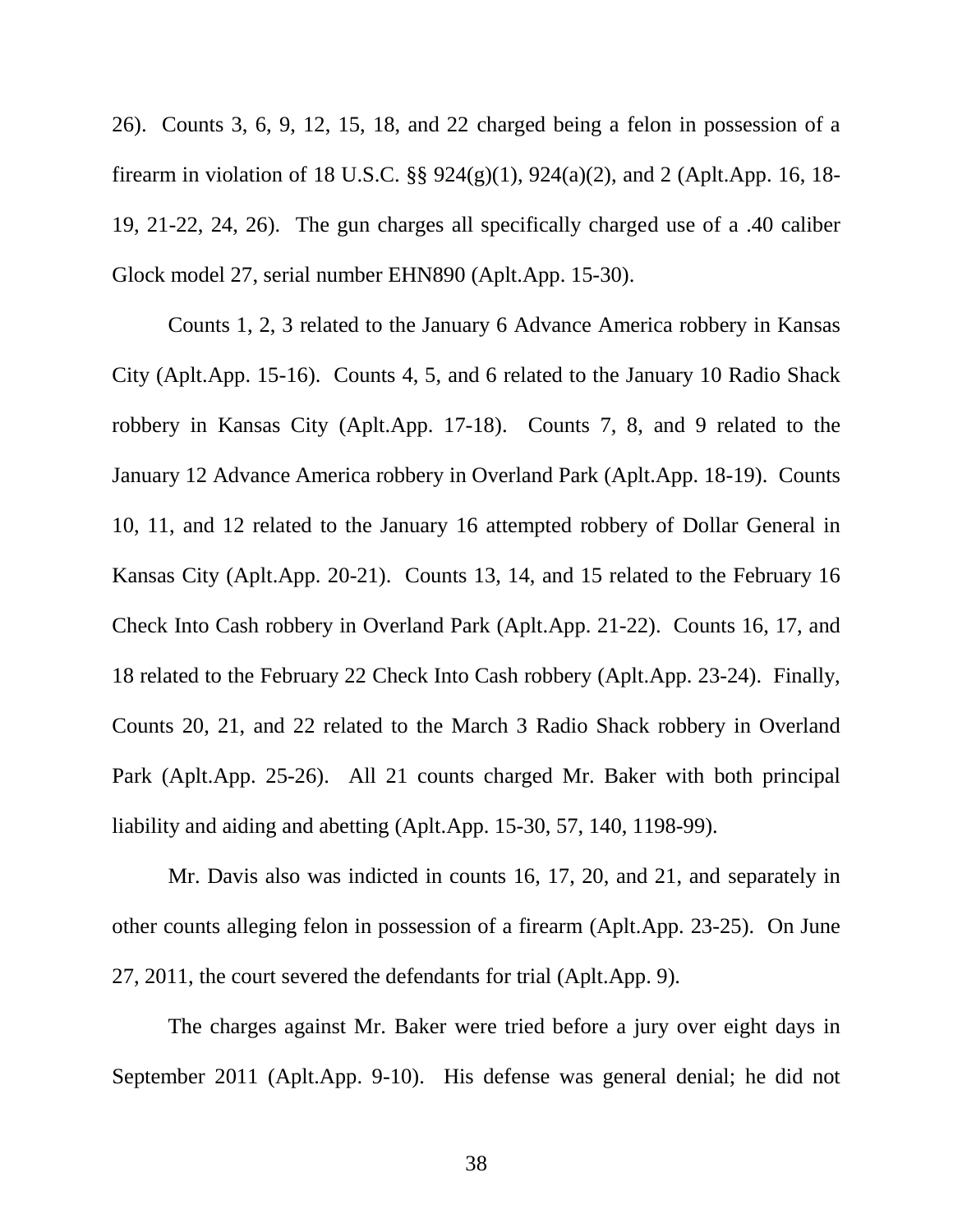testify, nor did he call any witnesses (Aplt.App. 1180-83). He stipulated that, before January 2011, he had been convicted of a crime in Missouri federally prohibiting him from possessing a firearm or ammunition (Aplt.App. 1166). He had a Missouri robbery conviction in 1999 for which he served ten years in prison (Aplt.App. 90-91). He also stipulated the Glock handgun recovered from the Nissan had traveled in interstate or foreign commerce (Aplt.App. 1166).

After deliberating for about six hours and 45 minutes, the jury unanimously convicted Mr. Baker on all charges (Aplt.App. 64-67, 1255-57).

Mr. Baker timely moved for a judgment of acquittal notwithstanding the verdict or, alternatively, a new trial (Aplt.App. 68-69). The trial court denied the motion (Aplt.App. 101-05).

A Presentence Investigation Report advised Mr. Baker's criminal history category was IV and his base offense level was 25 (Aplt.App. 87, 90-91). This did not apply to Counts 2, 5, 8, 11, 14, 17, and 21, though, because there was a statutory mandatory minimum sentence for those offenses, which must be imposed consecutively (Aplt.App. 88). The report recommended 84-105 months concurrently for each of the robbery and possession charges, plus seven years consecutively for the first brandishing charged followed by 25 years for each additional brandishing charge, each consecutively (Aplt.App. 95-96). The report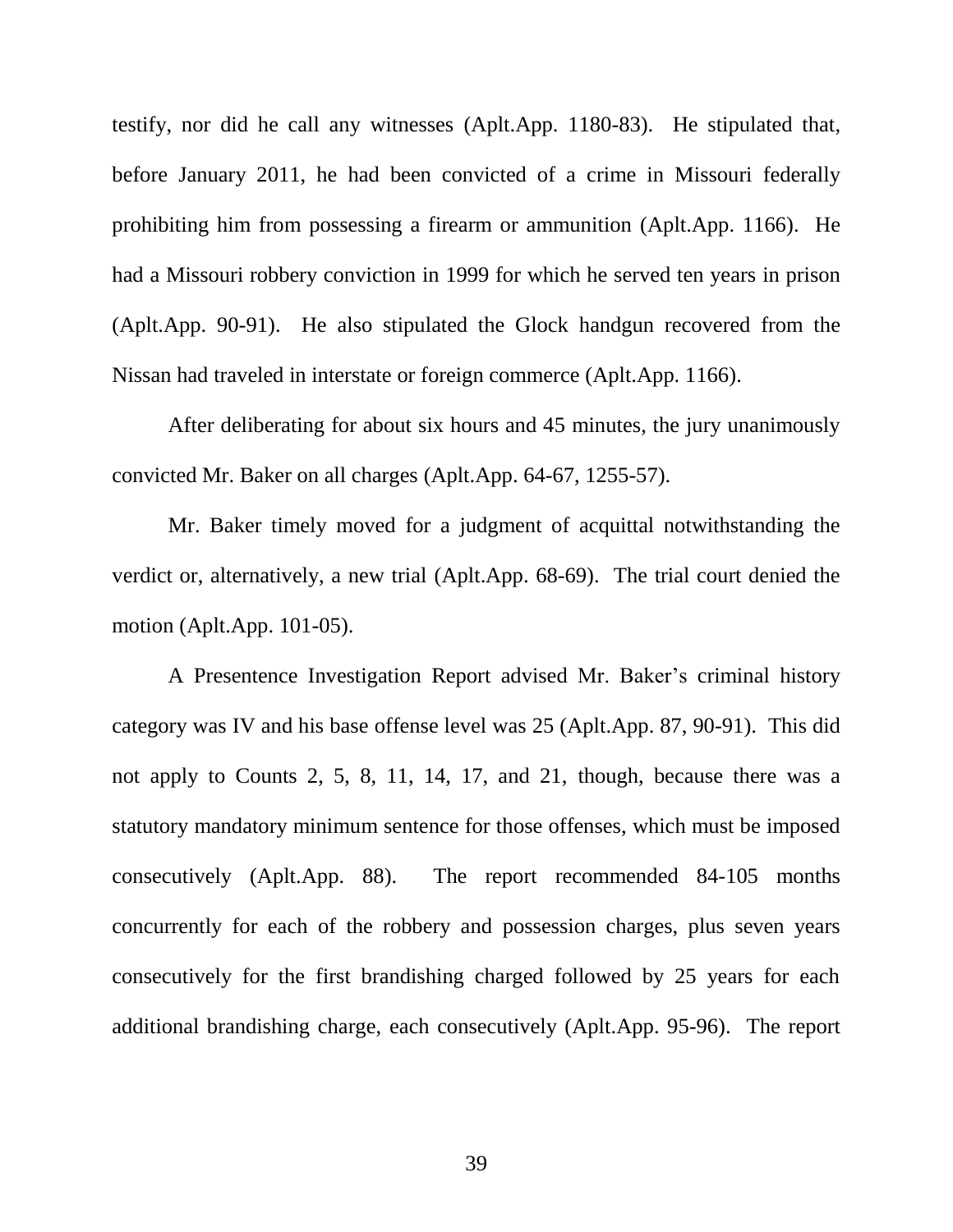said nothing warranted departure (Aplt.App. 99-100). Mr. Baker did not object to the report (Aplt.App. 1269).

The district court sentenced Mr. Baker to 164 years in prison: 84 months concurrently on counts 1, 3, 4, 6, 7, 9, 10, 12, 13, 15, 16, 18, 20, and 22, seven years consecutively on count 2, and 25 years consecutively on each of counts 5, 8, 11, 14, 17, and 21 (Aplt.App. 106-08, 1293, 94, 1297-98).

Mr. Baker timely appealed to this Court (Aplt.App. 11, 117). He is incarcerated at the U.S. Penitentiary in Terre Haute, Indiana (Aplt.App. 14).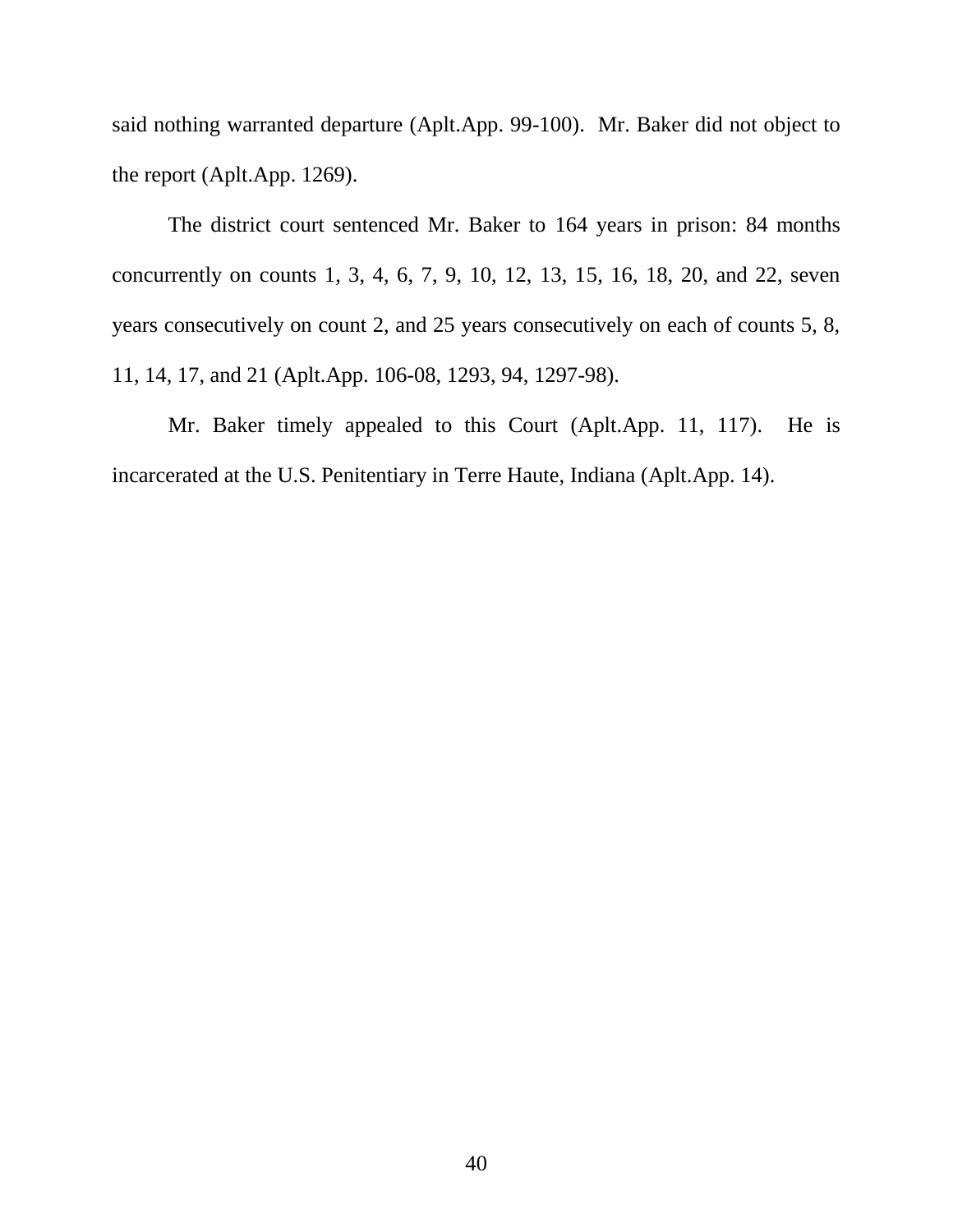#### **Summary of the Argument**

In *United States v. Jones*, 132 S.Ct. 945 (2012), the Supreme Court unanimously held the covert installation and monitoring of a GPS tracking device on a suspect's vehicle is a search subject to the Fourth Amendment.

In this case, the lead FBI Agent investigating the crimes with which Appellant Abasi Baker was charged trespassed on Mr. Baker's car in the middle of the night without a warrant or consent and placed a GPS tracking device on it. Only after seeing the car's GPS location reported two days later near a recent robbery did he use the GPS tracker to stop and arrest its occupants. From this, the Government netted not only Mr. Baker but also the only direct evidence against him for the offenses for which he eventually was charged.

While Mr. Baker's counsel did not timely raise this error, *Jones* confirms the admission of this evidence obtained unlawfully was prejudicial plain error.

The district court also erred in convicting and sentencing Mr. Baker for brandishing and possessing a specific firearm in the first four robberies for which he was charged. The Government presented no direct or circumstantial evidence linking Mr. Baker to that firearm before February 14, 2011. Indeed, the only evidence presented was that he would not have had access to that firearm before that date. For the four robberies that occurred before that date, the evidence was insufficient to convict Mr. Baker of brandishing or possessing that specific firearm.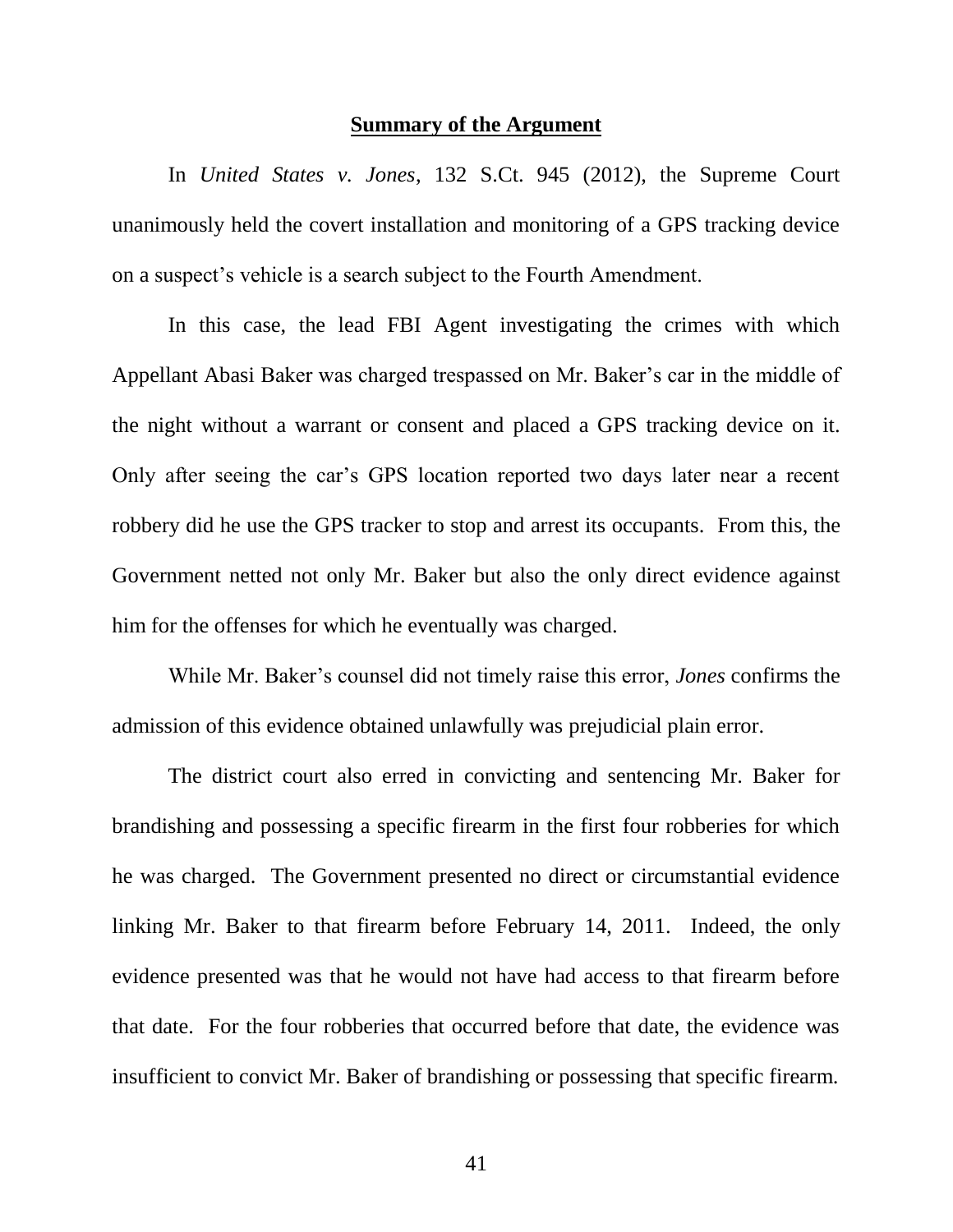#### **Argument**

**I. The district court erred in convicting and sentencing Mr. Baker because the only direct evidence against him was obtained in violation of the Fourth Amendment. Under the present framework for GPS tracking of vehicles, the Government's admittedly warrantless placement of a GPS device on Mr. Baker's vehicle, which led both to his arrest and to the only direct evidence against him, was unlawful and prejudicial.**

*(Not raised below; review sought for plain error)*

#### Standard of Review

When a defendant fails to object to the admission of evidence, the propriety of its admission is reviewable for plain error. *United States v. Franklin-El*, 555 F.3d 1115, 1127 (10th Cir. 2009). "Plain error occurs when there is (i) error, (ii) that is plain, which (iii) affects the defendant's substantial rights, and which (iv) seriously affects the fairness, integrity, or public reputation of judicial proceedings." *United States v. Lopez–Medina*, 596 F.3d 716, 738 (10th Cir. 2010).

Error is plain if it is "clear or obvious under current law." *United States v. Cooper*, 654 F.3d 1104, 1117 (10th Cir. 2011) (citation omitted). To have the requisite "affect on substantial rights," an error must be "prejudicial," which means "there must be a reasonable probability that the error affected the outcome of the trial." *United States v. Marcus*, 130 S.Ct. 2159, 2164 (2010) (citation omitted).

"[T]he ultimate determination of" whether a search was reasonable "under the Fourth Amendment is a question of law reviewable de novo." *United States v. Long*, 176 F.3d 1304, 1307 (10th Cir. 1999).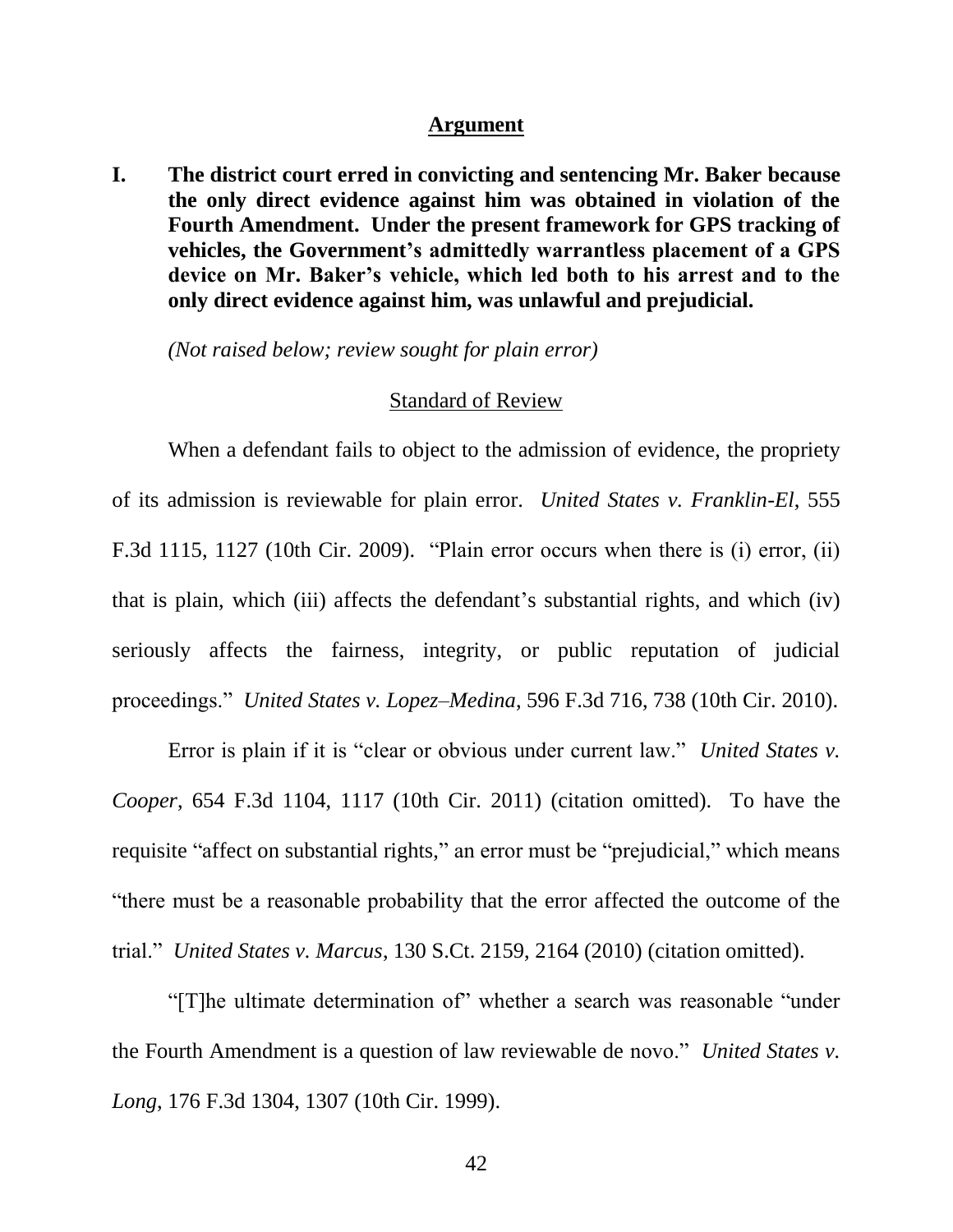\* \* \*

Attaching a GPS tracking device to a vehicle and then using it to monitor the vehicle's movements on public streets is a search within the meaning of the Fourth Amendment, usually requiring a warrant. Evidence obtained in violation of the Fourth Amendment is inadmissible at trial. In this case, without a warrant, the FBI attached a GPS tracking device to Mr. Baker's car. Its monitoring of that device led directly to Mr. Baker's arrest and the only non-circumstantial evidence against him. Did the district court err in convicting and sentencing Mr. Baker?

Admitting they had no warrant to do so, Government agents trespassed in early morning hours on Appellant Abasi Baker's car and covertly installed a GPS tracking device on its undercarriage. For the next two days, they tracked the car's every movement. Only after seeing the car's location reported near a suspected robbery did the agents decide, while still tracking the vehicle live, to stop and arrest its occupants. From their actions, they netted not only Mr. Baker and his codefendant but also the only direct evidence against Mr. Baker for the offenses for which he eventually was charged – including the gun described in the brandishing charges contributing to the bulk of his 164-year sentence.

In its recent decision in *United States v. Jones*, 132 S.Ct. 945, 949 (2012), however, the Supreme Court unanimously held, "the Government's installation of a GPS device on a target's vehicle, and its use of that device to monitor the

43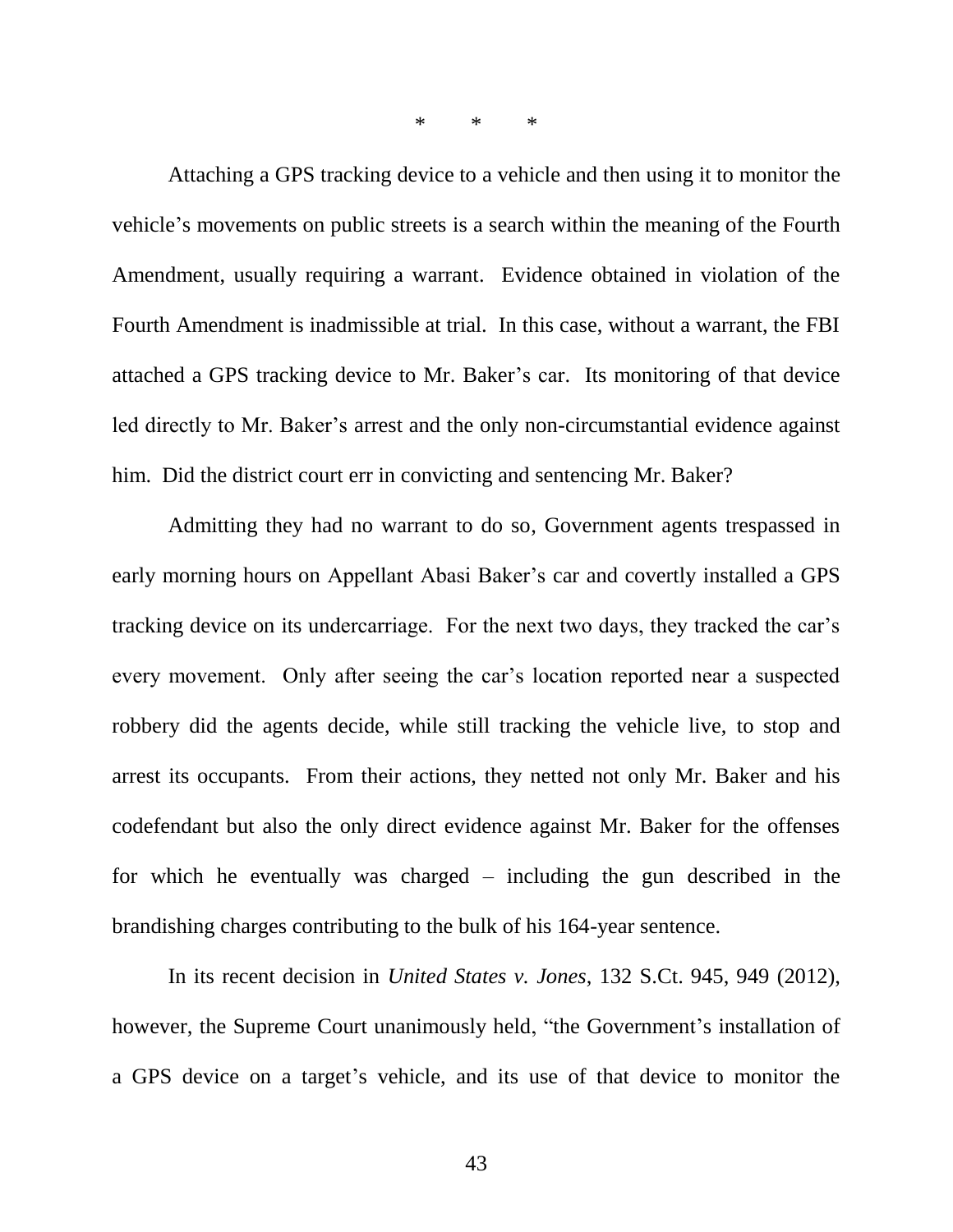vehicle's movements, constitutes a 'search'" within the meaning of the Fourth Amendment, subject to all the Fourth Amendment's other requirements. A "search" conducted without a warrant is "per se unreasonable under the Fourth Amendment." *Katz v. United States*, 389 U.S. 347, 357 (1967). A conviction after admission of evidence from an unreasonable search is reversible error if "there is a reasonable possibility that the evidence complained of might have contributed to the conviction." *Fahy v. Connecticut*, 375 U.S. 85, 86-87 (1963).

*Jones* was decided only five days after Mr. Baker was sentenced. His counsel did not object to the evidence at Mr. Baker's trial that *Jones* confirms was obtained in gross violation of the Fourth Amendment. As such, the propriety of admitting that evidence only can be reviewed for plain error.

Even under plain error review, however, it is readily apparent that the Government obtained all its direct evidence against Mr. Baker – including his  $DNA, car, the gun, and the clothing and telephones in the car – in violation of the$ Fourth Amendment. The admission of that evidence was plain error. The Court should reverse the judgment of conviction and sentence against Mr. Baker.

## **A. The district court plainly erred in admitting any evidence directly or indirectly resulting from the GPS tracking of Mr. Baker's car.**

FBI Special Agent John Hauger testified that, in "late February 2011," he made the decision "to slap on a GPS tracker" on the car that had "been identified as … Mr. Baker's vehicle" (Appellant's Appendix 790). He explained that, "at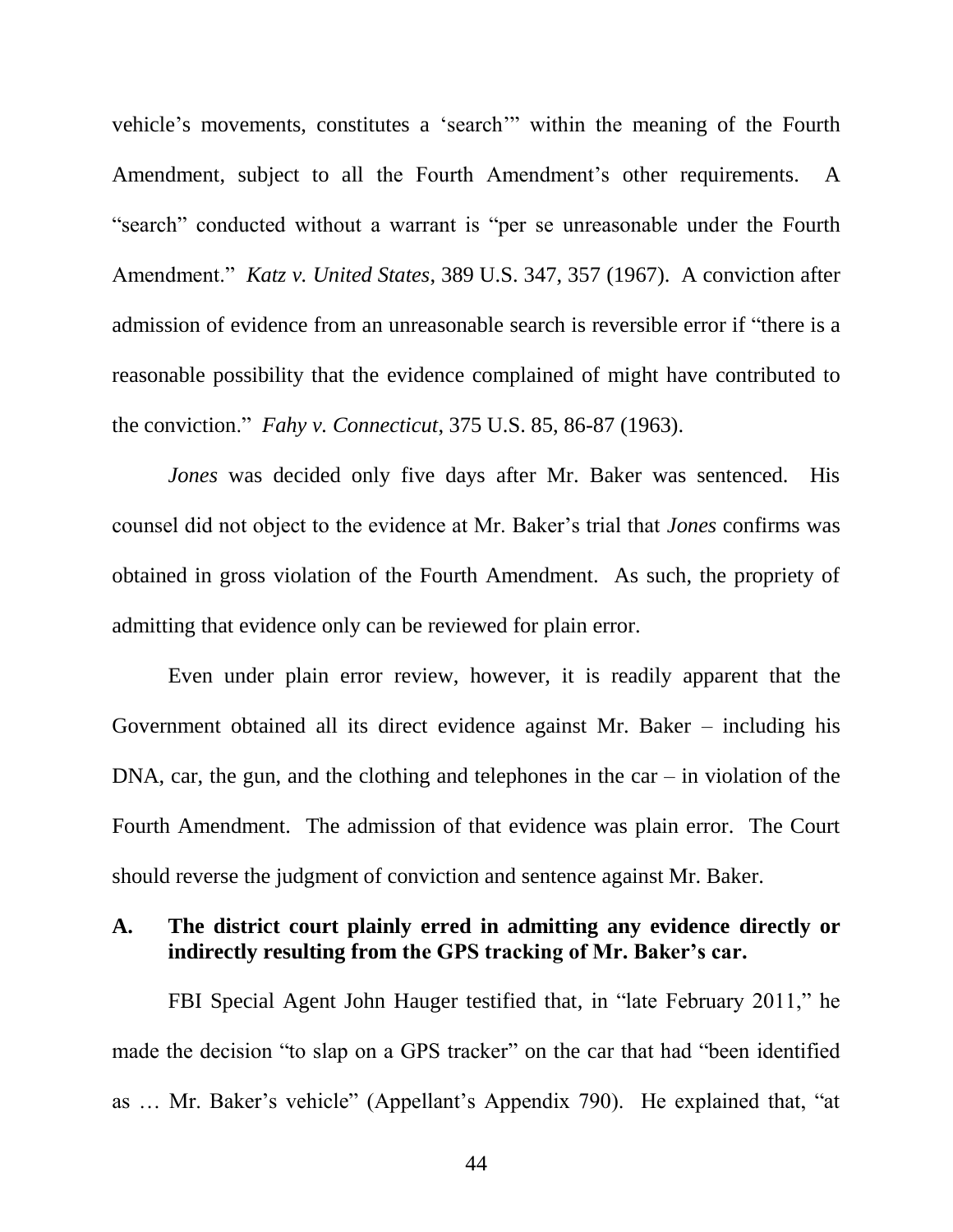about 330 or 4 o'clock in the morning on March 2nd, [2011,] we had located the vehicle at 3508 [Paseo] in Kansas City, Missouri, myself and two other members of my squad went out there and … took the device and put it on … the [undercarriage] of the car" (Aplt.App. 791).

As Agent Hauger described it, the device sent an e-mail to a designated address "whenever the vehicle starts and the vehicle stops," and additionally could be pulled up "live time on a computer screen" that displayed "a map" on which he could "follow along where th[e] vehicle is" (Aplt.App. 791). When asked "[I]f that vehicle's in a public place accessible to members of the public [is] any sort of court order required on that?" he responded, "No" (Aplt.App. 790).

Six months before Agent Hauger made the decision to effect this GPS tracking of Mr. Baker's car and over a year before he testified to that decision at trial, however, the District of Columbia Circuit already had ruled that such GPS tracking and monitoring *was* a search and a warrant *was* required. *See United States v. Maynard*, 615 F.3d 544, 564-66 (D.C. Cir. 2010). Moreover, months before the trial in this case, the Supreme Court already had granted certiorari from *Maynard, sub. nom. Jones*, to review this very question. *See* 131 S.Ct. 3064 (2011). Finally, in its unanimous decision in *Jones* affirming *Maynard*, the Supreme Court confirmed Agent Hauger's statement was grossly incorrect. 132 S.Ct. at 949.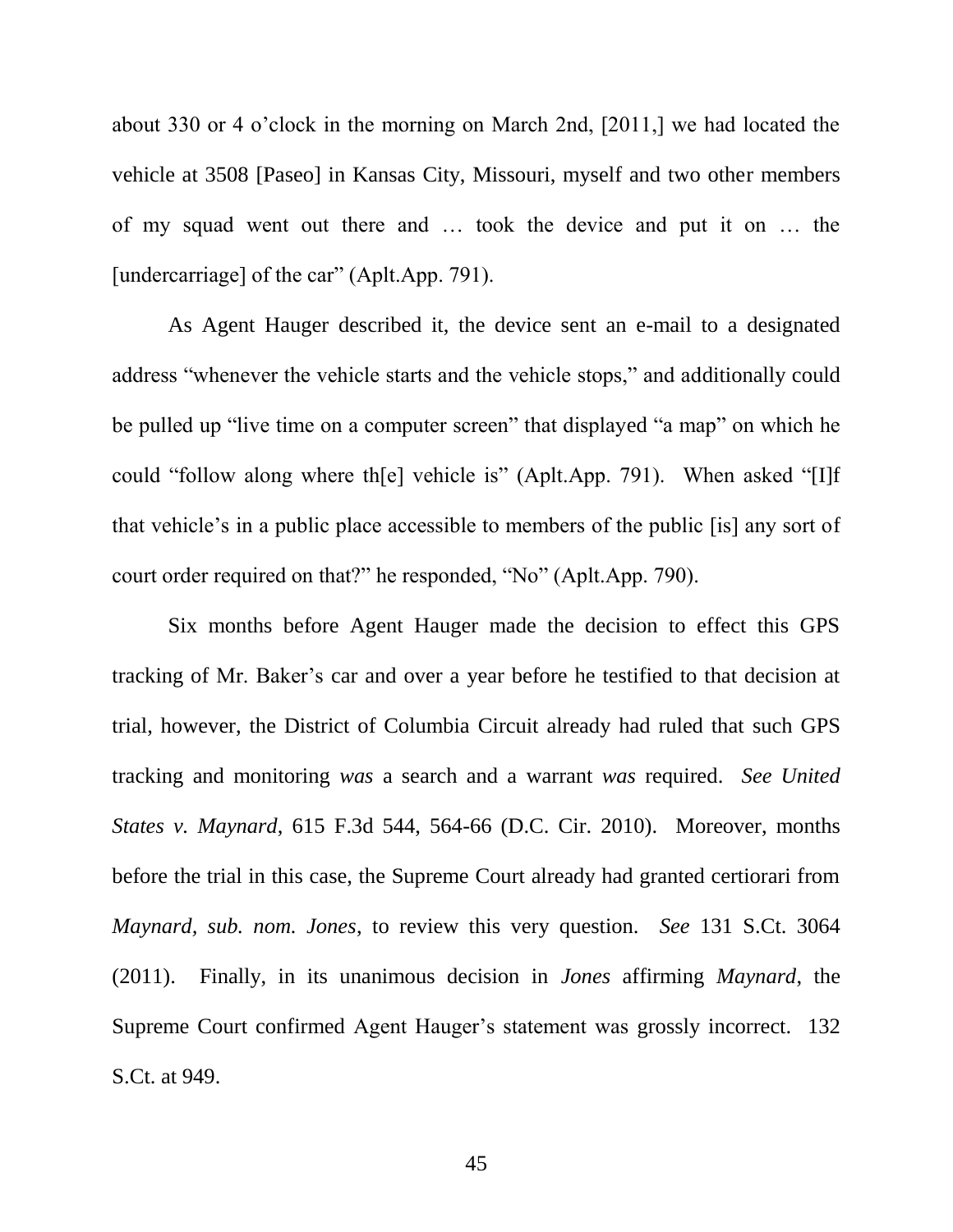Instead, under *Jones*, placement of a GPS tracking device on a car is a "search" within the meaning of the Fourth Amendment. Applying *Maynard* and *Jones* to this case, Agent Hauger's warrantless search of Mr. Baker's car violated the Fourth Amendment. All evidence directly or indirectly obtained from that search should have been excluded. The district court plainly erred in admitting it, requiring reversal of the judgment of conviction and sentence against Mr. Baker.

## **1. Under current law, it is clear and obvious that the Government's placement and monitoring of a GPS tracking device on Mr. Baker's vehicle was a "search" subject to the Fourth Amendment.**

In *Jones*, the Government applied for and was granted a search warrant authorizing it to install a GPS tracking device on a vehicle that was registered to Mr. Jones's wife. 132 S.Ct. at 948. The Government installed the device one day after the warrant expired. *Id.* It then used the device to track the vehicle's movements live. *Id.*

Later, Mr. Jones and others were indicted for several drug conspiracy crimes. *Id.* Before trial, Mr. Jones moved to suppress the evidence the Government had obtained through use of the GPS device. *Id.* The district court overruled the motion, holding "a person traveling in an automobile on public thoroughfares has no reasonable expectation of privacy in his movements from one place to another." *Id.* (quoting *United States v. Jones*, 451 F.Supp.2d 71, 88 (D.D.C. 2006)). The D.C. Circuit reversed Mr. Jones's conviction outright,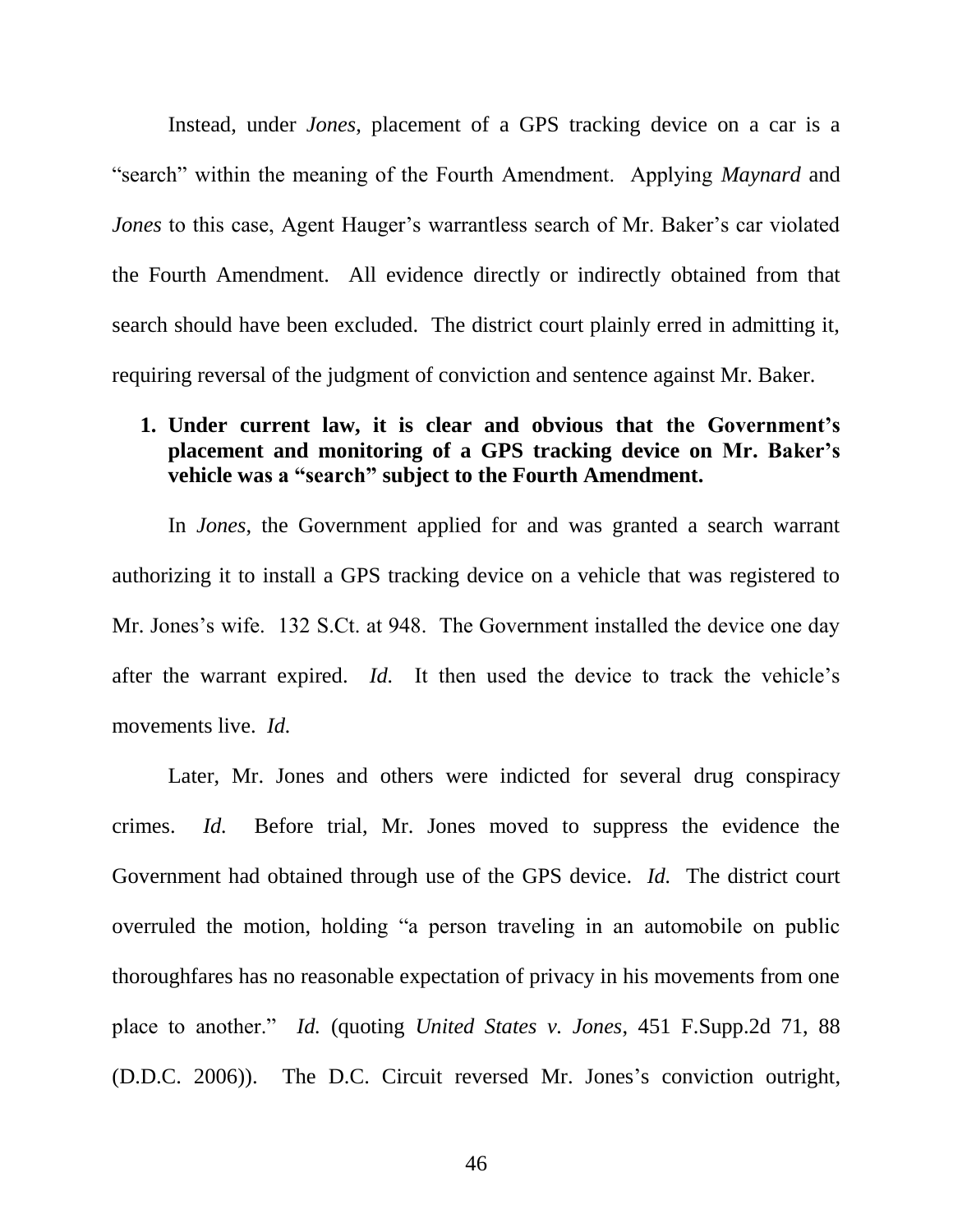holding the admission of evidence obtained through the warrantless use of a GPS device violated the Fourth Amendment. *Maynard*, 615 F.3d at 568.

The Supreme Court affirmed the D.C. Circuit. *Jones*, 132 S.Ct. at 954. In doing so, however, the Court did not apply the "reasonable expectation of privacy" analysis Justice Harlan first introduced in his concurrence in *Katz*, 389 U.S. at 360- 61. Instead, the Court applied a much older "physical trespass" test.

Observing the Fourth Amendment protects "the right of the people to be secure in their persons, houses, papers, and effects, against unreasonable searches and seizures," the Court stated, "It is beyond dispute that a vehicle is an 'effect' as that term is used in the Amendment." *Jones*, 132 S.Ct. at 949 (citing *United States v. Chadwick*, 433 U.S. 1, 12 (1977)). Thus, the Court held, "the Government's installation of a GPS device on a target's vehicle, and its use of that device to monitor the vehicle's movements, constitutes a 'search.'" *Id.*

In its analysis, the Court acknowledged two separate tests for identifying a Fourth Amendment search: the "physical trespass test" and the *Katz* "reasonable expectation of privacy" test. Justice Scalia, writing the principal opinion, stated it was unnecessary to reach the question whether Mr. Jones had a "reasonable expectation of privacy" in the vehicle or in the whole of his movements on public roads. As he explained,

The Government contends that the Harlan standard shows that no search occurred here, since Jones had no "reasonable expectation of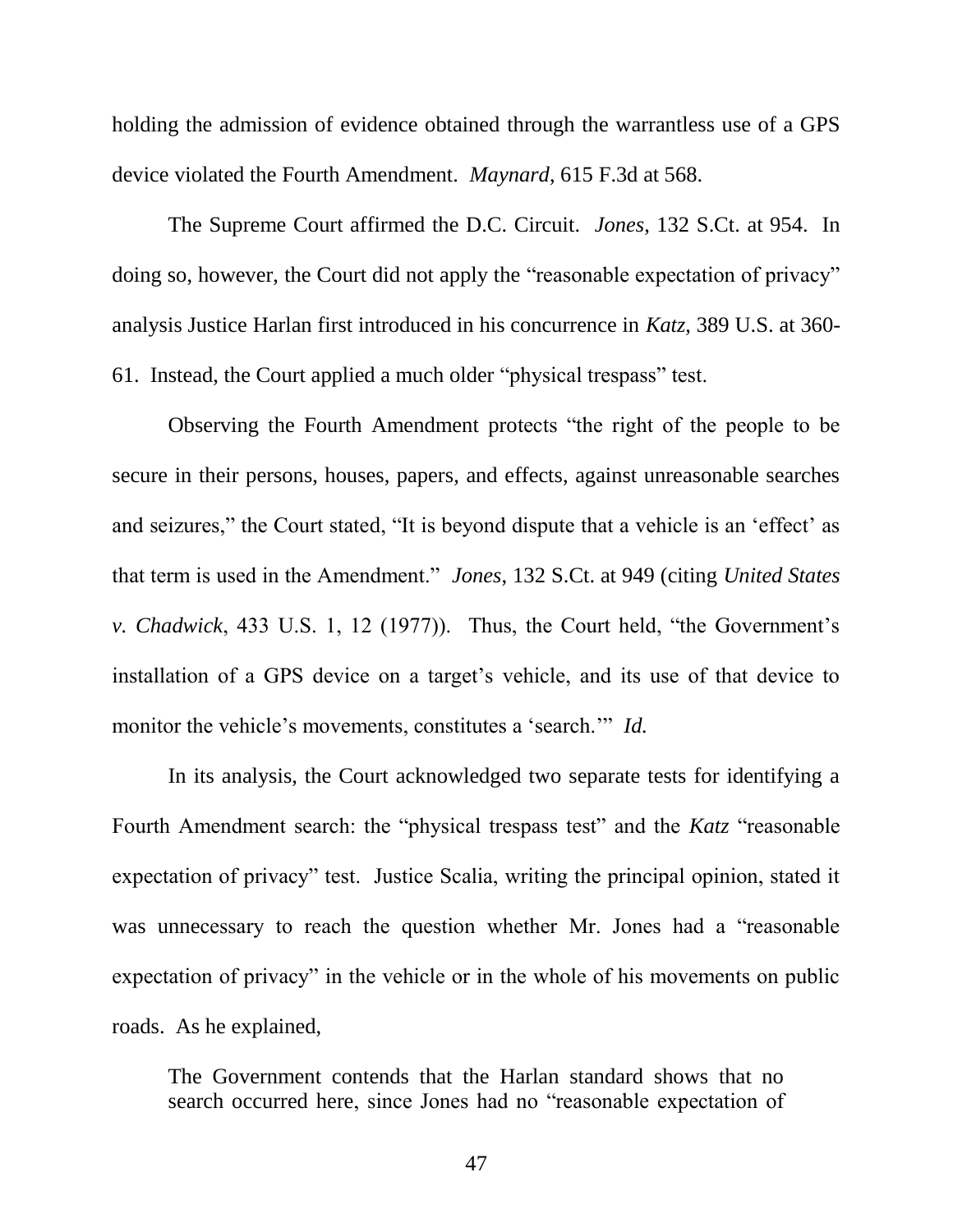privacy" in the area of the Jeep accessed by Government agents (its underbody) and in the locations of the Jeep on the public roads, which were visible to all. But we need not address the Government's contentions, because Jones's Fourth Amendment rights do not rise or fall with the *Katz* formulation. At bottom, we must "assur[e] preservation of that degree of privacy against government that existed when the Fourth Amendment was adopted." As explained, for most of our history the Fourth Amendment was understood to embody a particular concern for government trespass upon the areas ("persons, houses, papers, and effects") it enumerates. *Katz* did not repudiate that understanding.

*Id.* at 950 (citations omitted).

Justice Alito, however, concurring in the judgment, reasoned the case should be analyzed "by asking whether [Mr. Jones's] reasonable expectations of privacy were violated by" the GPS monitoring. *Id.* at 957. Without identifying the specific point at which the surveillance became a Fourth Amendment search, however, Justice Alito concluded the monitoring of Mr. Jones's movements violated his reasonable expectations of privacy. *Id.* at 964.

In this case, the FBI attached a GPS device to Mr. Baker's vehicle by trespass. It then monitored his movements for two days, only eventually arresting him and searching and seizing the vehicle and the items in it once it was satisfied the results of its GPS monitoring had given it enough proof Mr. Baker had been involved in a robbery. It then used the GPS monitoring to effect the physical arrest of Mr. Baker and his co-defendant, Mark Davis.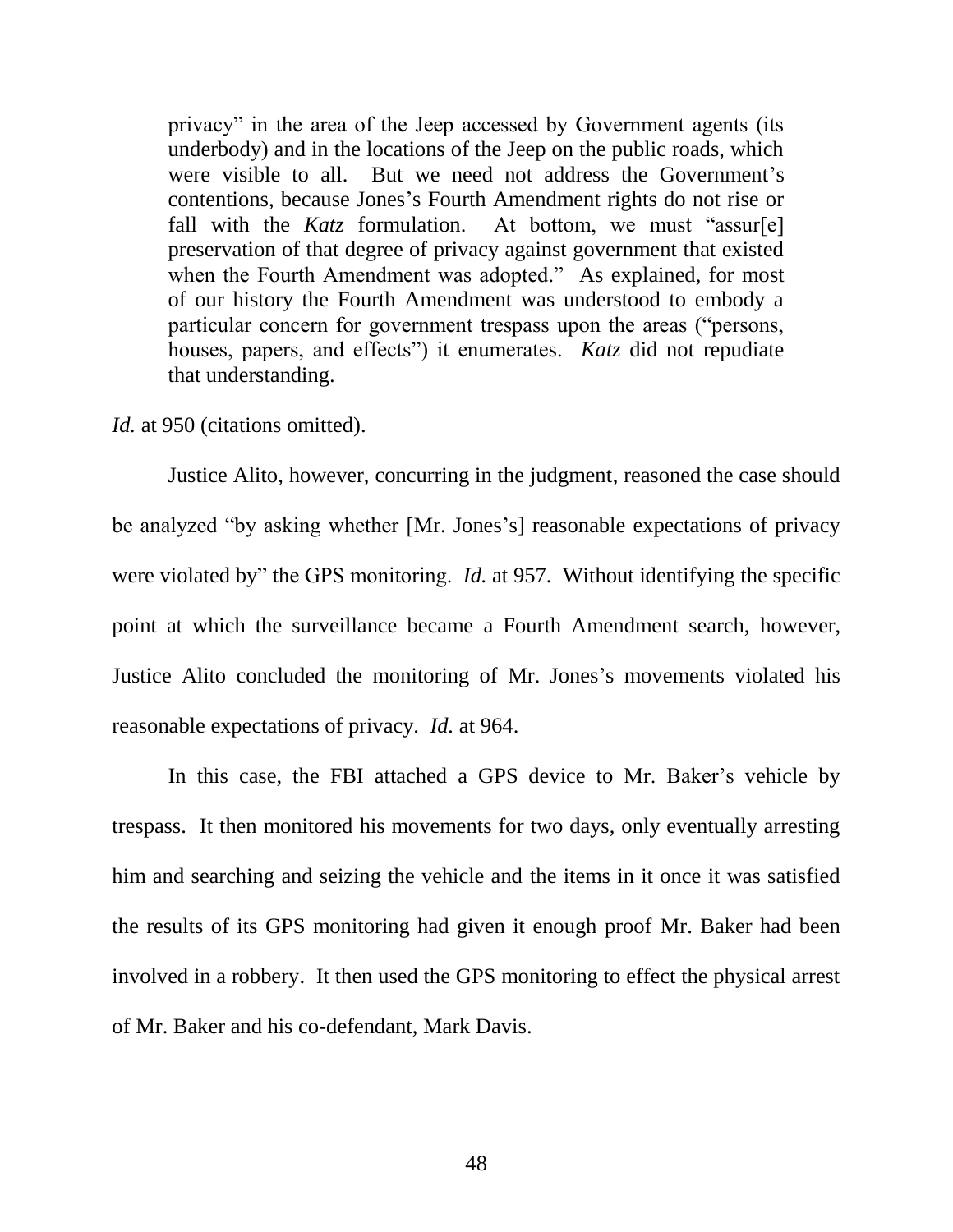Under *Jones* – the clear and obvious current law – the Government's installation of the GPS device on Mr. Baker's vehicle and its subsequent use of that device to monitor the vehicle's movements plainly constituted a Fourth Amendment search under the "physical trespass test." Even under Justice Alito's minority opinion, it also constituted a search under the *Katz* "reasonable expectation of privacy" test.

**2. Under current law, it is clear and obvious that the Government's warrantless placement and monitoring of a GPS tracking device on Mr. Baker's car violated the Fourth Amendment, mandating all resultant direct or indirect evidence be suppressed.**

### **a. The warrantless search violated the Fourth Amendment.**

Agent Hauger admitted he did not obtain a search warrant before he placed the GPS device on Mr. Baker's vehicle and used it to monitor Mr. Baker's activities (Aplt.App. 790-91). "A warrantless search … is unreasonable per se under the Fourth Amendment unless the Government shows that the search falls within one of a carefully defined set of exceptions …." *United States v. Glover*, 104 F.3d 1570, 1583 (10th Cir. 1997). The Fourth Amendment requires such exceptions be "few in number and carefully delineated …." *United States v. U.S. Dist. Ct. for E. Dist. of Mich.*, 407 U.S. 297, 318 (1972).

The Supreme Court has carved out a number of "well-delineated exceptions" to the warrant requirement. *Katz*, 389 U.S. at 357. For example, it has held the presence of exigent circumstances excuses a warrantless search and a warrantless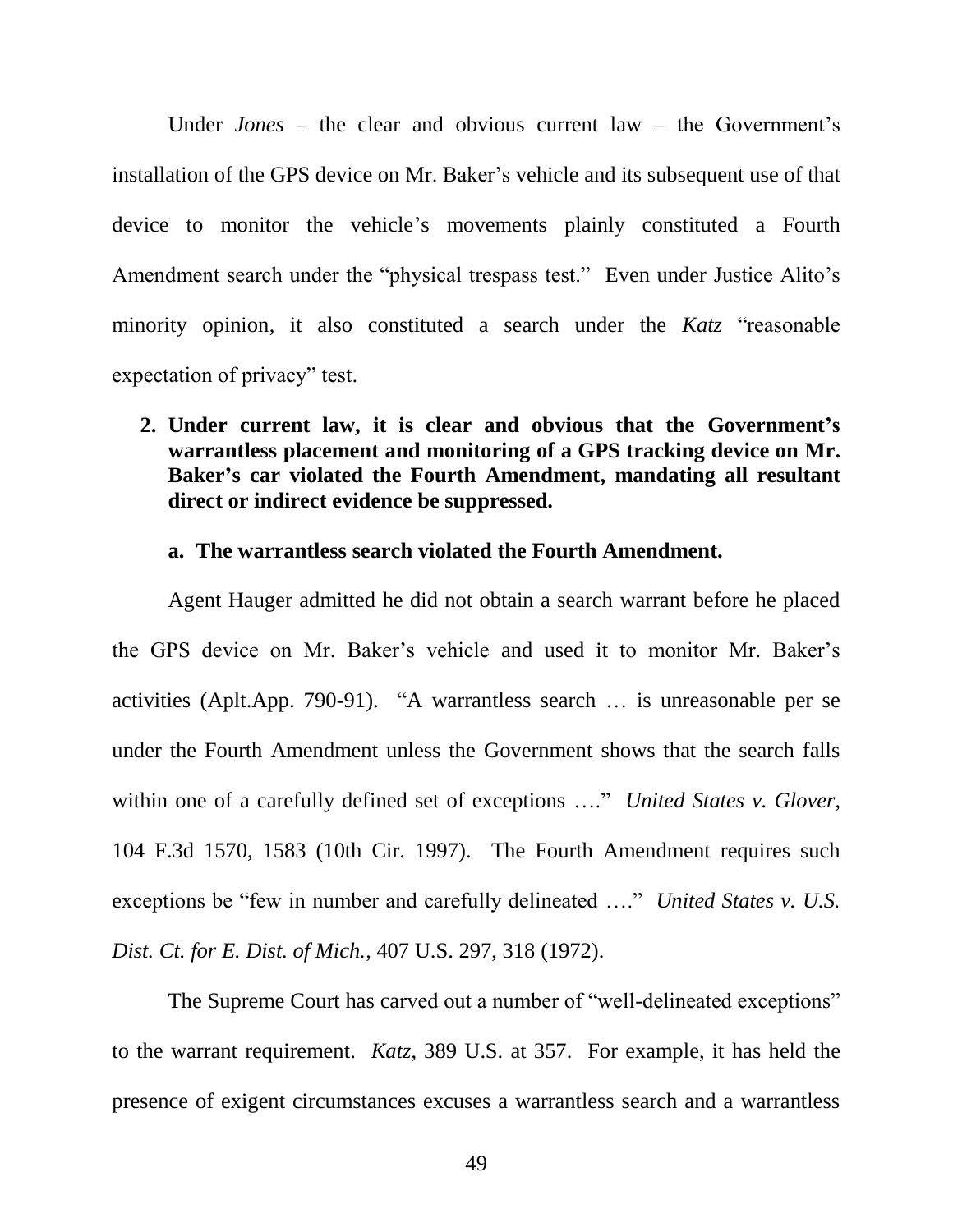search and seizure of an individual for the limited purpose of briefly investigating reasonably suspicious behavior is permissible. *See Terry v. Ohio*, 392 U.S. 1 (1968); *Warden v. Hayden*, 387 U.S. 294 (1967). Consent searches, searches conducted incident to a valid arrest, automobile searches, and searches of items in plain view also are allowed without a warrant. *See Schneckloth v. Bustamonte*, 412 U.S. 218 (1973) (consent searches); *Coolidge v. New Hampshire*, 403 U.S. 443 (1971) (items in plain view); *Chimel v. California*, 395 U.S. 752 (1969) (incident to arrest); *Carroll v. United States*, 267 U.S. 132 (1925) (automobiles).

None of these exceptions, however, applies either to the use of a GPS device in general or to the facts of this case. And neither Mr. Baker nor Ms. Hoffmeister, the vehicle's owner, consented to a GPS tracking device (Aplt.App. 375).

As such, the Government's attachment and use of the GPS device to monitor Mr. Baker's activities required a search warrant. Especially because of the risk that unfettered use of surveillance technology fundamentally could alter the relationship between the Government and its citizens, "the deliberate, impartial judgment of a judicial officer" must be "interposed between the citizen and the" Government. *Wong Sun v. United States*, 371 U.S. 471, 481-82 (1963).

The warrantless attachment and use of the GPS device to monitor Mr. Baker's activities violated his rights against unreasonable search and seizure under the Fourth Amendment, and was unlawful.

50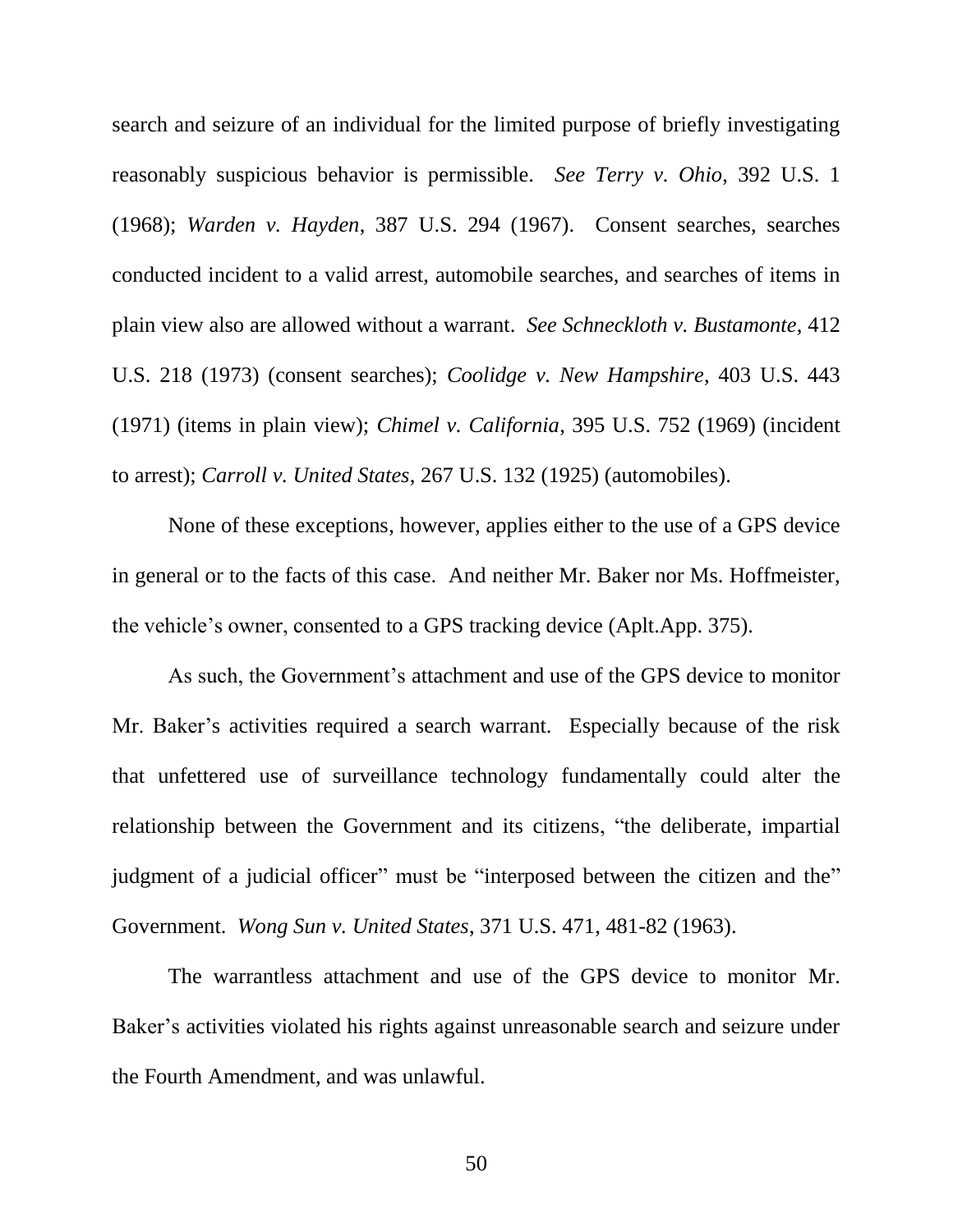## **b. All evidence directly or indirectly obtained through the unlawful search should have been suppressed.**

Under the exclusionary rule, the Government may not introduce into evidence "tangible materials seized during an unlawful search [or] … testimony concerning knowledge acquired during an unlawful search." *Murray v. United States*, 487 U.S. 533, 536 (1988) (citations omitted). The related "fruit of the poisonous tree" doctrine applies the exclusionary rule to "physical evidence and live witness testimony obtained directly or indirectly" from an unlawful search. *Unites States v. Lin Lyn Trading, Ltd.*, 149 F.3d 1112, 1116 (10th Cir. 1998).

These rules, too, have various exceptions that apply when an officer has made a mistake of fact, such as searching the wrong address. But no exception applies to undo mistakes of law by law enforcement acting unilaterally, as opposed to pursuant to the mistake of a third party, such as a faulty warrant or an invalid statute. *United States v. Clarkson*, 551 F.3d 1196, 1203-04 (10th Cir. 2009).

Ordinarily, new Supreme Court precedents decided while a case is on direct review apply to that case on review without any retroactivity analysis. *Teague v. Lane*, 489 U.S. 288, 310 (1989); *Griffith v. Kentucky*, 479 U.S. 314, 322–23 (1987). On extremely rare occasion, however, adherence to prior, erroneous precedent overturned by the Supreme Court in the interim can invoke the "good faith" exception to the exclusionary rule. *See United States v. McCane*, 573 F.3d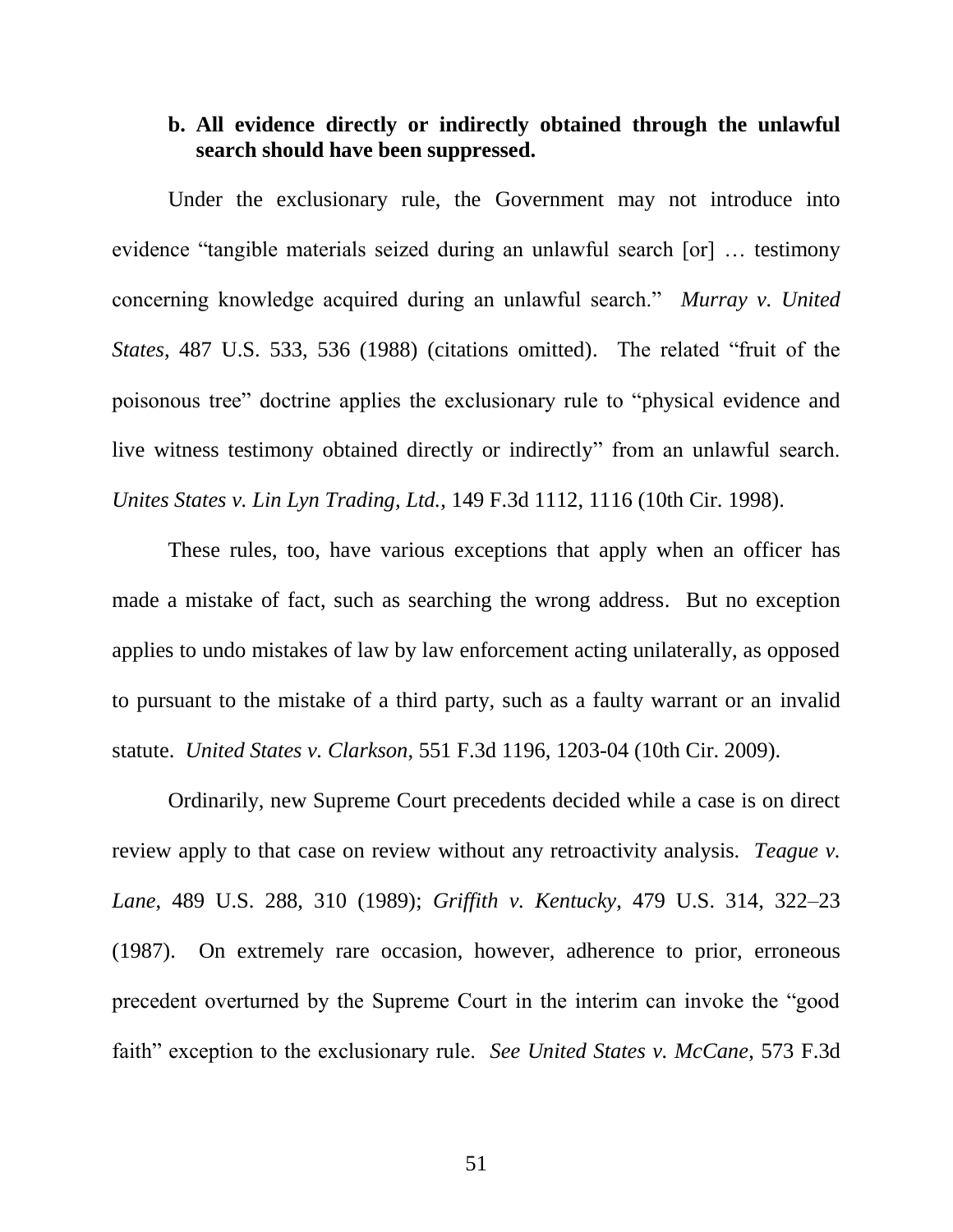1037, 1041-44 (10th Cir. 2009), *cert. denied* 130 S.Ct. 1686 (2010). This, however, is not one of those cases.

In *McCane*, an arresting officer effected what he thought was a valid search incident to arrest, even though the defendant already had been handcuffed and was seated in the officer's patrol car at the time of the search. *Id.* at 1038-39. Previously, this Court had held such a search was valid and proper. *Id.* at 1041 (citing *United States v. Humphrey*, 208 F.3d 1190 (10th Cir. 2000)). While *McCane* was on appeal, however, the Supreme Court decided in *Arizona v. Gant*, 556 U.S. 332 (2009), that such a search was unlawful. 573 F.3d at 1040.

This Court, however, held the officer's reliance on this Court's own, prior, settled case law at the time he effected what that law (indeed, the law of every Circuit) said was a valid search fit the exclusionary rule's "good faith" exception:

Just as there is no misconduct on the part of a law enforcement officer who reasonably relies upon the mistake of a court employee in entering data, [*Arizona v. Evans*, 514 U.S. 1, 15 (1995)], or the mistake of a legislature in passing a statute later determined to be unconstitutional, [*Illinois v. Krull*, 480 U.S. 340, 349-50 (1987)], a police officer who undertakes a search in reasonable reliance upon the settled case law of a United States Court of Appeals, even though the search is later deemed invalid by Supreme Court decision, has not engaged in misconduct. … Relying upon the settled case law of a United States Court of Appeals certainly qualifies as objectively reasonable law enforcement behavior.

*Id.* at 1044-45.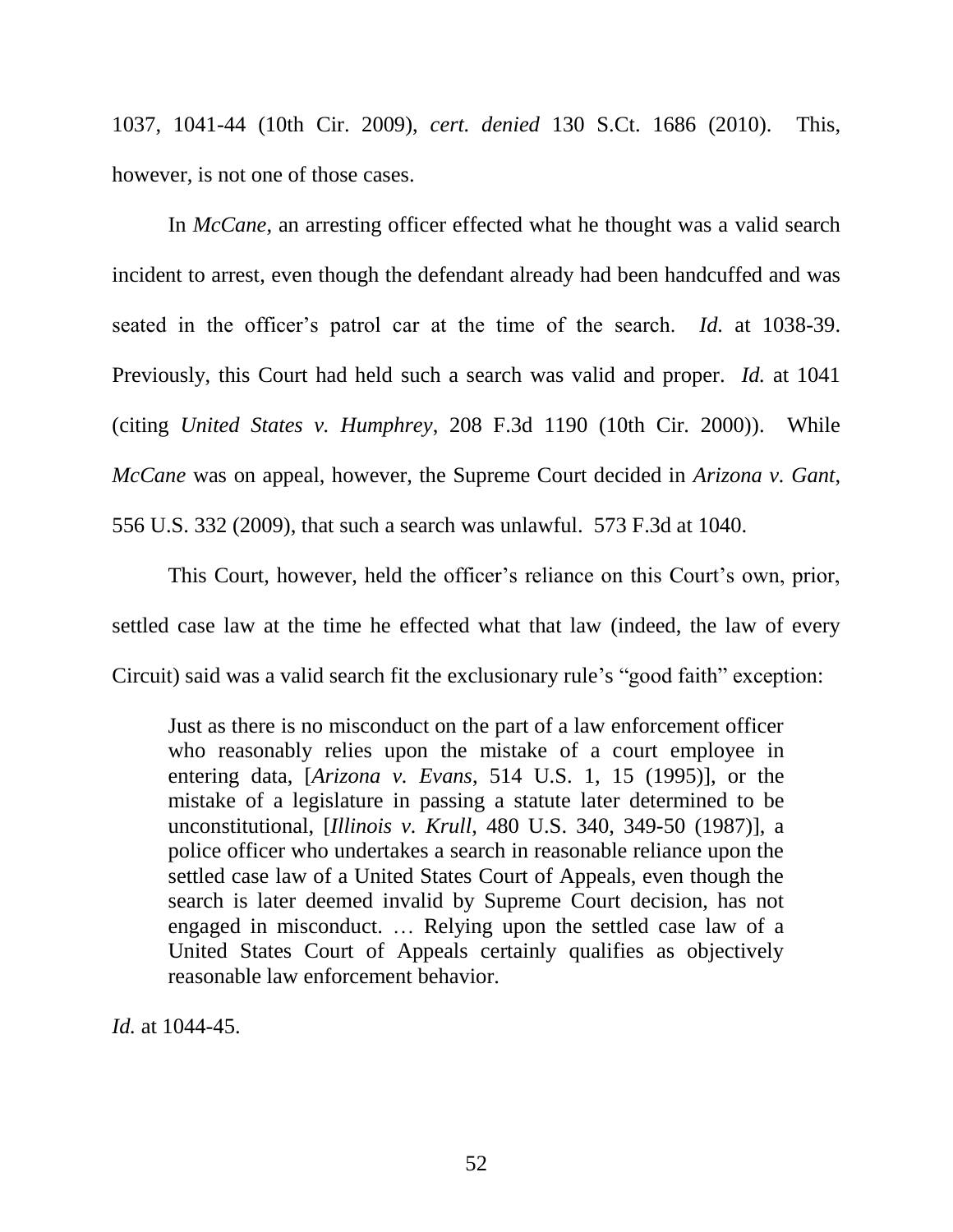This makes sense. As the Eighth Circuit has explained, "[O]fficers have an obligation to understand the laws that they are entrusted with enforcing, at least to a level that is objectively reasonable. Any mistake of law that results in a search or seizure, therefore, must be objectively reasonable to avoid running afoul of the Fourth Amendment." *United States v. Martin*, 411 F.3d 998, 1001 (8th Cir. 2005). The officer in *McCane* merely followed the unequivocal law as it existed at the time of the search he was effecting. His actions were objectively reasonable.

That rare and highly specific situation in *McCane*, however, did not happen here. In this case, Agent Hauger's insistence that he did not need a warrant to trespass on Mr. Baker's vehicle and place and monitor a GPS tracker on it was not objectively reasonable. First, unlike in *McCane*, before *Jones*, this Court never had held that a GPS tracking device was not a "search."

More importantly, however, unlike in *McCane* this was not unequivocal, settled law in all other circuits at the time Agent Hauger opted in February/March 2011 to forgo a warrant. Instead, the question was in nationwide flux. The D.C. Circuit's decision in *Maynard* was in August 2010, six months earlier, and had generated nationwide headlines; the U.S. Justice Department, who had lost *Maynard* and sought further review, was well aware of it. The D.C. Circuit denied rehearing en banc in November 2010, three months before Agent Hauger's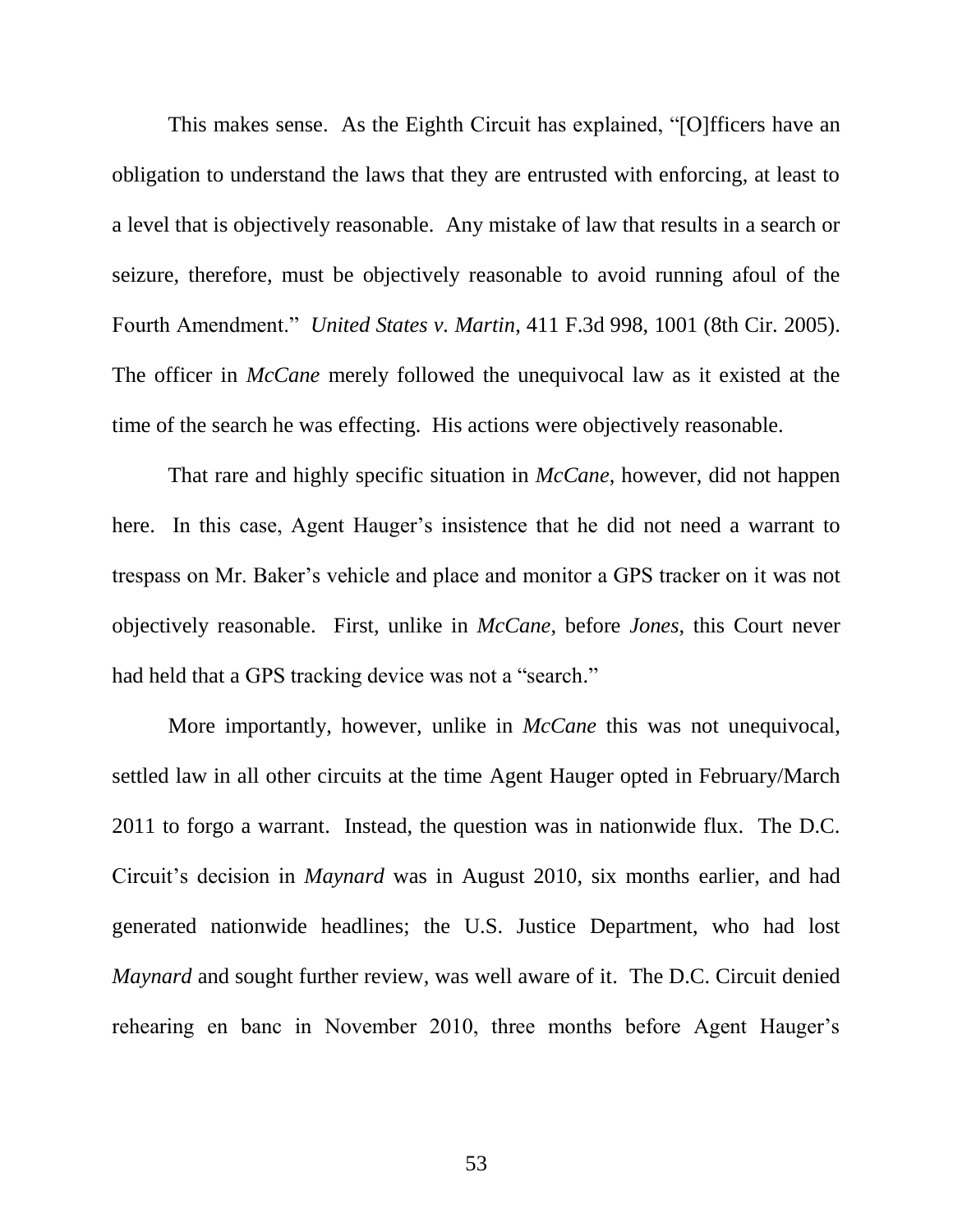decision. 625 F.3d 766. And in April 2011, five months before the trial below, the Supreme Court granted certiorari. 131 S.Ct. 3064.

Plainly, with a three D.C. Circuit Judges and then an en banc majority already disagreeing with him, this Court not having answered the question, and the issue already before the Supreme Court, it cannot be said that Agent Hauger's gross mistake of law in placing and monitoring a GPS tracking device on Mr. Baker's car without a warrant was "objectively reasonable." He should have known better. His actions do not fit any exception to the exclusionary rule.

As Agent Hauger also admitted, the arrest of Mr. Baker and Mr. Davis occurred *entirely* due to the GPS tracking and would not have been possible from cell phone tracking alone (Aplt.App. 1147, 1158). Thus, it is plain that the exclusionary rule and fruit of the poisonous tree doctrine mandate that all physical evidence and testimony obtained directly or indirectly from the warrantless GPS search should have been suppressed. This includes:

- the .40 caliber semiautomatic Glock Model 27, serial number EHN890, and its magazine and rounds (Aplt.App. 908-09, 914-18, 923-24);
- the booking photo of Mr. Baker and Mr. Davis (Aplt.App. 739, 831, 1354);
- the clothes Mr. Baker and Mr. Davis were wearing on arrest (Aplt.App. 834-35)
- the other clothing found in the car (Aplt.App. 835-36, 875-76, 934-35, 942-43, 1009-15, 1032);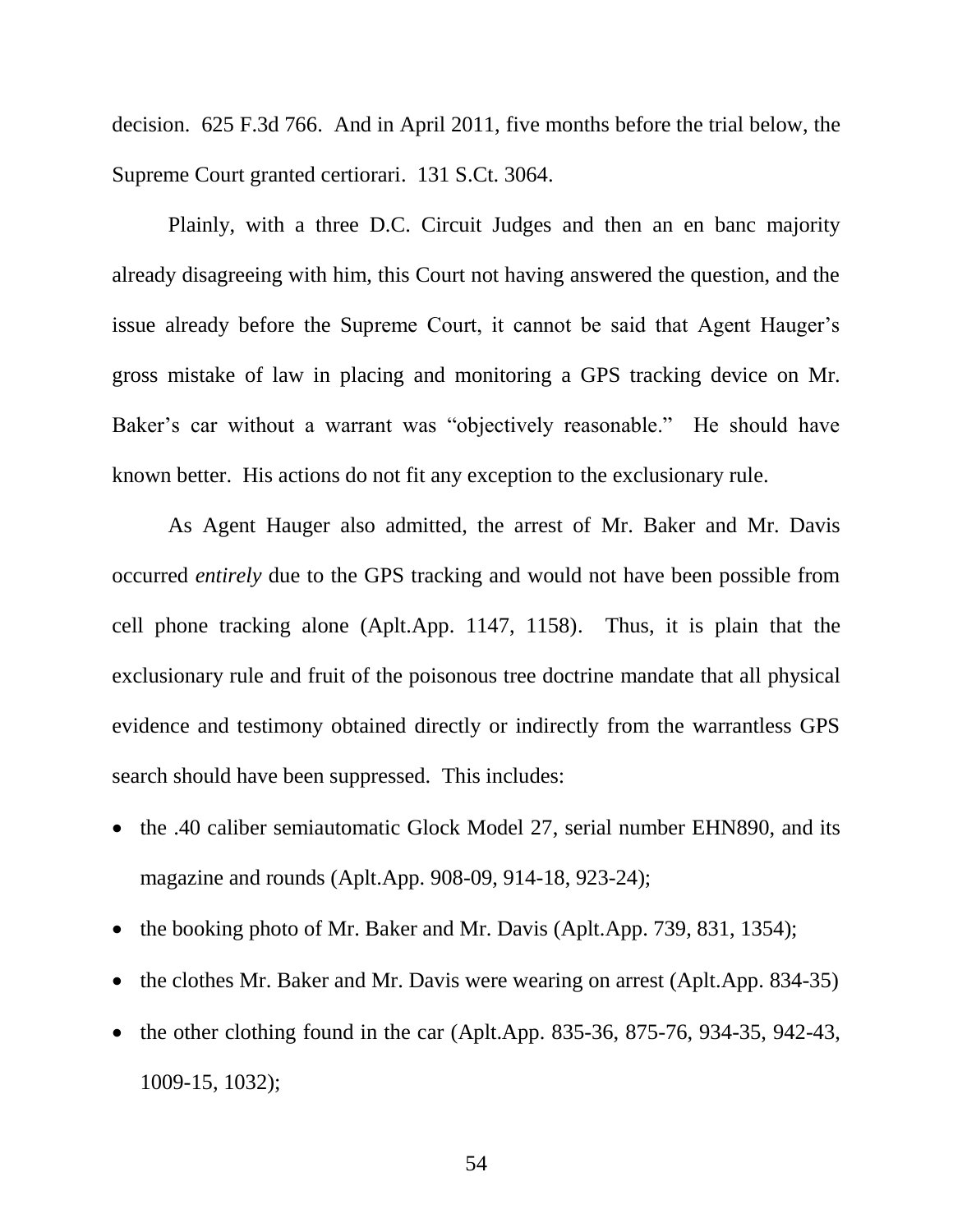- the plastic bag containing \$261 in cash (Aplt.App. 908, 919-20);
- the car's rearview mirror air freshener (Aplt.App. 934);
- the two mobile phones and all information found in them, including call records and text-messages (Aplt.App. 900-01, 950, 1093-94, 1103, 1106-08);
- the historical cell site analysis of Mr. Davis's phone (Aplt.App. 1095-99, 1102, 1150);
- tests of DNA taken from Mr. Baker and Mr. Davis and made on the clothing and gun, and related testimony (Aplt.App. 877-78, 961-74, 994-95, 1009-19, 1022-25, 1029, 1032); and
- all testimony related to the GPS tracking of the Nissan, the arrest of Mr. Baker, and all the above evidence.

Under current law, it is clear and obvious that this evidence was obtained unlawfully through the warrantless GPS tracking search of Mr. Baker's car and should have been suppressed. Its admission was plain error.

### **B. The district court's plain error prejudiced Mr. Baker.**

For plain error to be reversible, it must have affected the defendant's substantial rights. That is, it must be "prejudicial," which means "there must be a reasonable probability that the error affected the outcome of the trial." *United States v. Marcus*, 130 S.Ct. 2159, 2164 (2010) (citation omitted).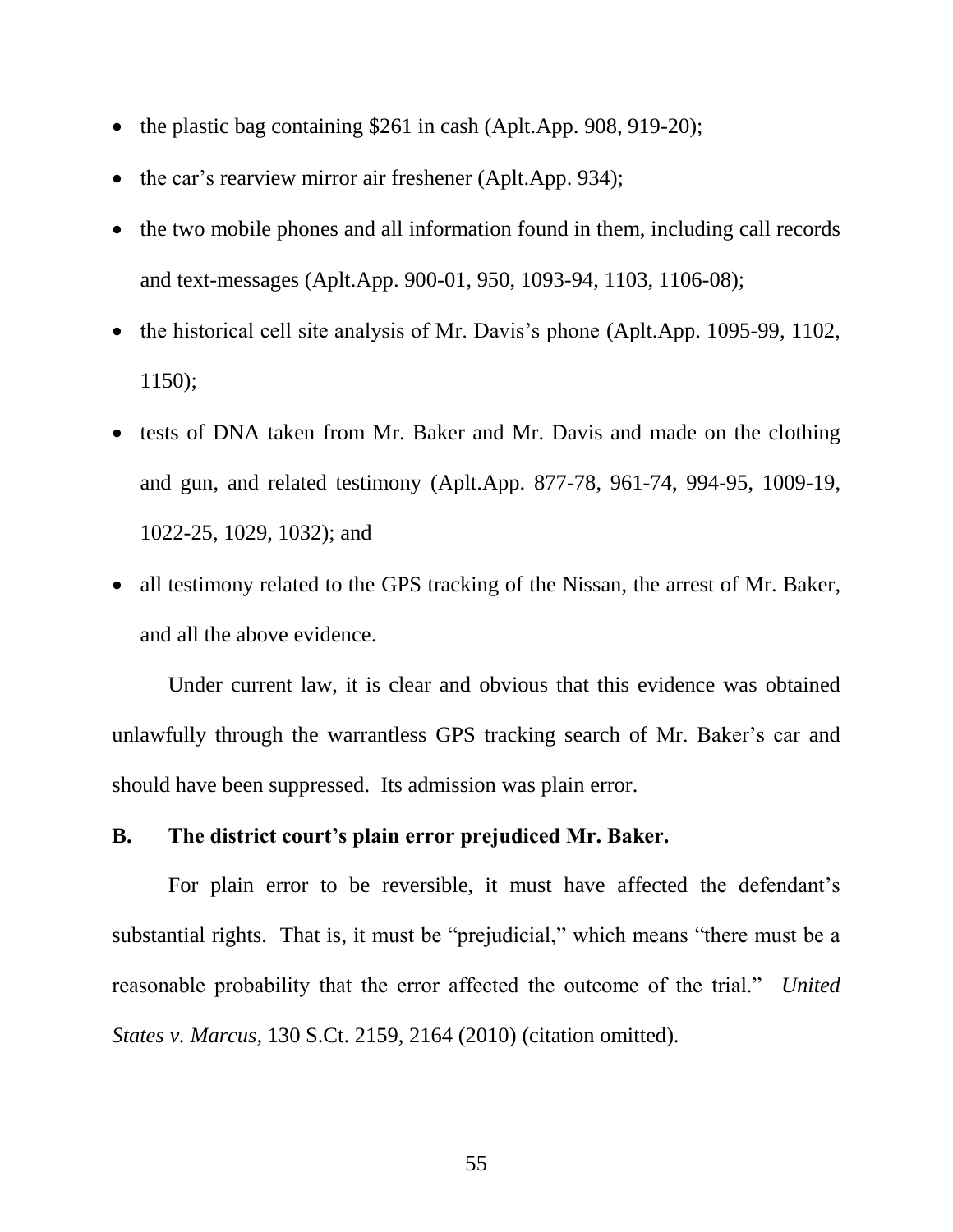In the Fourth Amendment context, this is akin to the "harmless error" doctrine, which holds, "The beneficiary of a constitutional error [must prove] beyond a reasonable doubt that the error complained of did not contribute to the verdict obtained." *Chapman v. California*, 386 U.S. 18, 24 (1967).

As such, it does not matter whether the jury speculatively might have convicted the defendant absent the evidence. For, in determining whether the erroneous admission of evidence gathered in violation of the Fourth Amendment warrants reversal, this Court "is not concerned ... with whether there was sufficient evidence on which [Mr. Baker] could have been convicted without the evidence complained of"; rather its concern is "whether there is a reasonable possibility that the evidence complained of *might have contributed to the conviction*." *Fahy*, 375 U.S. at 86-87 (emphasis added).

In this case, the evidence described above unquestionably contributed to Mr. Baker's conviction. It was the *only* direct, non-circumstantial evidence against Mr. Baker. Without the car itself, Mr. Baker's and Mr. Davis's persons, and all the evidence found in the car, all the Government would have had to show the jury would have been vague descriptions of witnesses who could not identify the robbers they saw, a single car license plate photo matching Ms. Hoffmeister's car, some grainy and relatively useless security camera images, and some maps.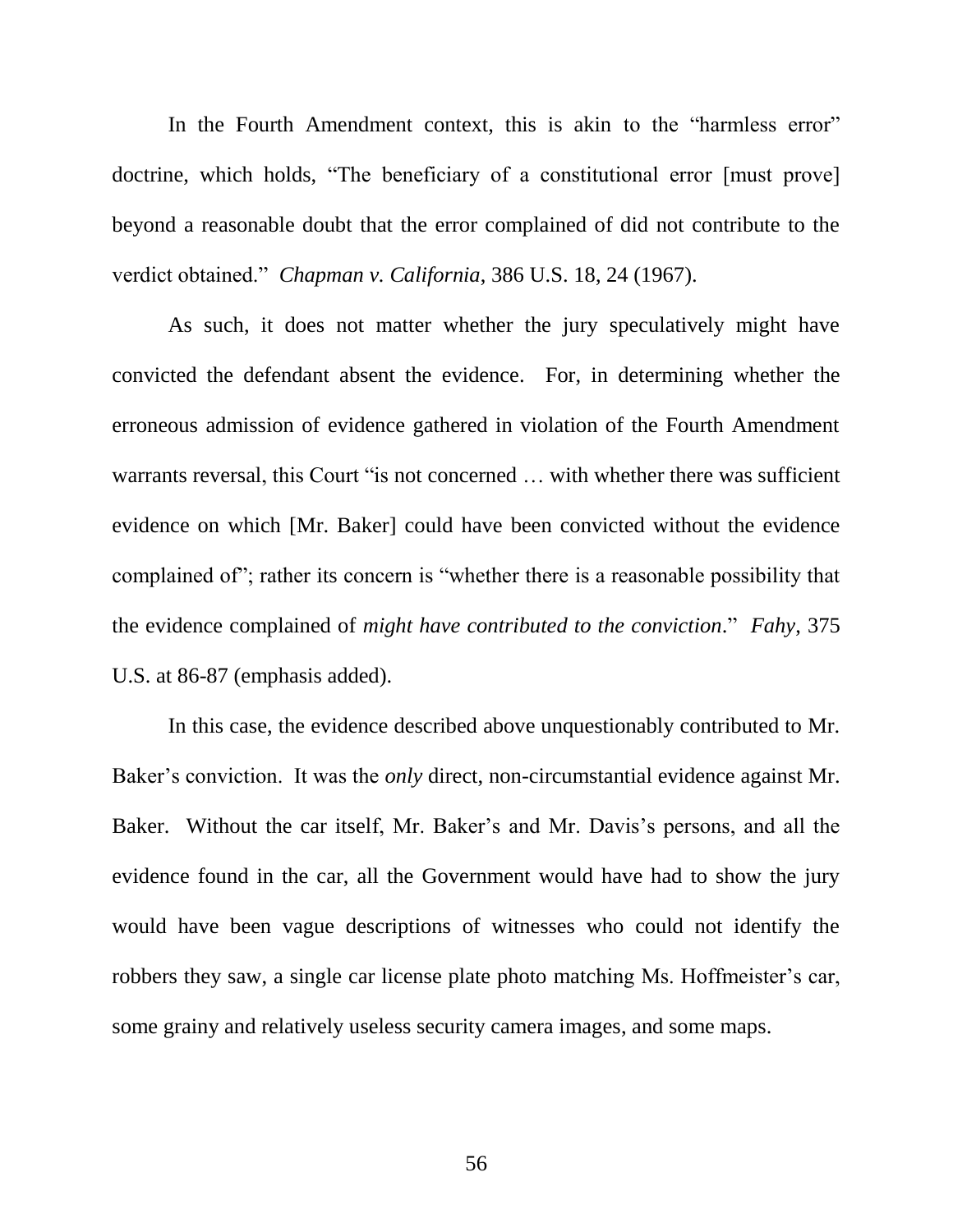Most importantly, the Government would not have had the gun specifically charged in all the brandishing and felon-in-possession counts. Without the gun, the Government simply would have had no proof that Mr. Baker ever had anything to with a specific .40 caliber Glock Model 27, serial number EHN890.

Thus, as in *Maynard*, "Without the GPS data the evidence that [Mr. Baker] … actually [committed the crimes charged] is so far from 'overwhelming' that … the Government has not carried its burden of showing the error was harmless beyond a reasonable doubt." 615 F.3d at 568.

Thus, there is "a reasonable probability that the" plainly erroneous admission of the evidence obtained directly and indirectly from the Government's unlawful GPS tracking and monitoring "affected the outcome of [Mr. Baker's] trial." *Marcus*, 130 S.Ct. at 2164.

As in *Maynard*, the Court should reverse the district court's judgment of conviction and sentence against Mr. Baker.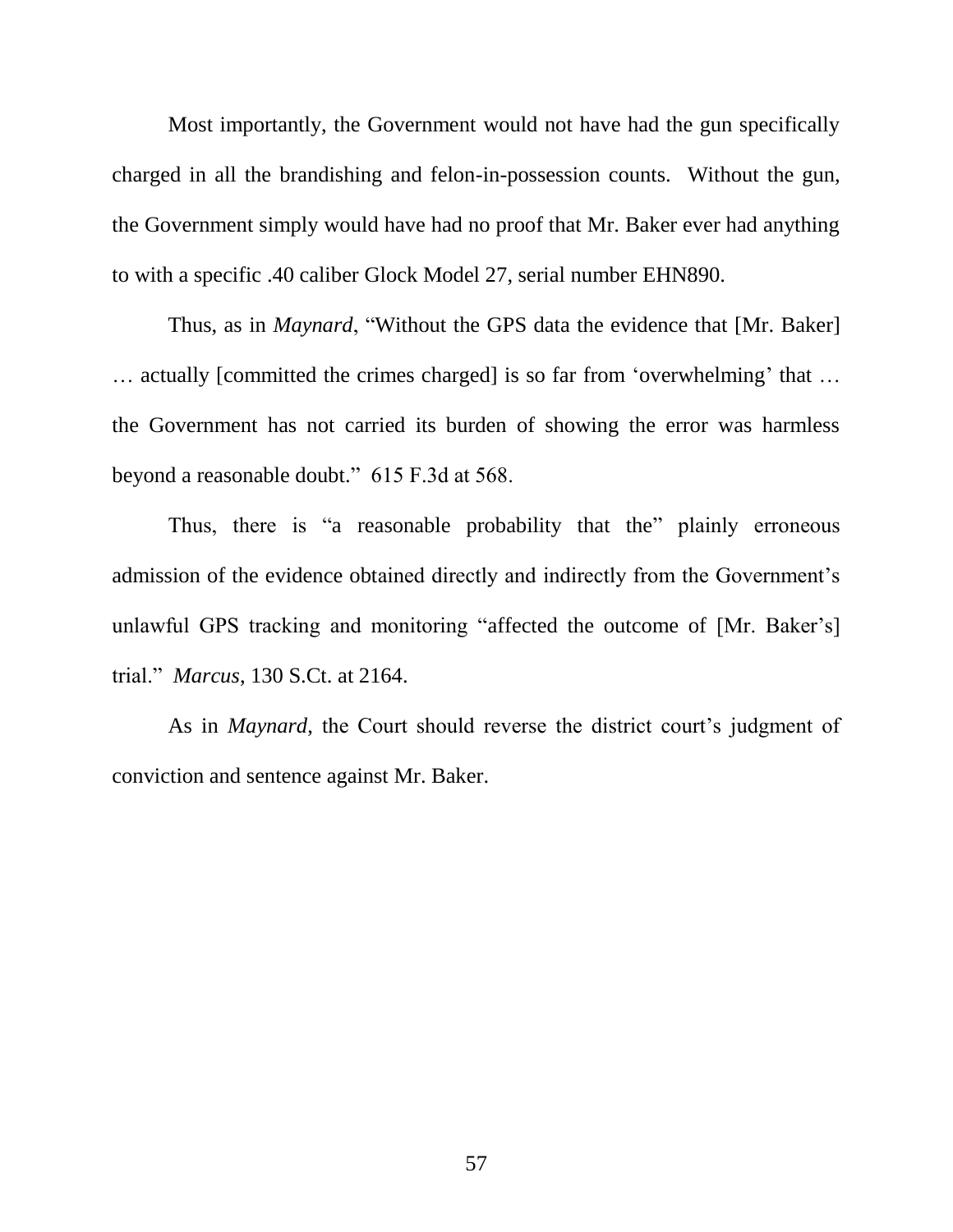**II. The district court erred in entering a judgment of conviction and sentence against Mr. Baker for brandishing a firearm during a crime of violence in counts 2, 5, 8, and 11 and possession of a firearm in counts 3, 6, 9, and 12, because the Government's evidence was insufficient to connect him to the specifically-charged Glock pistol before February 14, 2011. There was no direct or circumstantial evidence of such possession or use before February 14, 2011, and mere speculation is not evidence.**

*(Raised* passim *by defense of general denial; preserved at Aplt.App. 68-69)*

#### Standard of Review

This Court reviews "a challenge to the sufficiency of the evidence de novo." *United States v. Dobbs*, 629 F.3d 1199, 1203 (10th Cir. 2011). "Evidence is sufficient to support a conviction if, viewing the evidence in the light most favorable to the government, a reasonable jury could have found the defendant guilty beyond a reasonable doubt." *Id.* (citations omitted). The Court "will reverse a conviction 'only if no rational trier of fact could have found the essential elements of the crime beyond a reasonable doubt.'" *Id.* (citations omitted).

\* \* \*

Mr. Baker was charged with seven separate counts each of brandishing and being a felon in possession of a specific firearm for seven different robberies in January through March 2011. The Government only presented direct and circumstantial evidence connecting him to that firearm after February 14, 2011. Four of the robberies occurred before that date. Was there sufficient evidence Mr. Baker had brandished or possessed that firearm in those four earlier robberies?

58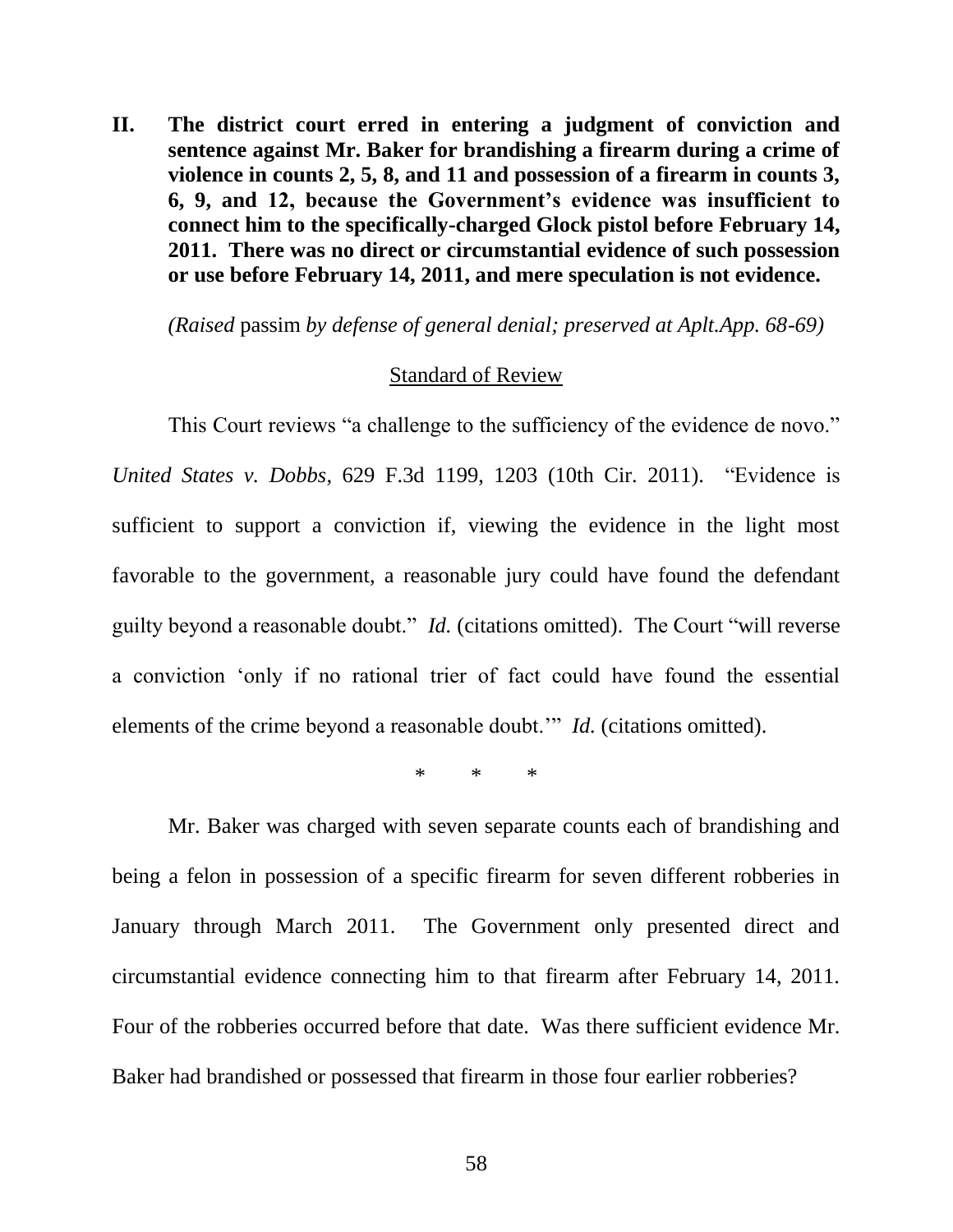# **A. The Government had to prove Mr. Baker possessed the specificallycharged Glock firearm in order to convict him of brandishing and possession.**

18 U.S.C.  $\S 924(c)(1)(A)(ii)$  provides, in relevant part:

[A]ny person who, during and in relation to any crime of violence … for which the person may be prosecuted in a court of the United States, uses or carries a firearm … shall, in addition to the punishment provided for such crime of violence … (ii) if the firearm is brandished, be sentenced to a term of imprisonment of not less than 7 years.

Counts 2, 5, 8, and 11 of the indictment in this case charged Appellant Abasi

Baker "did unlawfully use, carry, and brandish a firearm, that is, a .40 caliber

Glock pistol, Model 27, serial number EHN890," in violation of this section on

January 6, January 10, January 12, and January 16, 2011 (Appellant's Appendix

16-17, 19-20). Alternatively, it charged he aided and abetted these offenses (*Id.*).

18 U.S.C.  $\S 922(g)(1)$  provides, in relevant part,

It shall be unlawful for any person … who has been convicted in any court of, a crime punishable by imprisonment for a term exceeding one year … to ship or transport in interstate or foreign commerce, or possess in or affecting commerce, any firearm or ammunition, or to receive any firearm or ammunition which has been shipped or transported in interstate or foreign commerce.

Counts 3, 6, 9, and 12 charged Mr. Baker "shipped and transported in interstate and foreign commerce, possessed in and affective interstate and foreign commerce, and received a firearm, namely, a .40 caliber Glock pistol, Model 27, serial number EHN890, and ammunition" in violation of this section on those same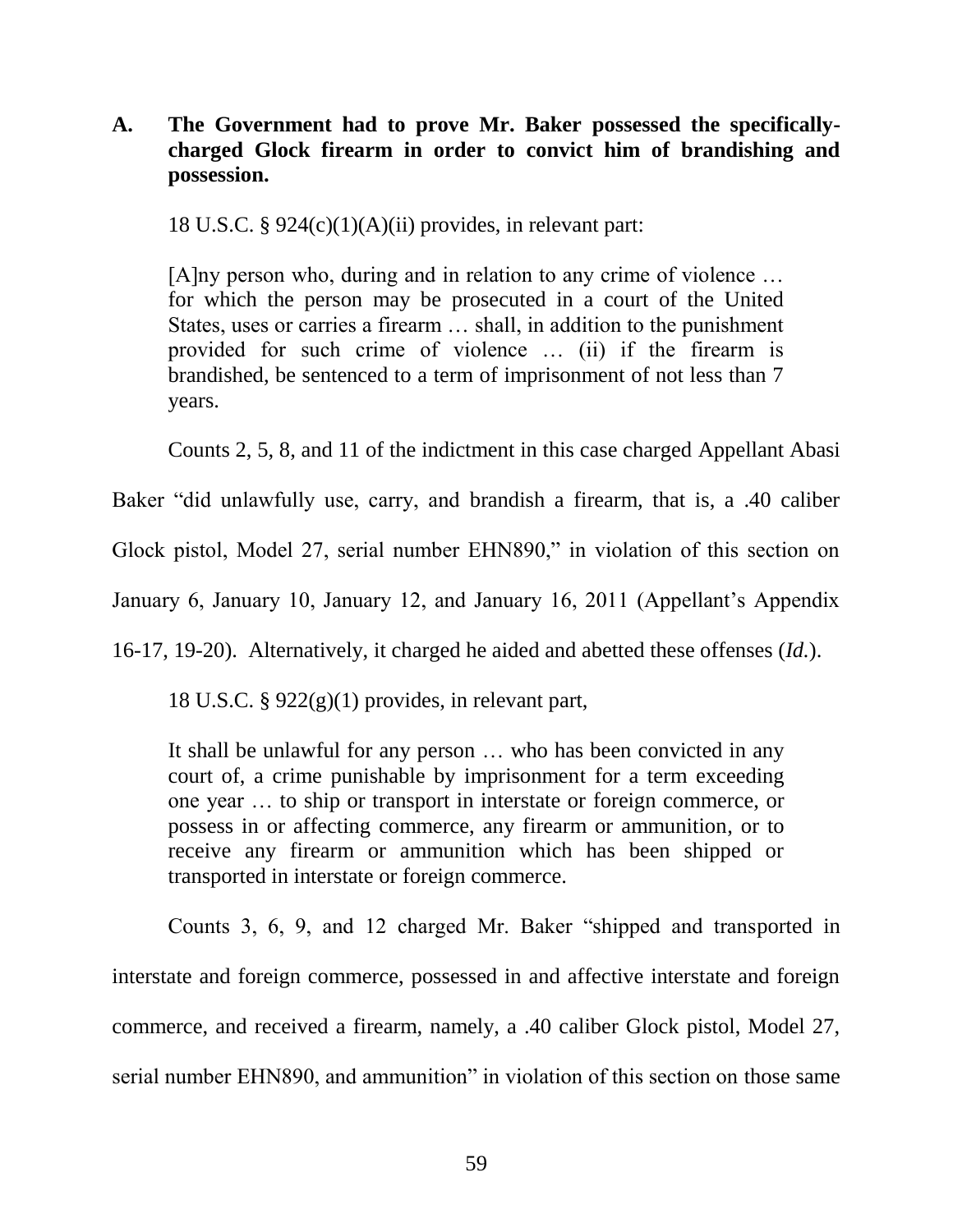dates (Aplt.App. 16, 18-19, 21). Alternatively, they charged aiding and abetting these offenses (*Id.*).

Echoing the indictment, the jury instructions specifically recited the charges against Mr. Baker for brandishing and possessing "a .40 caliber Glock pistol, Model 27, serial number EHN890" (Aplt.App. 41-44).

Generally, when an "indictment … identif[ies] the firearm type," "a jury must find that element proved beyond a reasonable doubt." *Castillo v. United States*, 530 U.S. 120, 123 (2000). Under current law, though, the Government did not actually have to specify the type of firearm it alleged Mr. Baker used and possessed on the dates in question. *United States v. Bishop*, 469 F.3d 896, 902-03 (10th Cir. 2006), *abrogated in part on other grounds by Gall v. United States*, 552 U.S. 38 (2007); *United States v. Avery*, 295 F.3d 1158, 1170-71 (10th Cir. 2002).

Because the Government *did* limit the indictment to a specific gun, however, the jury had to find beyond a reasonable doubt that Mr. Baker had brandished and possessed it *and only it* in order to convict him of those charges. *Bishop*, 469 F.3d at 902-03 ("[i]f an indictment charges particulars, the jury instructions and evidence introduced at trial must comport with those particulars") (applying *United States v. Leichtnam*, 948 F.2d 370 (7th Cir. 1991) (specific gun)).

For each of the eight separate brandishing and possession counts relating to the robberies before February 14, however, the Government failed to prove this.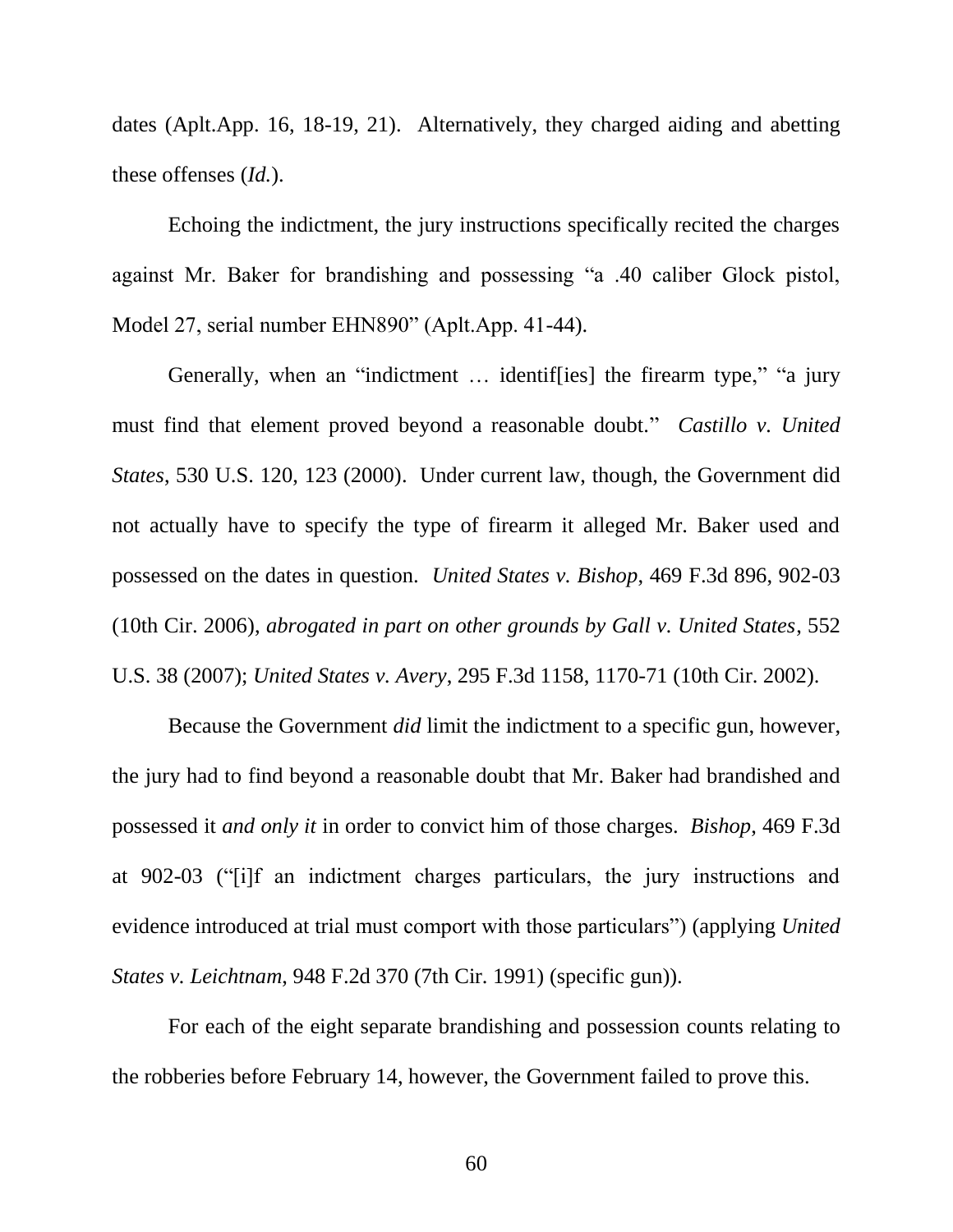**B. The Government presented no direct or circumstantial evidence connecting Mr. Baker to the Glock firearm before February 14, 2011.**

The .40 caliber Glock pistol in question, which was admitted into evidence, was found in Mr. Baker's car at the time of his arrest (Aplt.App. 908, 914). The gun was black, though its upper metal slide was a slightly lighter color than the darker composite bottom (Aplt.App. 917).

The Glock lawfully belonged to Mr. Baker's friend, Enjoli Collier (Aplt.App. 740-42, 745, 1343-50). Starting *after* February 14, 2011, until his arrest on March 3, 2011, Mr. Baker lived at Ms. Collier's residence; she testified he never had stayed with her before this, and the Government presented no evidence to contradict this (Aplt.App. 732-33, 745, 747).

The evidence was that Ms. Collier kept the gun next to the spare tire in the locked trunk of her car, which she parked in her driveway (Aplt.App. 744). Ms. Collier never told Mr. Baker either that she owned a gun or where it was (Aplt.App. 750, 761). He could not have had any access to it before he started staying with her in late February 2011 (Aplt.App. 745). Ms. Collier specifically testified Mr. Baker could not have had access to the gun on January 6, January 10, January 12, or January 16, 2011, the dates of the offenses charged in counts 2, 5, 8, and 11 and 3, 6, 9, and 12 (Aplt.App. 745).

While the witnesses to the January 6, 10, 12, and 16 robberies testified their robber had *a* gun they described either as a black or dark-grey semiautomatic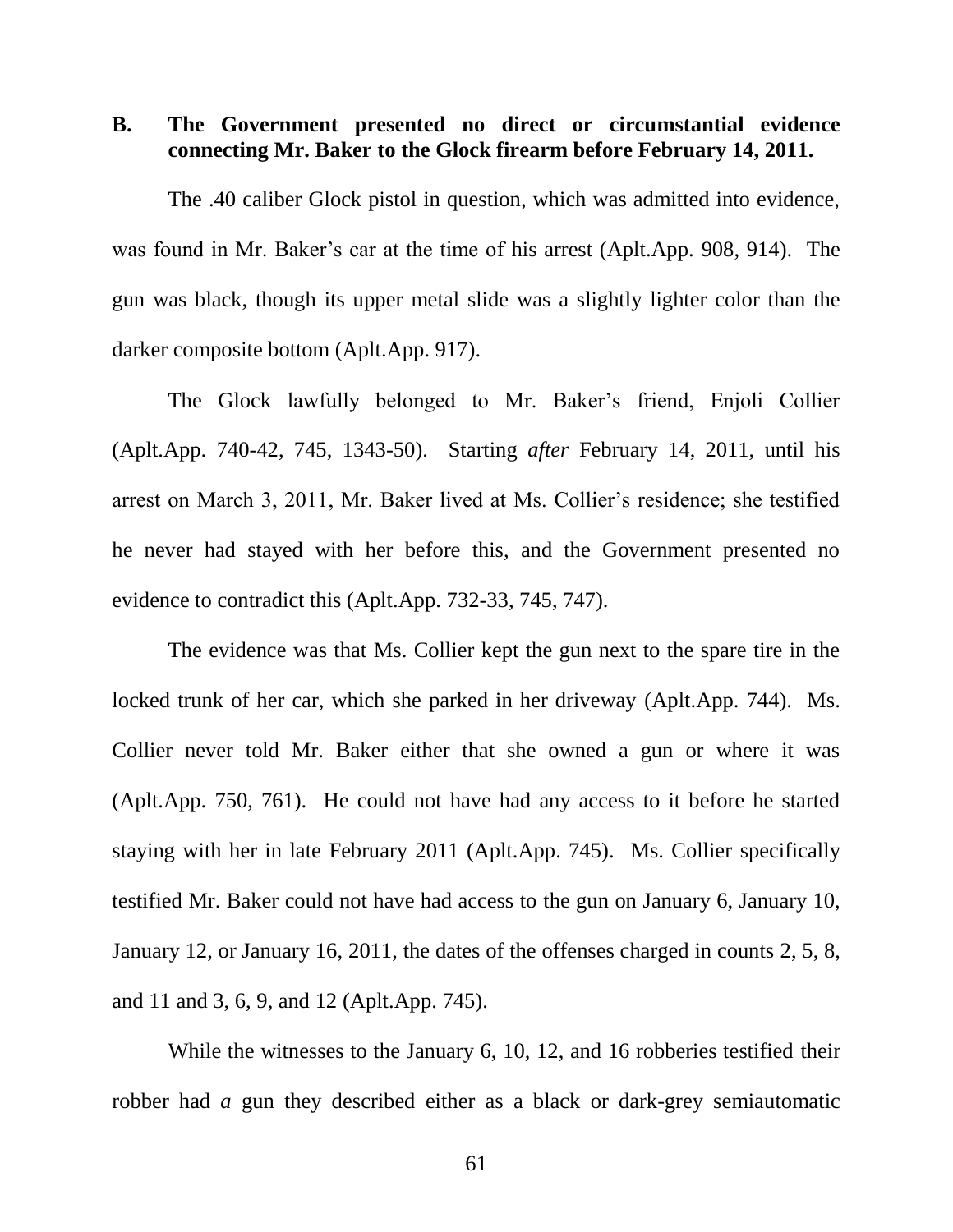handgun, none could offer any further information about the gun (Aplt.App. 154- 55, 163, 268-69, 292, 420, 446, 463, 476). Notably, the Government did not show any of them the Glock and ask if it was the gun they had seen the robber use.

As such, for the four robberies before February 14, the Government was left with mere speculation that that the gun used had been Ms. Collier's Glock. While, viewing the evidence in a light most favorable to the Government, the circumstances of Mr. Baker's living at Ms. Collier's residence after February 14 and his eventual arrest with the gun on March 3 make for at least circumstantial evidence of that specific gun's role in the three robberies after February 14, this simply is not so for the four earlier robberies. The Government was left in its closing argument to speculate to the jury, contrary to Ms. Collier's testimony, that Mr. Baker not only could have known about the gun prior to February 14, but that he had located and taken it during some hypothetical visit in early January 2011 (Aplt.App. 1176-77).

This Court has confirmed many times that, "To support a jury verdict, evidence must be based on more than mere speculation, conjecture, or surmise." *Rice v. United States*, 166 F.3d 1088, 1092 (10th Cir. 1999). Especially in a circumstantial case, the Government has the "burden of establishing [elements of an offense] 'beyond a mere likelihood or probability,' or by more than mere

62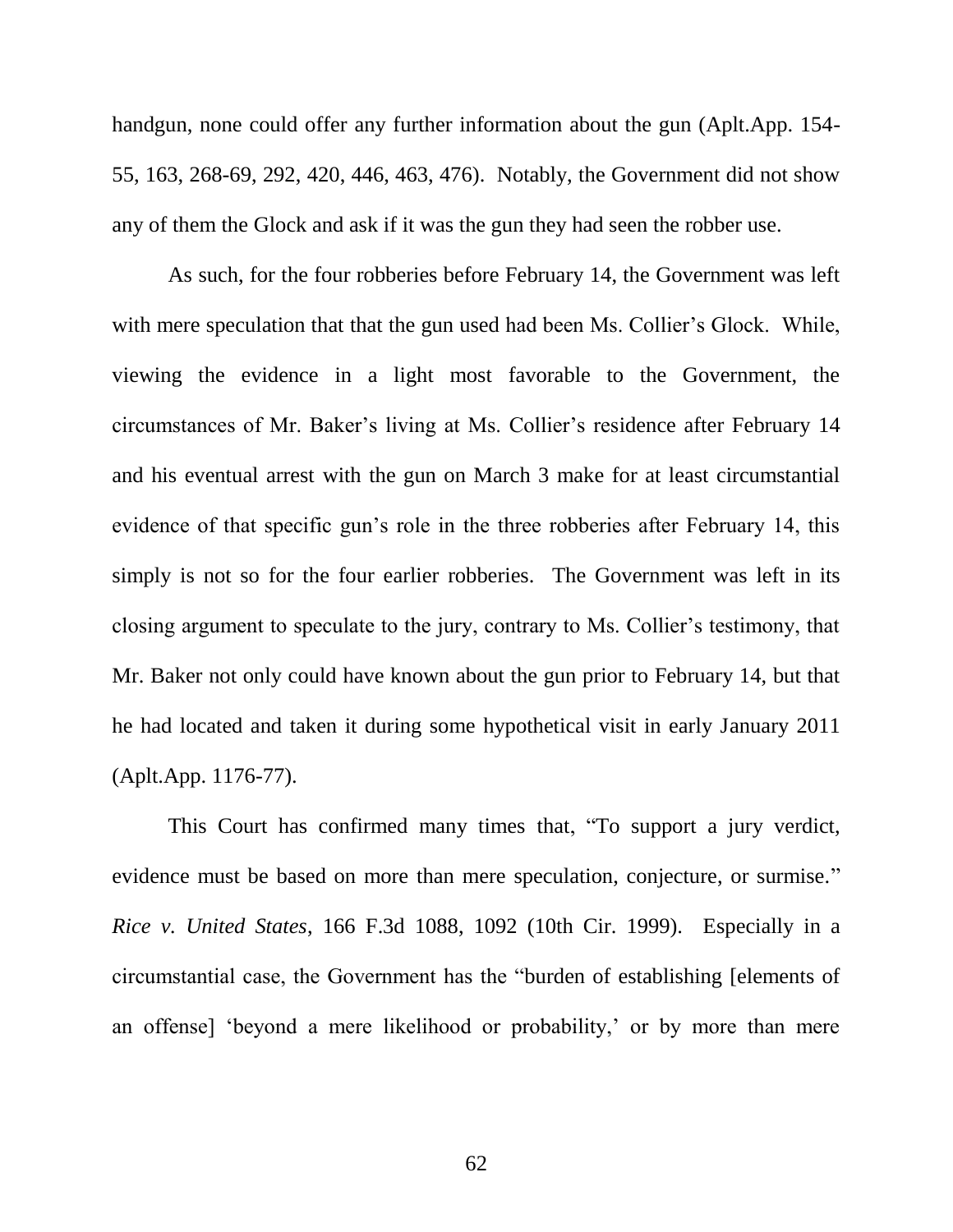speculation." *United States v. Beckner*, 134 F.3d 714, 719 (5th Cir. 1998) (citation omitted).

The Government did not meet that burden in this case. Its suggestion that Mr. Baker took Ms. Collier's Glock Model 27, serial number EHN890, and used or possessed it in robberies that occurred before any evidence suggested he could have known it existed or where it was constituted mere conjecture and speculation. It was not evidence. Indeed, a reasonable inference would be that some other gun, never recovered (and never charged) was used in those four robberies.

The evidence was insufficient to prove beyond a reasonable doubt that Mr. Baker used or possessed Ms. Collier's Glock Model 27 pistol, serial number EHN890, on January 6, 10, 12, or 16, 2011. The Court should reverse the district court's judgment of conviction and sentence against Mr. Baker on counts 2, 3, 5, 6, 8, 9, 11, and 12 of the indictment.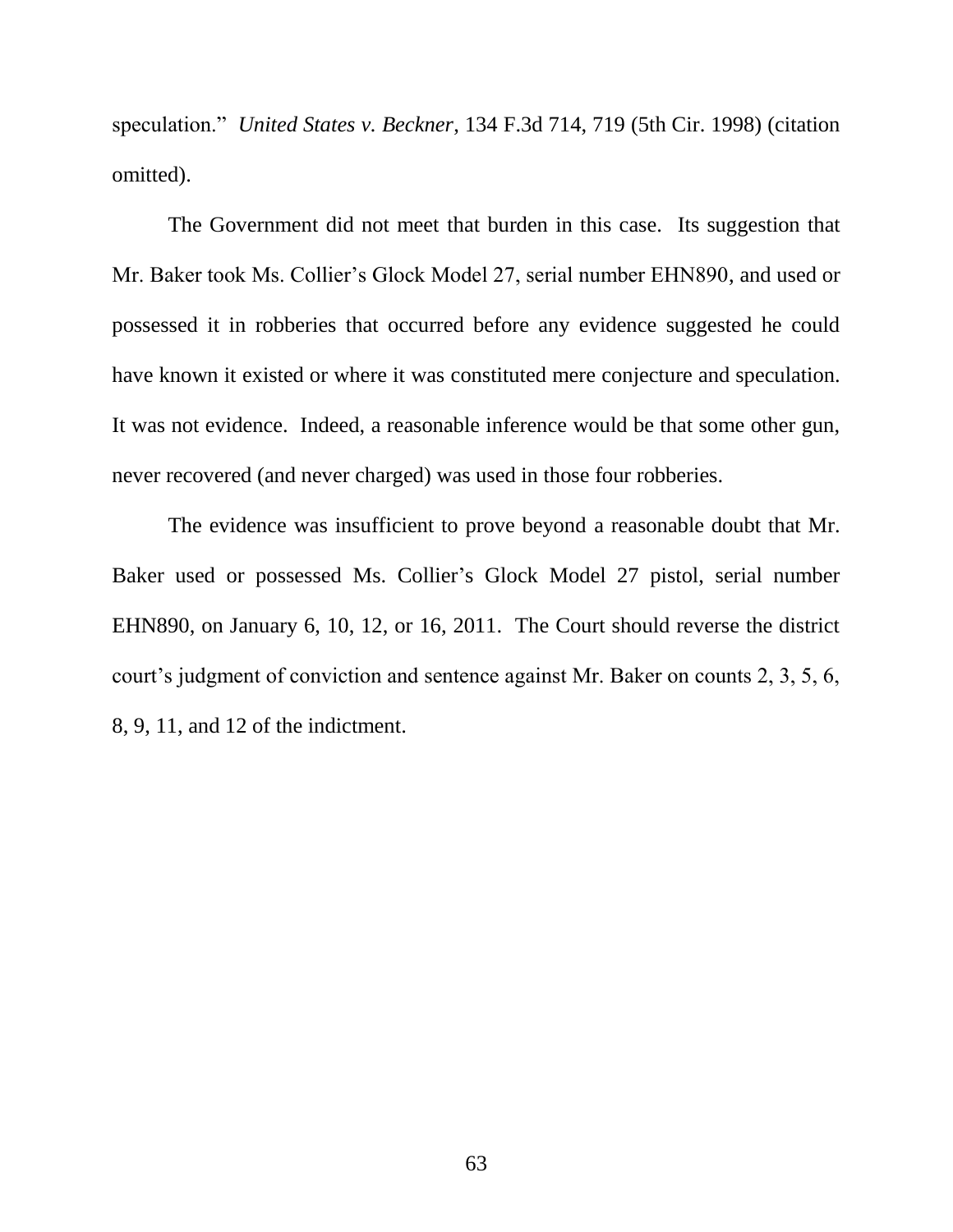### **Conclusion**

The Court should reverse the district court's judgment of conviction and sentence against Mr. Baker. Alternatively, it should reverse the judgment of conviction and sentence against him on counts 2, 3, 5, 6, 8, 9, 11, and 12 of the indictment.

Respectfully submitted,

*Jonathan Sternberg, Attorney, P.C.*

 by /s/Jonathan Sternberg Jonathan Sternberg, Mo. #59533 1111 Main Street 7th Floor, Harzfeld's Building Kansas City, Missouri 64105 Telephone: (816) 474-3000 Facsimile: (816) 474-5533 E-mail: jonathan@sternberg-law.com

COUNSEL FOR APPELLANT ABASI S. BAKER

### **Oral Argument Statement**

The issues in this case are complex and important. The interchange of oral argument would assist the Court in understanding and deciding them. Because of the volume of the record in this case and the intricacy of the issues on appeal, Mr. Baker requests at least twenty minutes for argument.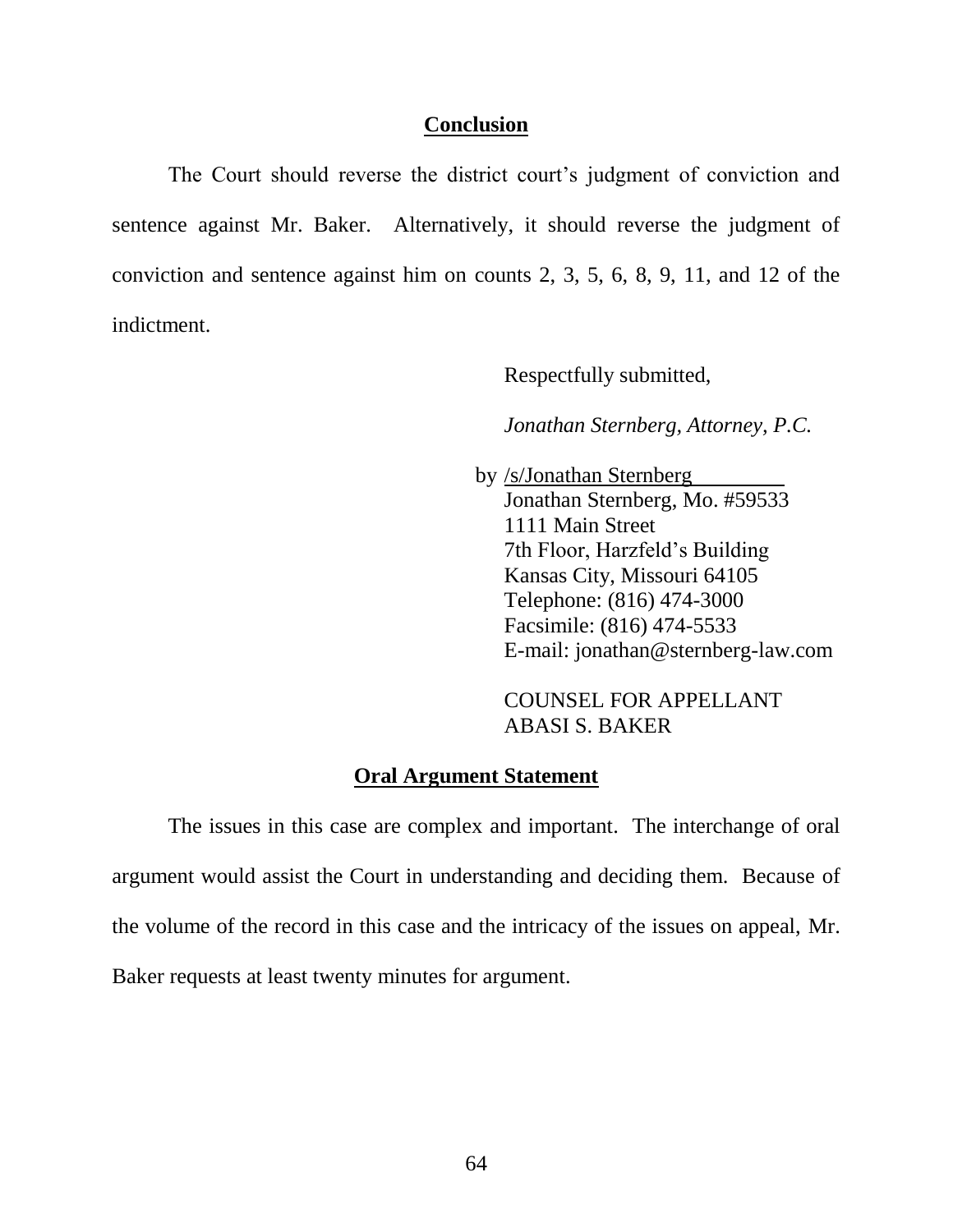# **Certificate of Compliance With Type-Volume Limitation, Typeface Requirements, and Type Style Requirements**

I hereby certify that this brief complies with the type-volume limitation of Fed. R. App. P. 32(a)(7)(B), because this brief contains 13,386 words, excluding the parts of the brief exempted by Rule  $32(a)(7)(B)(iii)$ .

I further certify that this brief complies with the typeface requirements of Rule  $32(a)(5)$  and the type style requirements of Rule  $32(a)(6)$ , because this brief has been prepared in a proportionally spaced typeface, Times New Roman size 14 font, using Microsoft Word 2010.

I further certify that the electronic copy of this Brief of the Appellant filed via the Court's ECF system is an exact, searchable PDF copy thereof, that it was scanned for viruses using Microsoft Security Essentials and, according to that program, is free of viruses.

/s/Jonathan Sternberg Attorney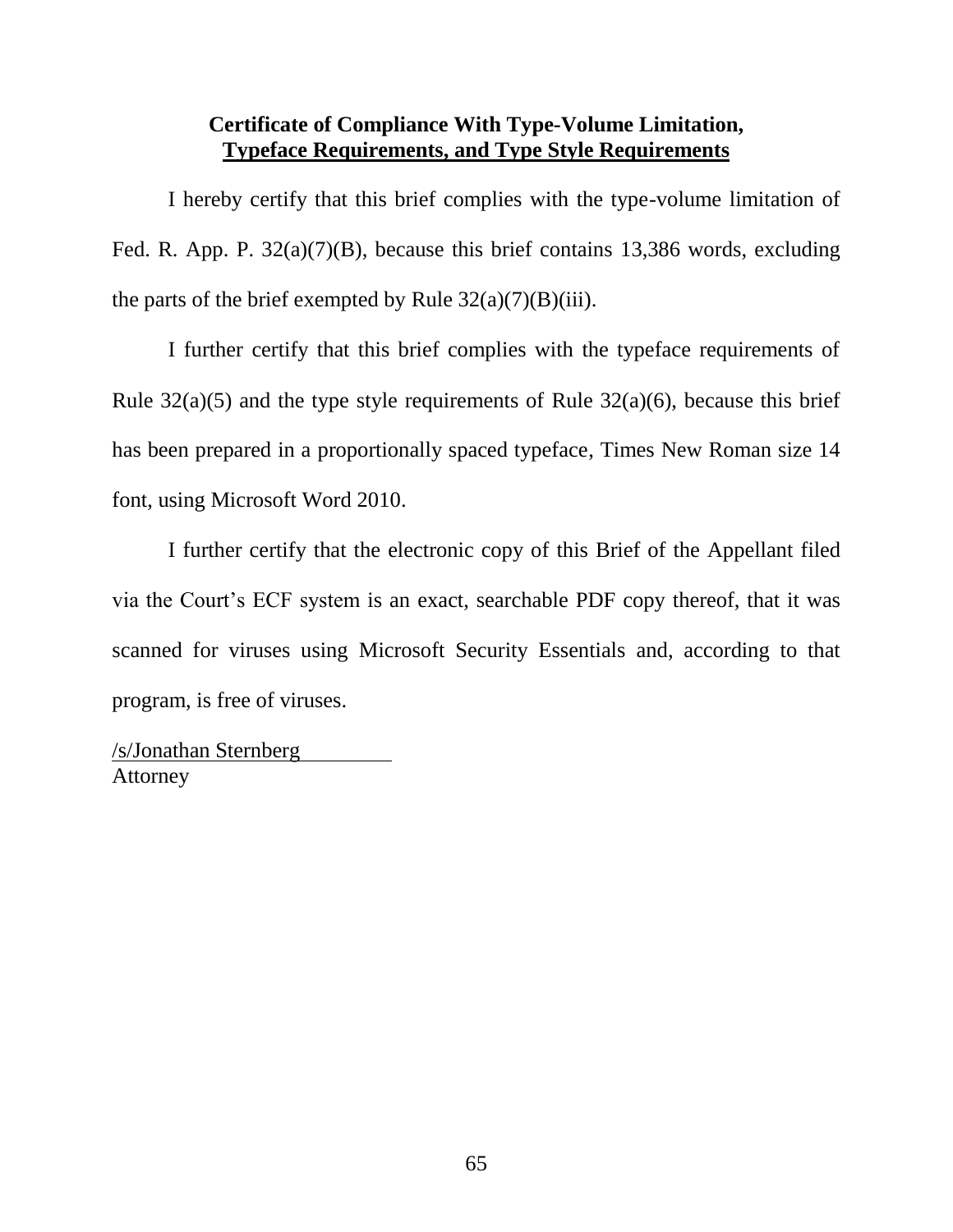# **Certificate of Service**

I hereby certify that on May 16, 2012, I electronically filed the foregoing using the Court's CM/ECF system which will send notification of such filing to the following:

Ms. Terra Morehead, Terra.Morehead@usdoj.gov

I also certify that, on May 16, 2011, I mailed a true and accurate copy of the

Appellant's Appendix to the following:

Ms. Terra Morehead, Assistant U.S. Attorney 500 State Avenue, Suite 360 Kansas City, Kansas 66101

/s/Jonathan Sternberg Attorney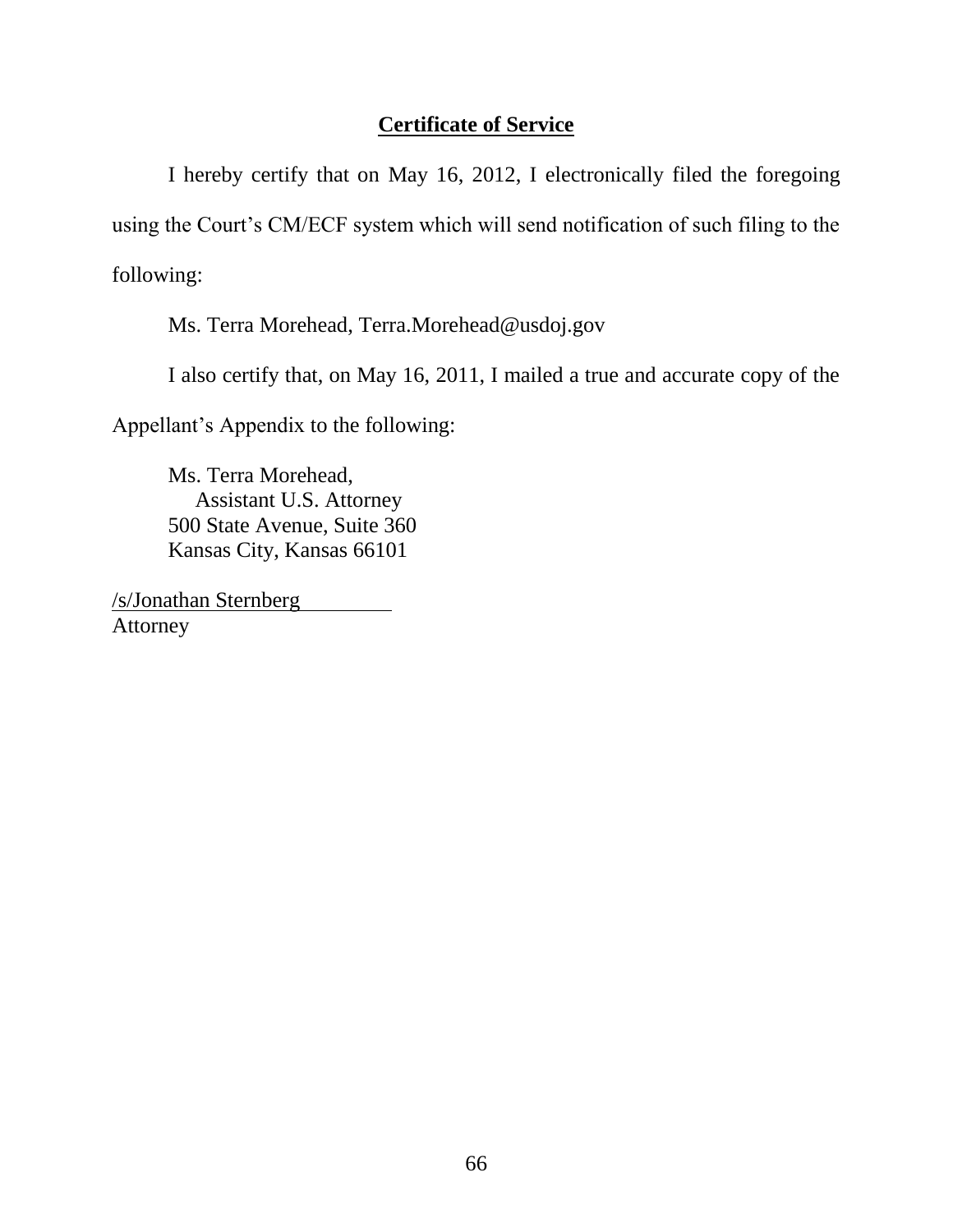# **10th Cir. R. 28.2 Materials**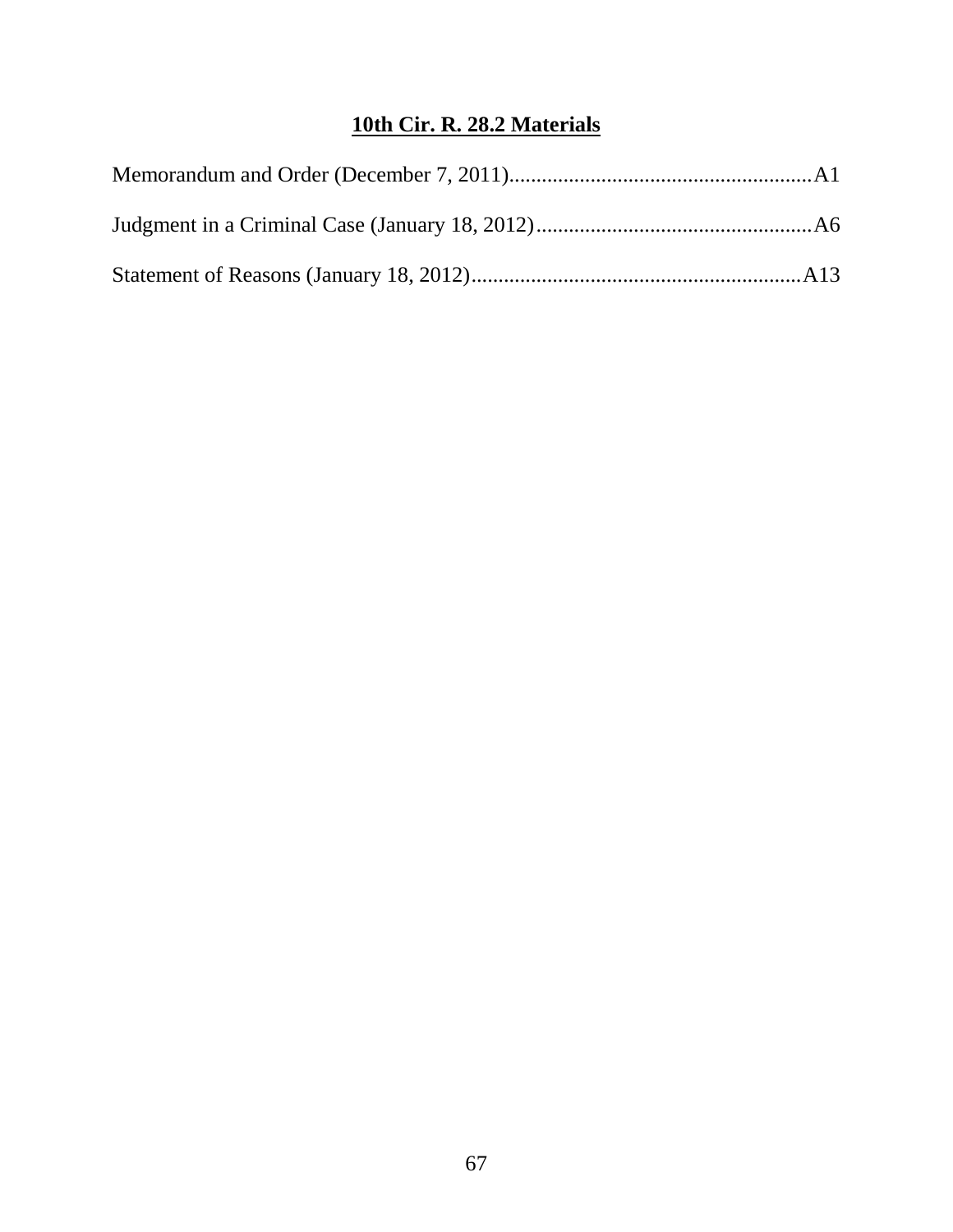### **IN THE UNITED STATES DISTRICT COURT FOR THE DISTRICT OF KANSAS**

| UNITED STATES OF AMERICA, |            |  |
|---------------------------|------------|--|
|                           |            |  |
|                           | Plaintiff, |  |
|                           |            |  |
| $\mathbf{v}$ .            |            |  |
|                           |            |  |
| <b>ABASI BAKER,</b>       |            |  |
|                           |            |  |
|                           | Defendant. |  |

**\_\_\_\_\_\_\_\_\_\_\_\_\_\_\_\_\_\_\_\_\_\_\_\_\_\_\_\_\_\_\_\_\_\_\_\_)**

**) CRIMINAL ACTION**

**) No. 11-20020-01-CM**

#### **MEMORANDUM AND ORDER**

On September 15, 2011, a jury found defendant guilty on seven counts of robbery in violation of 18 U.S.C. § 1951, seven counts of brandishing a firearm during and in relation to the crime of robbery and seven counts of being a felon in possession of a firearm. This matter is before the Court on Defendant's Motion For Judgment Of Acquittal Notwithstanding The Jury Verdict Or In The Alternative Granting A New Trial (Doc. #57) filed September 22, 2011. For reasons stated below and substantially the reasons stated in the Government's Response To Defendant's Motion For Judgment Of Acquittal Notwithstanding The Verdict, Or In The Alternative, Granting A New Trial (Doc. #63) filed November 29, 2011, the court overrules defendant's motion.

#### **Legal Standards**

In reviewing both a motion for new trial and a motion for judgment of acquittal, the court views the evidence in the light most favorable to the government. United States v. Hughes, 191 F.3d 1317, 1321 (10th Cir. 1999). The court must grant a motion for judgment of acquittal when the evidence is insufficient to sustain a conviction. Fed. R. Crim. P. 29(a). The court must uphold the jury's guilty verdict, however, if "any rational trier of fact could have found the essential elements of the crime beyond a reasonable doubt." United States v. Haber, 251 F.3d 881, 887 (10th Cir.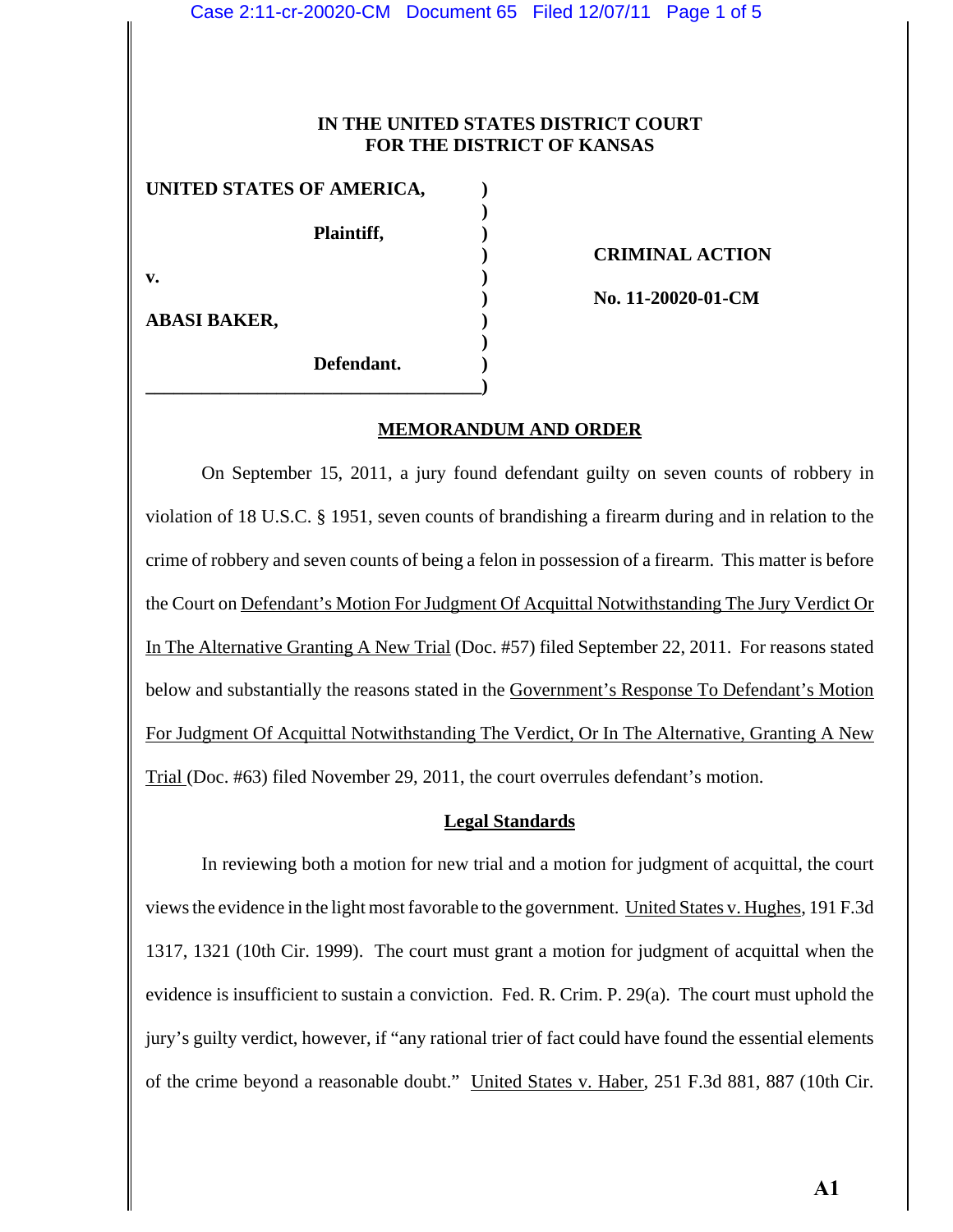2001) (quoting United States v. Schlunegar, 184 F.3d 1154, 1158 (10th Cir. 1999)). "The evidence necessary to support a verdict need not conclusively exclude every other reasonable hypothesis and need not negate all possibilities except guilt." United States v. Wood, 207 F.3d 1222, 1228 (10th Cir. 2000) (internal quotations omitted). The court considers both direct and circumstantial evidence, as well as reasonable inferences that can be drawn from that evidence. United States v. Davis, 1 F.3d 1014, 1017 (10th Cir. 1993). An inference is "reasonable" only if "logical and probabilistic reasoning" can lead to the conclusion. United States v. Jones, 44 F.3d 860, 865 (10th Cir. 1995) (citation omitted). The court does not examine the evidence in "bits and pieces," but rather evaluates the sufficiency by "consider[ing] the collective inferences to be drawn from the evidence as a whole." United States v. Hooks, 780 F.2d 1526, 1532 (10th Cir. 1986) (citation omitted).

A court may grant a new trial "if the interest of justice so requires." Fed. R. Crim. P. 33. A court should grant a motion for a new trial if, after weighing the evidence and the credibility of the witnesses, it determines that "the verdict is contrary to the weight of the evidence such that a miscarriage of justice may have occurred." United States v. Gabaldon, 91 F.3d 91, 93–94 (10th Cir. 1996) (quoting United States v. Evans, 42 F.3d 586, 593 (10th Cir. 1994)). But courts disfavor new trials, United States v. Gleeson, 411 F.2d 1091, 1093 (10th Cir. 1969), and exercise great caution in granting them, United States v. Sinclair, 109 F.3d 1527, 1531 (10th Cir. 1997). The decision whether to grant a motion for new trial is committed to the sound discretion of the trial court. United States v. Stevens, 978 F.2d 565, 570 (10th Cir. 1992). The burden of proving that a new trial is warranted rests on defendant. United States v. Walters, 89 F. Supp.2d 1206, 1213 (D. Kan. 2000).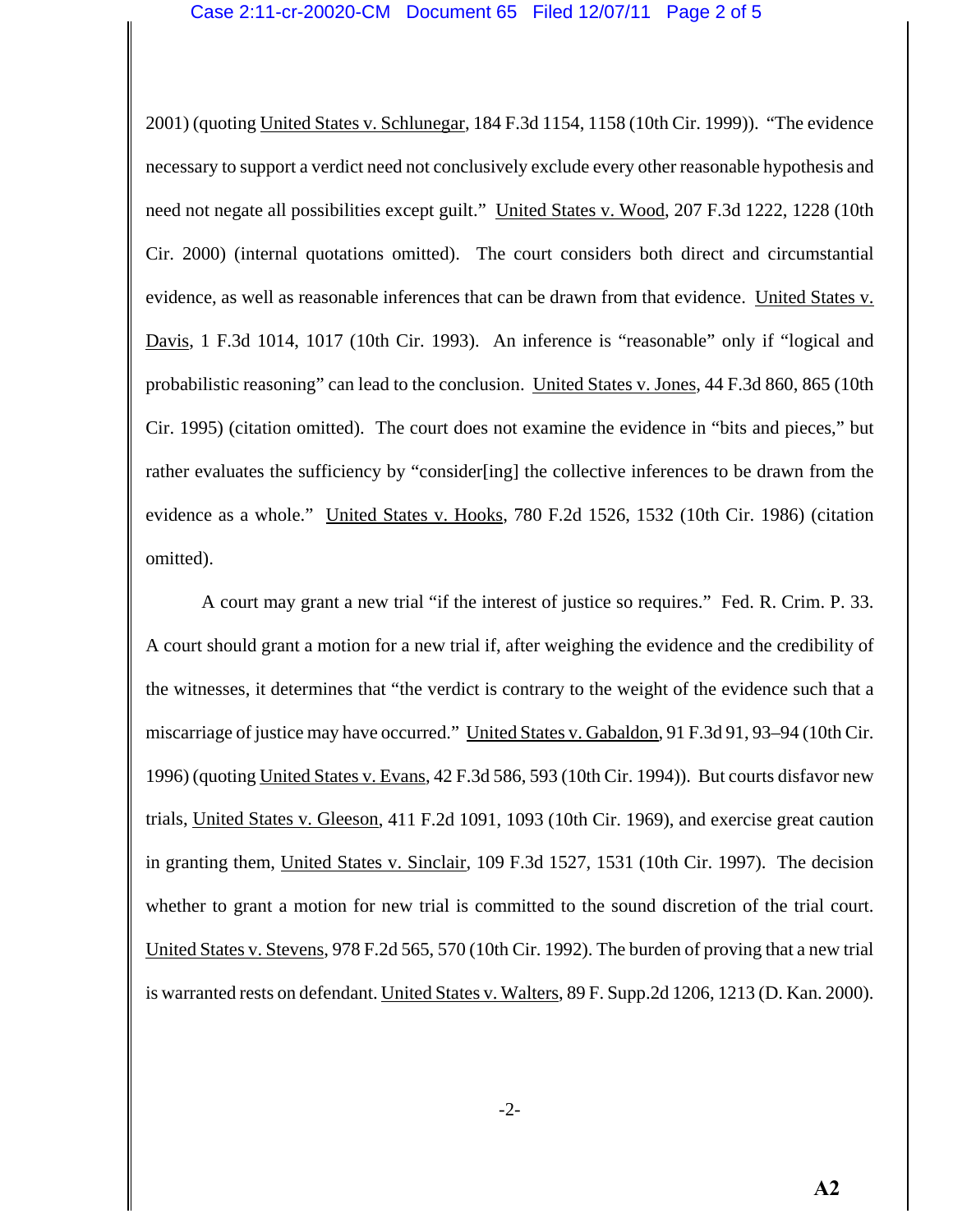#### **Analysis**

Defendant argues that no reasonable jury could have found him guilty on the charges related to six of the seven robberies. In particular, defendant claims that the government presented inaccurate and inconclusive evidence in an attempt to link him to the scene of those six robberies.

A conviction may be based solely on circumstantial evidence and reasonable inferences drawn therefrom. United States v. Sanders, 240 F.3d 1279, 1281 (10th Cir. 2001). "While the jury may draw reasonable inferences from direct or circumstantial evidence, an inference must be more than speculation and conjecture to be reasonable, and caution must be taken that the conviction not be obtained by piling inference on inference." United States v. Jones, 44 F.3d 860, 865 (10th Cir. 1995) (citations and internal quotations). The identity of a defendant need not be established by eyewitness testimony and can be inferred through circumstantial evidence. See United States v. Kwong, 14 F.3d 189, 193 (2d Cir. 1994); United States v. Capozzi, 883 F.2d 608, 617 (8th Cir. 1989), cert. denied, 495 U.S. 918 (1990); see also Simmons v. McGinnis, No. 04 Civ. 6150 PACDF, 2006 WL 3746739, at \*10 (S.D.N.Y. Dec. 19, 2006) (even without direct eyewitness testimony, evidence placing petitioner near scene of the crime, in the company of other robber, and further placing petitioner in two locations where proceeds of crime were recovered by police would be sufficient to support verdict).

At trial, defense counsel suggested that the cell phone records and video tapes did not show that defendant was at the scene of the first six robberies.<sup>1</sup> Even so, the jury is entitled to reject a

<sup>1</sup> Defendant now argues that "the clear and convincing evidence clearly proved that the Defendant was not present at the time of six of the seven robberies." Doc. #57 at 2. At trial, defendant did not call any witnesses. And defense counsel's cross-examination of government witnesses certainly did not amount to "clear and convincing evidence" that defendant was not (continued...)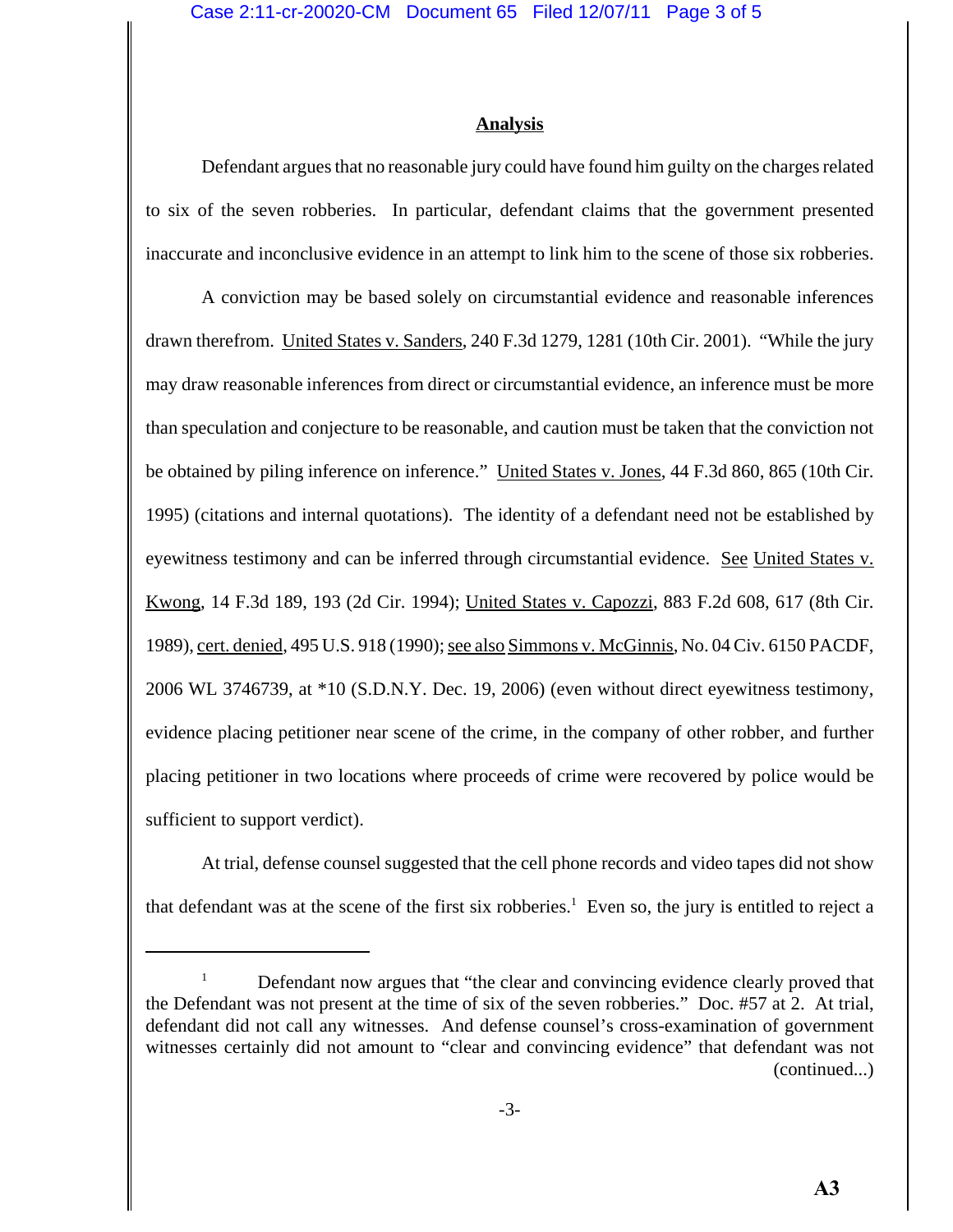theory consistent with innocence and accept one consistent with guilt so long as substantial evidence supports its choice. United States v. Garcia, 868 F.2d 114, 116 (4th Cir. 1989); see Wood, 207 F.3d at 1228 (evidence necessary to support a verdict need not conclusively exclude every other reasonable hypothesis and need not negate all possibilities except guilt). Substantial circumstantial evidence linked defendant to the scene of all seven robberies. In particular, cell phone records placed defendant in the vicinity of all of them. Videotapes showed that a car which matched the description of defendant's vehicle was circling the various locations before several of the robberies.<sup>2</sup> When officers stopped defendant and Mark Davis on March 3, 2011, defendant was driving the same vehicle and he had the same cell phone as those in the vicinity of the earlier six robberies. In plain view, officers found in defendant's vehicle a .40 caliber Glock pistol, money in a plastic grocery bag and clothing items which matched the descriptions of the clothing worn by the robber in most of the robberies. Enjoli Collier actually owned the pistol, but defendant frequently visited Collier's residence and lived there for a period of time in February of 2011. Based on witness descriptions of the weapon used in each robbery, a jury could reasonably conclude that defendant or his accomplice used the .40 caliber Glock pistol in each of the seven robberies. Moreover, in each of the robberies, the robber demanded that the employee put the money in a plastic grocery bag which was similar to the one that officers found in defendant's vehicle after the robbery on March 3, 2011. Viewing all reasonable inferences from the evidence in a light most favorable to the government, a reasonable jury could find defendant guilty on all 21 counts. Accordingly, the court overrules

 $\frac{1}{2}$ (...continued) present at the scene of the seven robberies

<sup>2</sup> Defendant did not own the vehicle, but he and his girlfriend, Mary Hoffmeister, had exclusive control over the vehicle.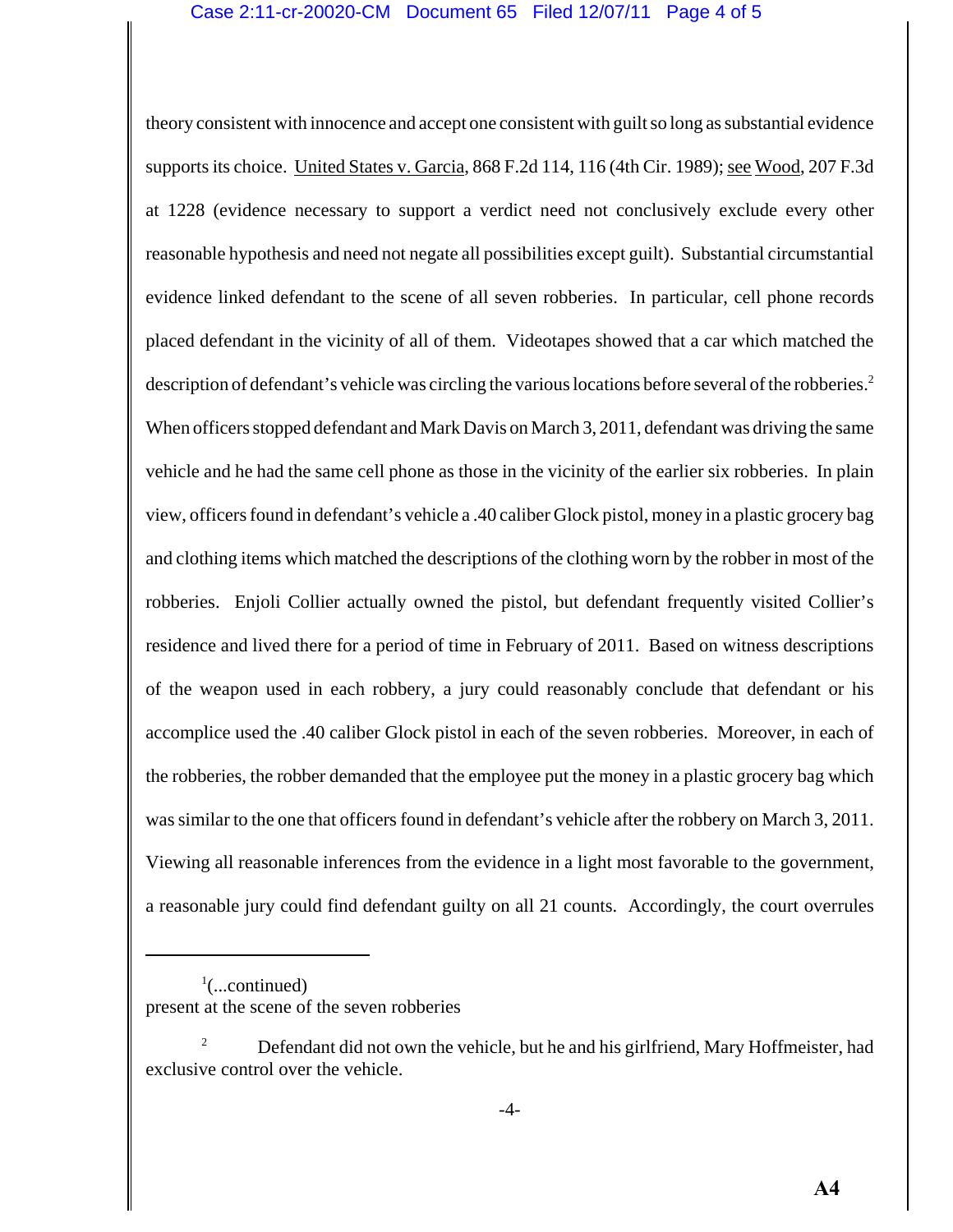defendant's motion for judgment of acquittal.<sup>3</sup> See United States v. White, 673 F.2d 299, 301 (10th Cir. 1982) (acquittal is proper only if evidence implicating defendant is nonexistent or is "so meager that no reasonable jury could find guilt beyond a reasonable doubt").

**IT IS THEREFORE ORDERED** that Defendant's Motion For Judgment Of Acquittal

Notwithstanding The Jury Verdict Or In The Alternative Granting A New Trial (Doc. #57) filed

September 22, 2011 be and hereby is **OVERRULED**.

Dated this 7th day of December, 2011 at Kansas City, Kansas.

s/ Carlos Murguia CARLOS MURGUIA United States District Judge

<sup>&</sup>lt;sup>3</sup> In the alternative, defendant seeks a new trial. The court may order a new trial when it perceives that the jury improperly weighed some or all of the evidence. See United States v. Cesareo-Ayala, 576 F.3d 1120, 1126 (10th Cir. 2009). The court has no reason to believe that the jury improperly weighed any evidence in this case. In his alternative motion for new trial, defendant relies on insufficiency of the evidence. Because the court finds that based on the evidence, a reasonable jury could find defendant guilty, the court likewise overrules defendant's motion for new trial. See id.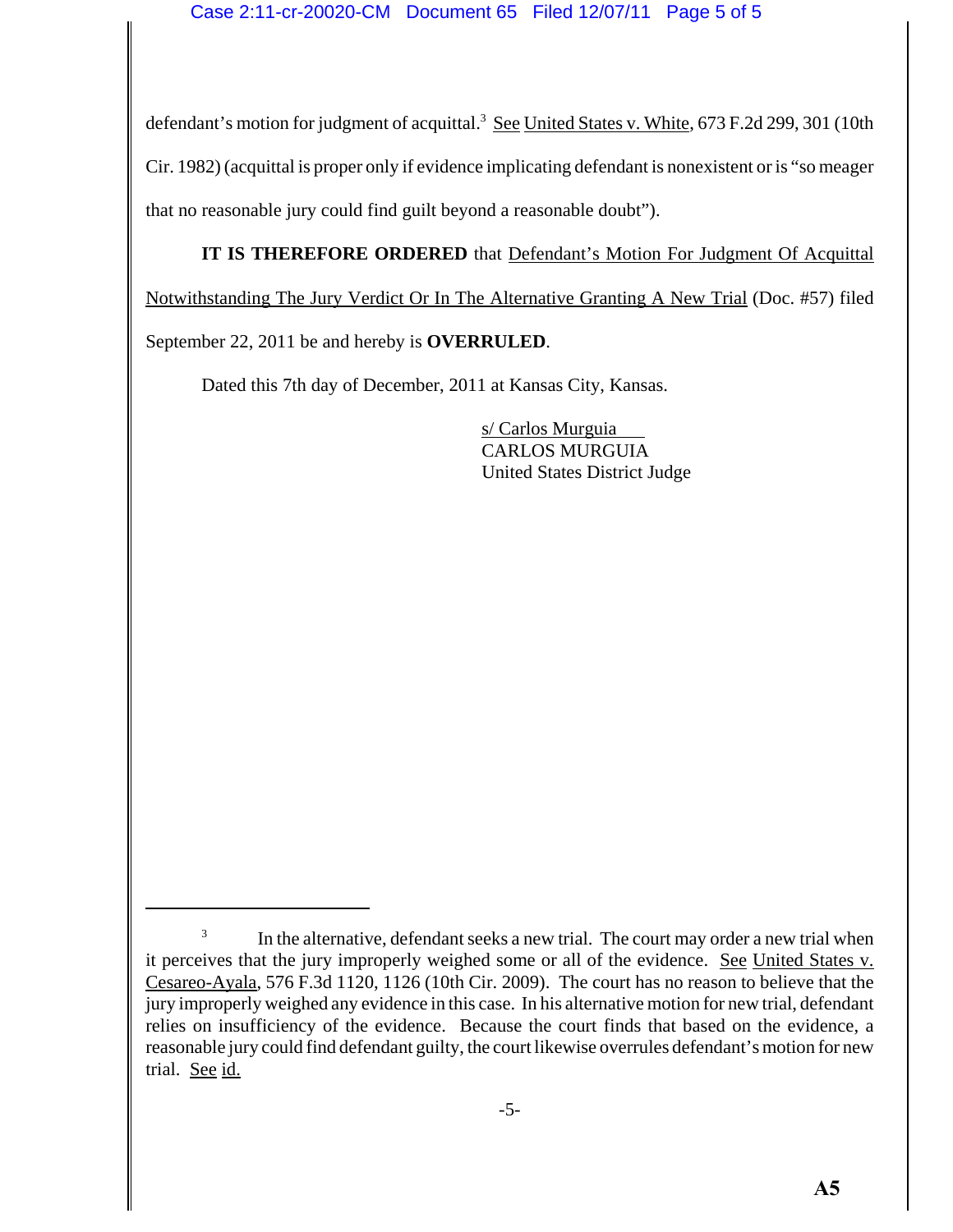AO 245B (Rev. 03/2007) - Judgment in a Criminal Case

# **United States District Court District of Kansas**

UNITED STATES OF AMERICA v.

## ABASI S. BAKER

## **JUDGMENT IN A CRIMINAL CASE**

Case Number: 2:11CR20020-001-CM

USM Number: 20897-031

Defendant's Attorney Willis L. Toney

## **THE DEFENDANT:**

֬֕֜֓

- [ ] pleaded guilty to count(s): .
- [ ] pleaded nolo contendere to count(s) which was accepted by the court.

[**x**] was found guilty on counts 1 through 18, 20, 21, and 22 of the Indictment after a plea of not guilty.

The defendant is adjudicated guilty of these offenses:

**Title & Section Nature of Offense Offense Ended Count**

See next page.

The defendant is sentenced as provided in pages 2 through  $\frac{7}{1}$  of this judgment. The sentence is imposed pursuant to the Sentencing Reform Act of 1984.

[ ] The defendant has been found not guilty on count(s).

[ ] Count(s) (is)(are) dismissed on the motion of the United States.

IT IS ORDERED that the defendant shall notify the United States Attorney for this district within 30 days of any change of name, residence, or mailing address until all fines, restitution, costs, and special assessments imposed by this judgment are fully paid. If ordered to pay restitution, the defendant shall notify the court and United States attorney of material changes in economic circumstances.

> January 18, 2012 Date of Imposition of Judgment

> > s/ Carlos Murguia

Signature of Judge

Honorable Carlos Murguia, U. S. District Judge Name & Title of Judge

1/18/2012

**Date**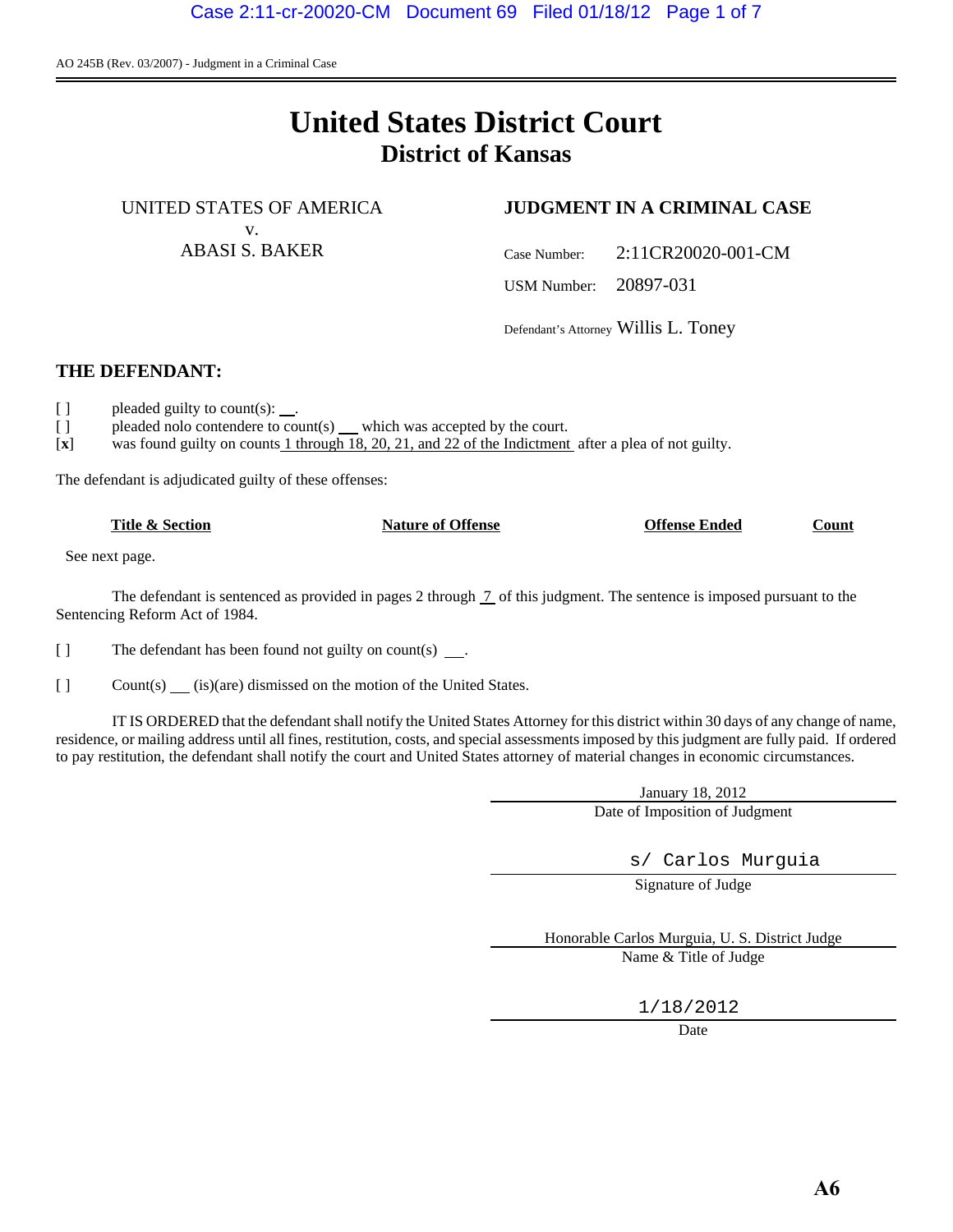AO 245B (Rev. 12/03) - Judgment in a Criminal Case **DEFENDANT:** ABASI S. BAKER Judgment - Page 2 of 7 CASE NUMBER: 2:11CR20020-001-CM

## **ADDITIONAL COUNTS OF CONVICTION**

| <b>Title &amp; Section</b>          | <b>Nature of Offense</b>                     | <b>Offense Ended</b> | Count         |
|-------------------------------------|----------------------------------------------|----------------------|---------------|
| 18 U.S.C. §§ 1951 and 2             | Robbery, Class C felonies                    | 01/06/11             | 1             |
|                                     |                                              | 01/10/11             | 4             |
|                                     |                                              | 01/12/11             | 7             |
|                                     |                                              | 01/16/11             | 10            |
|                                     |                                              | 02/16/11             | 13            |
|                                     |                                              | 02/22/11             | 16            |
|                                     |                                              | 03/03/11             | 20            |
| 18 U.S.C. §§ 924(c)(1)(A)(ii) and 2 | Use of a Firearm During and in Relation to a | 01/06/11             |               |
|                                     | Crime of Violence, Class A felonies          | 01/10/11             | $\frac{2}{5}$ |
|                                     |                                              | 01/12/11             | $\,8$         |
|                                     |                                              | 01/16/11             | 11            |
|                                     |                                              | 02/16/11             | 14            |
|                                     |                                              | 02/22/11             | 17            |
|                                     |                                              | 03/03/11             | 21            |
| 18 U.S.C. §§ 924(g)(1), 924(a)(2)   | Felon in Possession of a Firearm, Class C    | 01/06/11             | 3             |
| and 2                               | felonies                                     | 01/10/11             | 6             |
|                                     |                                              | 01/12/11             | 9             |
|                                     |                                              | 01/16/11             | 12            |
|                                     |                                              | 02/16/11             | 15            |
|                                     |                                              | 02/22/11             | 18            |
|                                     |                                              | 03/03/11             | 22            |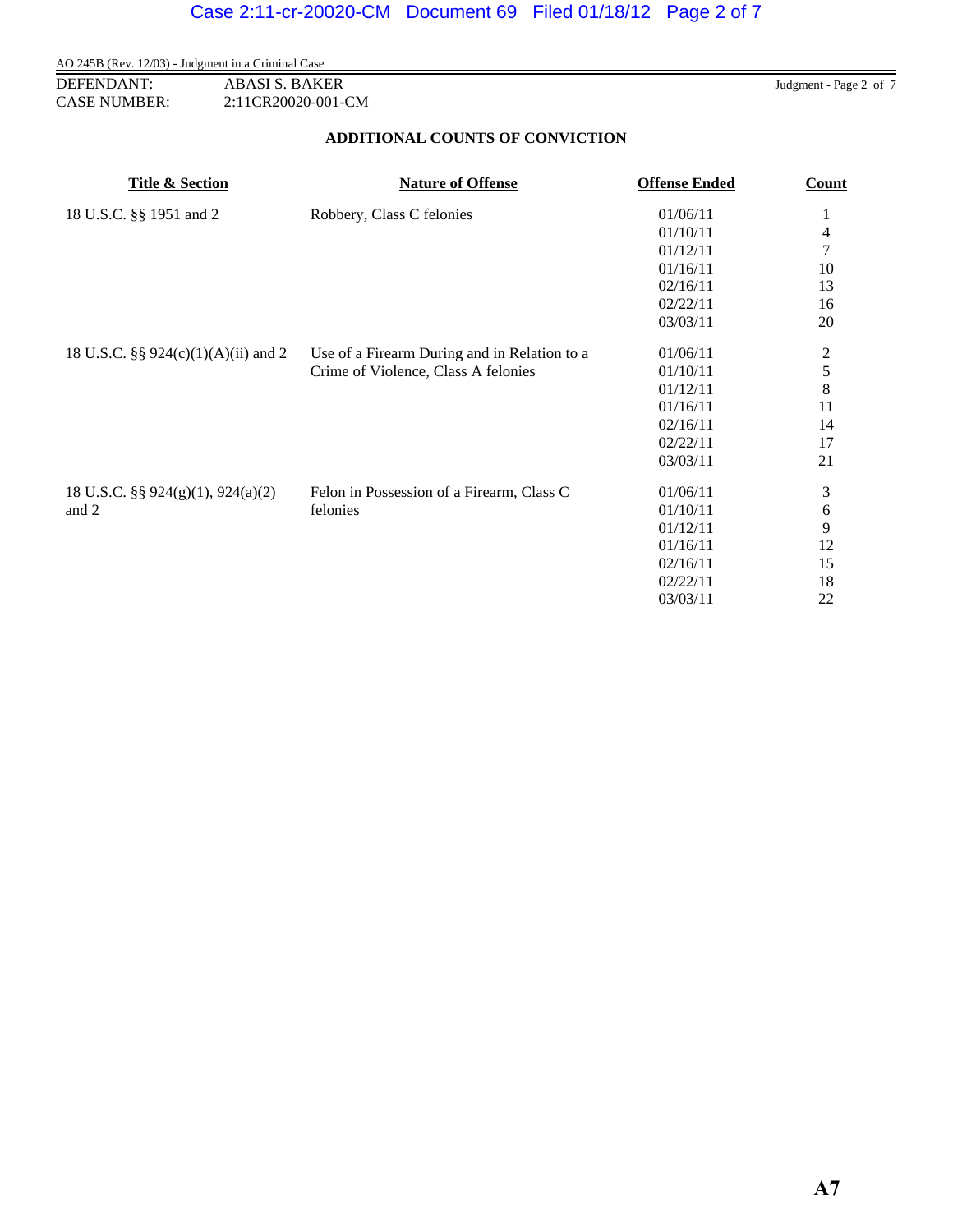AO 245B (Rev. 06/05) Judgment in a Criminal Case---Imprisonment

**DEFENDANT:** ABASI S. BAKER Judgment - Page 3 of 7 CASE NUMBER: 2:11CR20020-001-CM

# **IMPRISONMENT**

The defendant is hereby committed to the custody of the United States Bureau of Prisons to be imprisoned for a total term of 164 years .

This term of imprisonment consists of 84 months on each of Counts 1, 3, 4, 6, 7, 9, 10, 12, 13, 15, 16, 18, 20 and 22, to be served concurrently; 84 months on Count 2, to be served consecutively; and 25 years on each of Counts 5, 8, 11, 14, 17 and 21, with each of those counts to be served consecutively.

- [x] The court makes the following recommendations to the Bureau of Prisons: That the defendant be considered for designation to a facility in Leavenworth, Kansas, to facilitate family ties.
- [**x**] The defendant is remanded to the custody of the United States Marshal.
- [ ] The defendant shall surrender to the United States Marshal for this district.

 $[ ]$  at  $\_\_$  on  $\_\_$ .

[ ] as notified by the United States Marshal.

- [ ] The defendant shall surrender for service of sentence at the institution designated by the Bureau of Prisons:
	- $[$ ] before \_ on  $\_\_$ .

[ ] as notified by the United States Marshal.

[ ] as notified by the Probation or Pretrial Services Officer.

## **RETURN**

I have executed this judgment as follows:

Defendant delivered on the contract of the contract of the contract of the contract of the contract of the contract of the contract of the contract of the contract of the contract of the contract of the contract of the con

at , with a certified copy of this judgment.

UNITED STATES MARSHAL

By \_

l

Deputy U.S. Marshal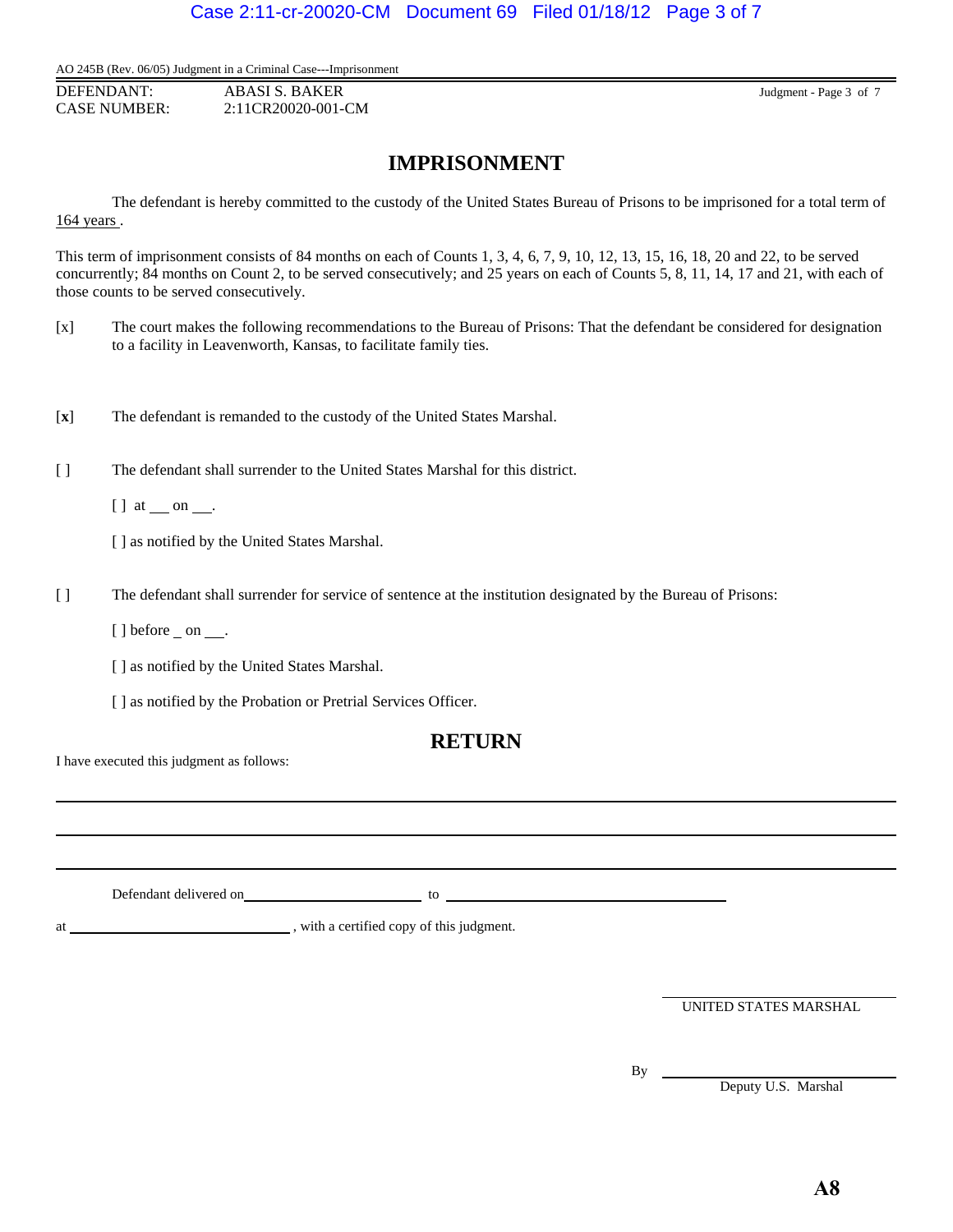## Case 2:11-cr-20020-CM Document 69 Filed 01/18/12 Page 4 of 7

AO 245B (Rev. 10/2011) Judgment in a Criminal Case ---Supervised Release

DEFENDANT: ABASI S. BAKER Judgment - Page 4 of 7 CASE NUMBER: 2:11CR20020-001-CM

## **SUPERVISED RELEASE**

Upon release from imprisonment, the defendant shall be on supervised release for a term of  $\frac{3 \text{ years}}{2}$ .

This term of supervised release consists of 3 years on each of Counts 1 through 18, 20, 21 and 22, with all counts to run concurrently.

The defendant shall report to the probation office in the district to which the defendant is released within 72 hours of release from the custody of the Bureau of Prisons.

The defendant shall not commit another federal, state, or local crime.

The defendant shall not unlawfully possess a controlled substance.

The defendant shall refrain from any unlawful use of a controlled substance. The defendant shall submit to one drug test within 15 days of release from imprisonment and at least two periodic drug tests thereafter, as determined by the court.

- [] The above drug testing condition is suspended based on the court's determination that the defendant poses a low risk of future substance abuse. (Check if applicable)
- [**x**] The defendant is prohibited from possessing or purchasing a firearm, ammunition, destructive device, or any other dangerous weapon. (Check if applicable)
- [**x**] The defendant shall cooperate in the collection of DNA as directed by the probation officer. (Check if applicable)
- [ ] The defendant shall register as a sex offender, and keep the registration current, in each jurisdiction where the defendant resides, where the defendant is an employee, and where the defendant is a student. For initial registration purposes only, the defendant shall also register in the jurisdiction in which convicted, if such jurisdiction is different from the jurisdiction of residence. Registration shall occur not later than 3 business days after being sentenced, if the defendant is not sentenced to a term of imprisonment. The defendant shall, not later than 3 business days after each change in name, residence, employment, or student status, appear in person in at least one jurisdiction in which the defendant is registered and inform that jurisdiction of all changes in the information required. (Check if applicable)
- [ ] The defendant shall participate in an approved program for domestic violence. (Check if applicable)

If this judgment imposes a fine or restitution, it is to be a condition of supervised release that the defendant pay in accordance with the Schedule of Payments sheet of this judgment.

The defendant must comply with the standard conditions that have been adopted by this court as well as with any additional conditions on the attached page.

# **STANDARD CONDITIONS OF SUPERVISION**

- 1) the defendant shall not leave the judicial district without permission of the court or probation officer;
- 2) the defendant shall report to the probation officer in a manner and frequency directed by the court or the probation officer;
- 3) the defendant shall answer truthfully all inquiries by the probation officer and follow instructions of the probation officer;
- 4) the defendant shall support his or her dependants and meet other family responsibilities;
- 5) the defendant shall work regularly at a lawful occupation unless excused by the probation officer for schooling, training or other acceptable reasons;
- 6) the defendant shall notify the probation officer at least ten days prior to any change in residence or employment;
- 7) the defendant shall refrain from excessive use of alcohol and shall not purchase, possess, use, distribute, or administer any controlled substances or any paraphernalia related to any controlled substances, except as prescribed by a physician;
- 8) the defendant shall not frequent places where controlled substances are illegally sold, used, distributed, or administered;
- 9) the defendant shall not associate with any persons engaged in criminal activity, and shall not associate with any person convicted of a felony unless granted permission to do so by the probation officer;
- 10) the defendant shall permit a probation officer to visit him or her at any time at home or elsewhere and shall permit confiscation of any contraband observed in plain view of the probation officer;
- 11) the defendant shall notify the probation officer within seventy-two hours of being arrested or questioned by a law enforcement officer;
- 12) the defendant shall not enter into any agreement to act as an informer or a special agent of a law enforcement agency without the permission of the court;
- 13) as directed by the probation officer, the defendant shall notify third parties of risks that may be occasioned by the defendant's criminal record or personal history or characteristics, and shall permit the probation officer to make such notifications and to confirm the defendant's compliance with such notification requirement.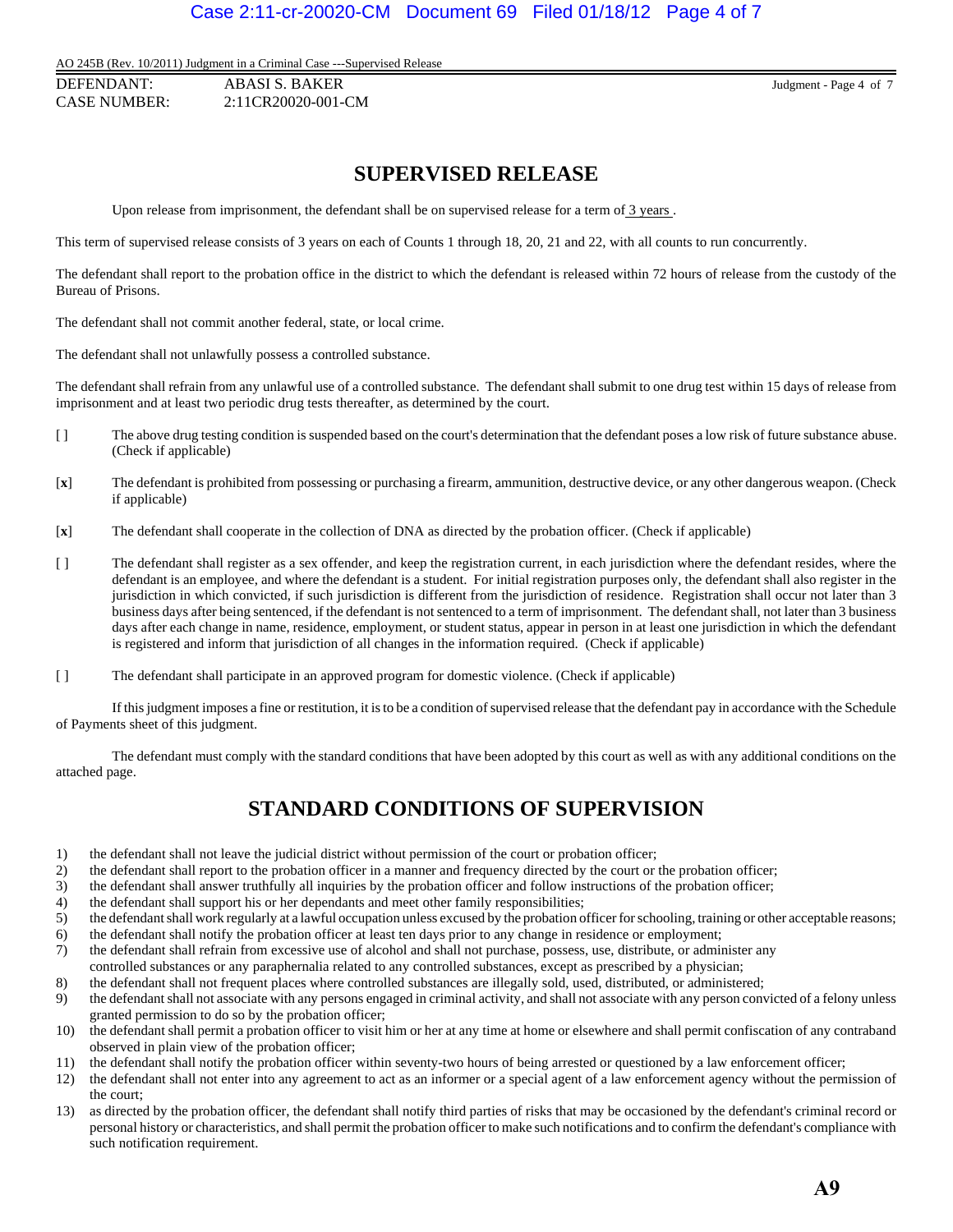AO 245B (Rev. 10/2011) Judgment in a Criminal Case ---Supervised Release

DEFENDANT: ABASI S. BAKER Judgment - Page 5 of 7 CASE NUMBER: 2:11CR20020-001-CM

# **SPECIAL CONDITIONS OF SUPERVISION**

- 1. The defendant is prohibited from possessing or purchasing a firearm, ammunition, destructive device, or other dangerous weapon.
- 2. The defendant shall submit his/her person, house, residence, vehicle(s), papers, business or place of employment and any property under the defendant's control to a search, conducted by the United States Probation Officer at a reasonable time and in a reasonable manner, based upon reasonable suspicion of contraband or evidence of a violation of a condition of release. Failure to submit to a search may be grounds for revocation. The defendant shall warn any other residents that the premises may be subject to searches pursuant to this condition.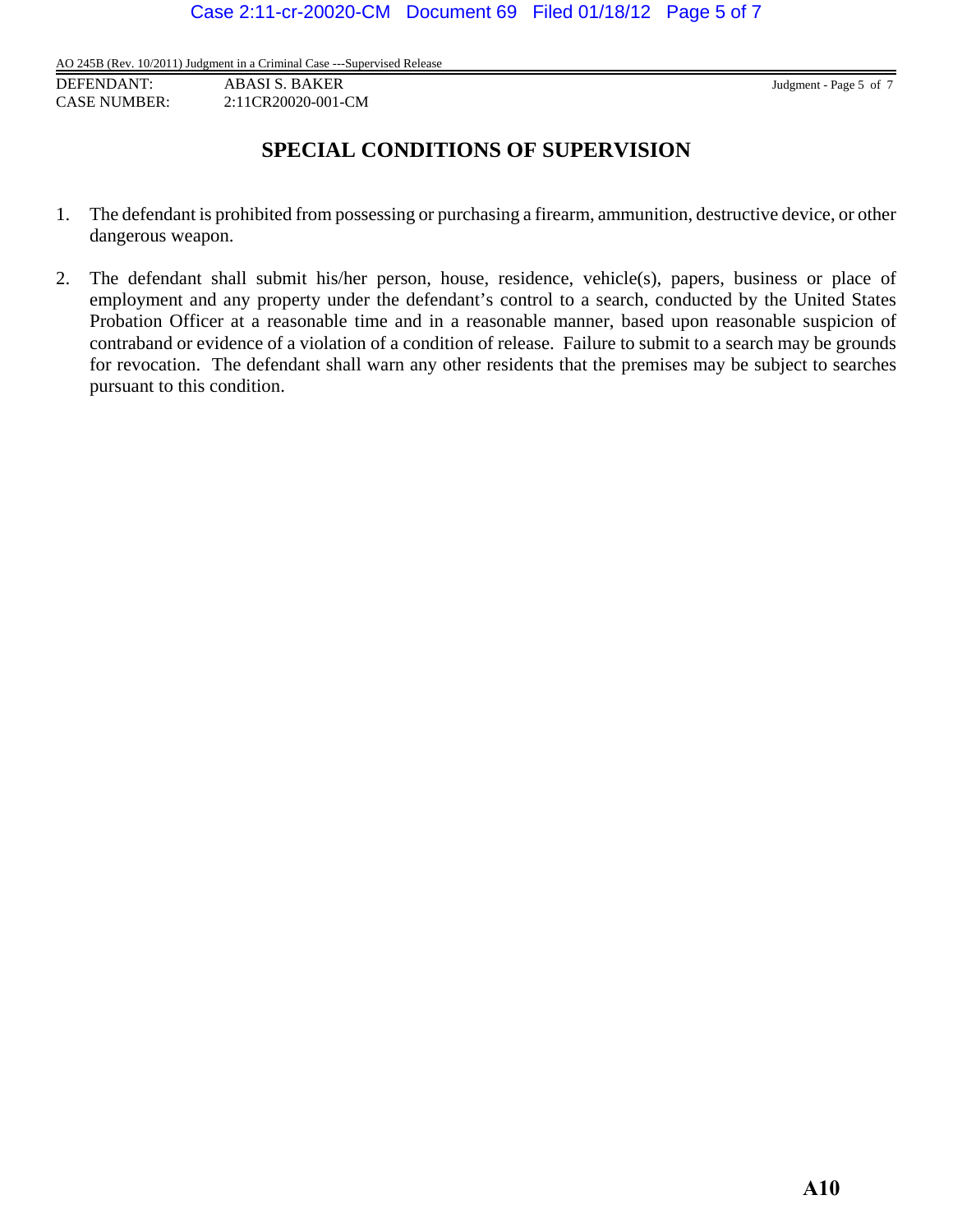AO 245B (Rev.06/05) Judgment in a Criminal Case---Criminal Monetary Penalties

| DEFENDANT:          | ABASI S. BAKER     |
|---------------------|--------------------|
| <b>CASE NUMBER:</b> | 2:11CR20020-001-CM |

Judgment - Page 6 of 7

# **CRIMINAL MONETARY PENALTIES**

|         | The defendant shall pay the total criminal monetary penalties under the Schedule of Payments set forth in this Judgment. |             |             |
|---------|--------------------------------------------------------------------------------------------------------------------------|-------------|-------------|
|         | Assessment                                                                                                               | <b>Fine</b> | Restitution |
|         |                                                                                                                          |             |             |
| Totals: | \$2,100.00                                                                                                               | -S          | \$7.344.00  |

[ ] The determination of restitution is deferred until \_. An *Amended Judgment in a Criminal Case* (AO 245C) will be entered after such determination.

[**x**] The defendant shall make restitution (including community restitution) to the following payees in the amounts listed below.

If the defendant makes a partial payment, each payee shall receive an approximately proportioned payment, unless specified otherwise in the priority order or percentage payment column below. However, pursuant to 18 U.S.C. § 3664(i), all nonfederal victims must be paid before the United States is paid.

| Name of Payee                | Total Loss*   | <b>Restitution Ordered</b> | Priority or Percentage |
|------------------------------|---------------|----------------------------|------------------------|
| Advance America Payday Loans | 458.00<br>\$. | \$458.00                   |                        |
| Radio Shack                  | 300.00<br>\$. | 300.00<br>\$               |                        |
| Advance America Payday Loans | \$1,249.00    | \$1,249.00                 |                        |
| Check Into Cash              | \$4,027.00    | \$4,027.00                 |                        |
| Check Into Cash              | \$1,300.00    | \$1,300.00                 |                        |
| Totals:                      | \$7,334.00    | \$7,334.00                 |                        |

- [ ] Restitution amount ordered pursuant to plea agreement \$
- [ ] The defendant shall pay interest on any fine or restitution of more than \$2,500, unless the fine or restitution is paid in full before the fifteenth day after the date of the judgment, pursuant to 18 U.S.C. § 3612(f). All of the payment options set forth in this Judgment may be subject to penalties for delinquency and default, pursuant to 18 U.S.C. § 3612(g).
- [**x**] The court determined that the defendant does not have the ability to pay interest, and it is ordered that:

[**x** ] the interest requirement is waived for the [ ] fine and/or [**x** ] restitution.

[ ] the interest requirement for the [ ] fine and/or [ ] restitution is modified as follows: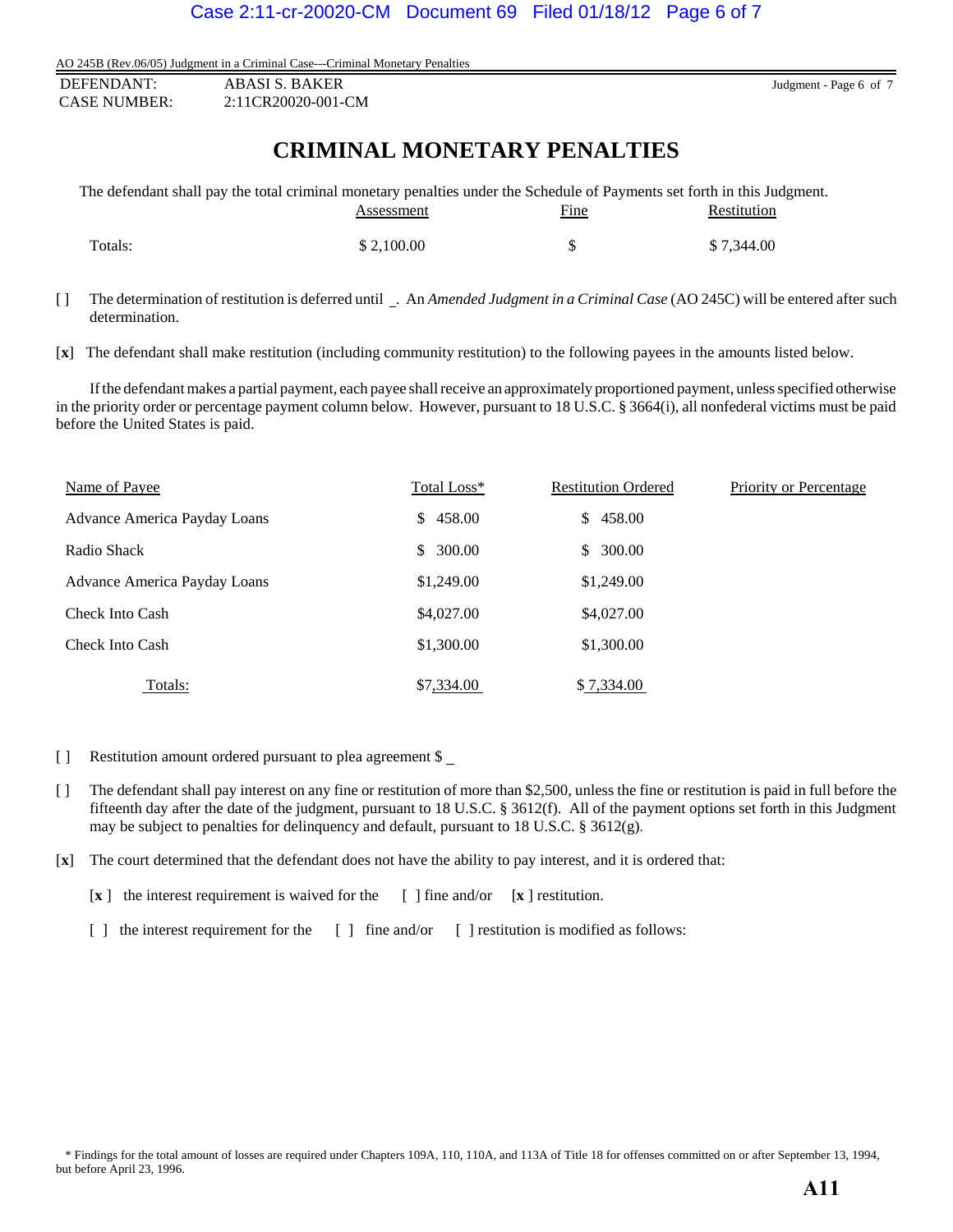AO 245B (Rev.06/05) Judgment in a Criminal Case---Criminal Monetary Penalties

 DEFENDANT: ABASI S. BAKER Judgment - Page 7 of 7 CASE NUMBER: 2:11CR20020-001-CM

# **SCHEDULE OF PAYMENTS**

Having assessed the defendant's ability to pay, payment of the total criminal monetary penalties are due as follows:

- A [ ] Lump sum payment of \$ due immediately, balance due
	- [ ] not later than , or
	- [ ] in accordance with  $( ) C, ( ) D, ( ) E,$  or  $( ) F$  below; or
- B [**x**] Payment to begin immediately (may be combined with ( ) C, (**x** ) D, or (**x** ) F below); or
- C [ ] Payment in monthly installments of not less than 5% of the defendant's monthly gross household income over a period of years to commence  $\equiv$  days after the date of this judgment; or
- D [**x**] Payment of not less than 10% of the funds deposited each month into the inmate's trust fund account and monthly installments of not less than 5% of the defendant's monthly gross household income over a period of <u>three</u> years, to commence 30 days after release from imprisonment to a term of supervision; or
- E [] Payment during the term of supervised release will commence within  $(e.g., 30 \text{ or } 60 \text{ days})$  after release from imprisonment. The court will set the payment plan based on an assessment of the defendant's ability to pay at that time; or
- F [**x**] Special instructions regarding the payment of criminal monetary penalties:

If restitution is ordered, the Clerk, U.S. District Court, may hold and accumulate restitution payments, without distribution, until the amount accumulated is such that the minimum distribution to any restitution victim will not be less than \$25.

Payments should be made to Clerk, U.S. District Court, U.S. Courthouse - Room 259, 500 State Avenue, Kansas City, Kansas 66101.

Unless the court has expressly ordered otherwise, if this judgment imposes imprisonment, payment of criminal monetary penalties is due during imprisonment. All criminal monetary penalties, except those payments made through the Federal Bureau of Prisons' Inmate Financial Responsibility Program, are made to the clerk of the court.

The defendant shall receive credit for all payments previously made toward any criminal monetary penalties imposed.

[ ] Joint and Several

Defendant and Co-Defendant Names and Case Numbers (including defendant number), Total Amount Joint and Several Amount and corresponding payee, if appropriate.

| Case Number           |                | Joint and Several |
|-----------------------|----------------|-------------------|
| (including Defendant) | Defendant Name | Amount            |
| Number)               |                |                   |

- [ ] The defendant shall pay the cost of prosecution.
- [ ] The defendant shall pay the following court cost(s):

[**x**] The defendant shall forfeit the defendant's interest in the following property to the United States: The court orders the forfeiture of the defendant's interest in the .40- caliber Glock pistol, Model 27, serial number EHN890, and ammunition, seized in connection with this case.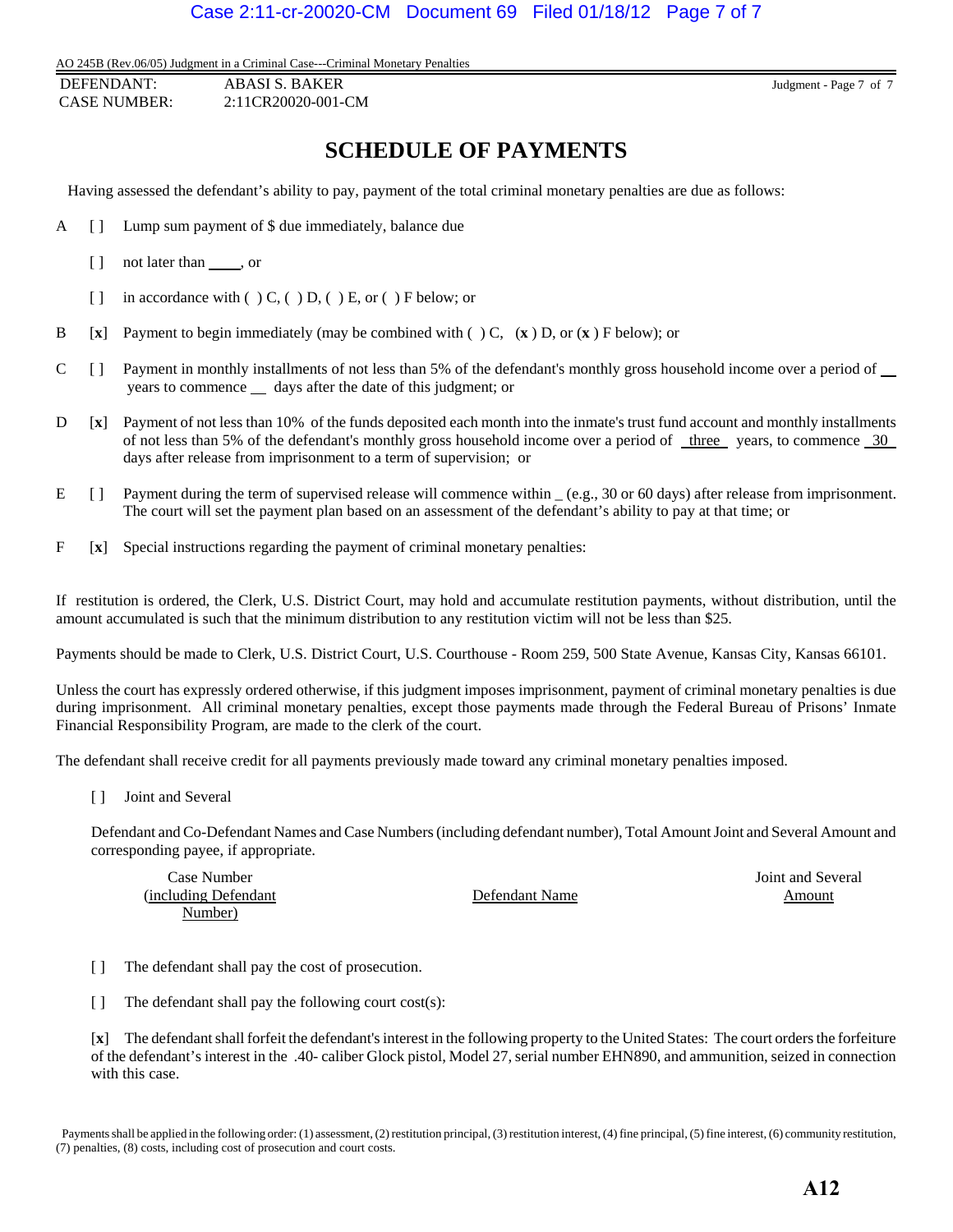AO 245B (Rev. 06/05) Criminal Judgment Attachment---Statement of Reasons

Page 1 of 4

DEFENDANT: **ABASI S. BAKER** CASE NUMBER: 2:11CR20020-001-CM DISTRICT: **KANSAS** 

## **STATEMENT OF REASONS**

#### **COURT FINDINGS ON PRESENTENCE INVESTIGATION REPORT**  $\bf{I}$

- $A \parallel$ The court adopts the presentence investigation report without change.
- $\bf{B}$  $\lceil x \rceil$ The court adopts the presentence investigation report with the following changes. (Check all that apply and specify court determinations, findings, or comments, referencing paragraph numbers in the presentence report, if applicable.) (Use page 4 if necessary.)
	- $\mathbf{1}$ [] Chapter Two of the U.S.S.G. Manual determinations by court (including changes to base offense level, or specific offense characteristics):
	- $\overline{2}$ [] Chapter Three of the U.S.S.G. Manual determinations by court (including changes to victim-related adjustments, role in the offense, obstruction of justice, multiple counts, or acceptance of responsibility):
	- $\overline{\mathbf{3}}$ [] Chapter Four of the U.S.S.G. Manual determinations by court (including changes to criminal history category or scores, career offender, or criminal livelihood determinations):
	- $\boldsymbol{4}$ [X] Additional Comments or Findings (including comments or factual findings concerning certain information in the presentence report that the Federal Bureau of Prisons may rely on when it makes inmate classification, designation, or programming decisions). The court finds that the restitution amount due to Check Into Cash in Olathe, Kansas, is \$1,300, rather than \$2,300 as reported in Part D of the presentence report. Accordingly, the court finds that the total amount of restitution owed is \$7,334, rather than \$8,334.
- $C \parallel$ The record establishes no need for a presentence investigation report pursuant to Fed.R.Crim.P. 32.

### II COURT FINDING ON MANDATORY MINIMUM SENTENCE (Check all that apply.)

- No count of conviction carries a mandatory minimum sentence.  $\mathbf{A}$  $\mathbf{u}$
- $\bf{B}$ **[X]** Mandatory minimum sentence imposed on Counts 2, 5, 8, 11, 14, 17, and 21.
- One or more counts of conviction alleged in the indictment carry a mandatory minimum term of imprisonment, but  $C \cap$ the sentence imposed is below a mandatory minimum term because the court has determined that the mandatory minimum does not apply based on
	- findings of fact in this case  $\mathsf{L}$
	- substantial assistance  $(18 \text{ U.S.C. } 8 \text{ 3553(e)})$  $\mathbf{u}$
	- the statutory safety valve  $(18 \text{ U.S. C. } 8 \text{ 3553(f)})$ П

### **III COURT DETERMINATION OF ADVISORY GUIDELINE RANGE (BEFORE DEPARTURES)**

Total Offense Level: 25 IV Criminal History Category: Imprisonment Range: 84 to 105 months - Cts. 1, 3, 4, 6, 7, 9, 10, 12, 13, 15, 16, 18, 20, 22 Imprisonment Range: 84 months - Ct. 2 consecutive Imprisonment Range: 25 years - Cts. 5, 8, 11, 14, 17, 21 consecutive Supervised Release Range: 1 to 3 years - Cts. 1, 3, 4, 6, 7, 9, 10, 12, 13, 15, 16, 18, 20 and 22 Supervised Release Range: 2 to 5 years - Cts. 2, 5, 8, 11, 14, 17 and 21 Fine Range: \$12,500 to \$125,000 [X] Fine waived or below the guideline range because of inability to pay.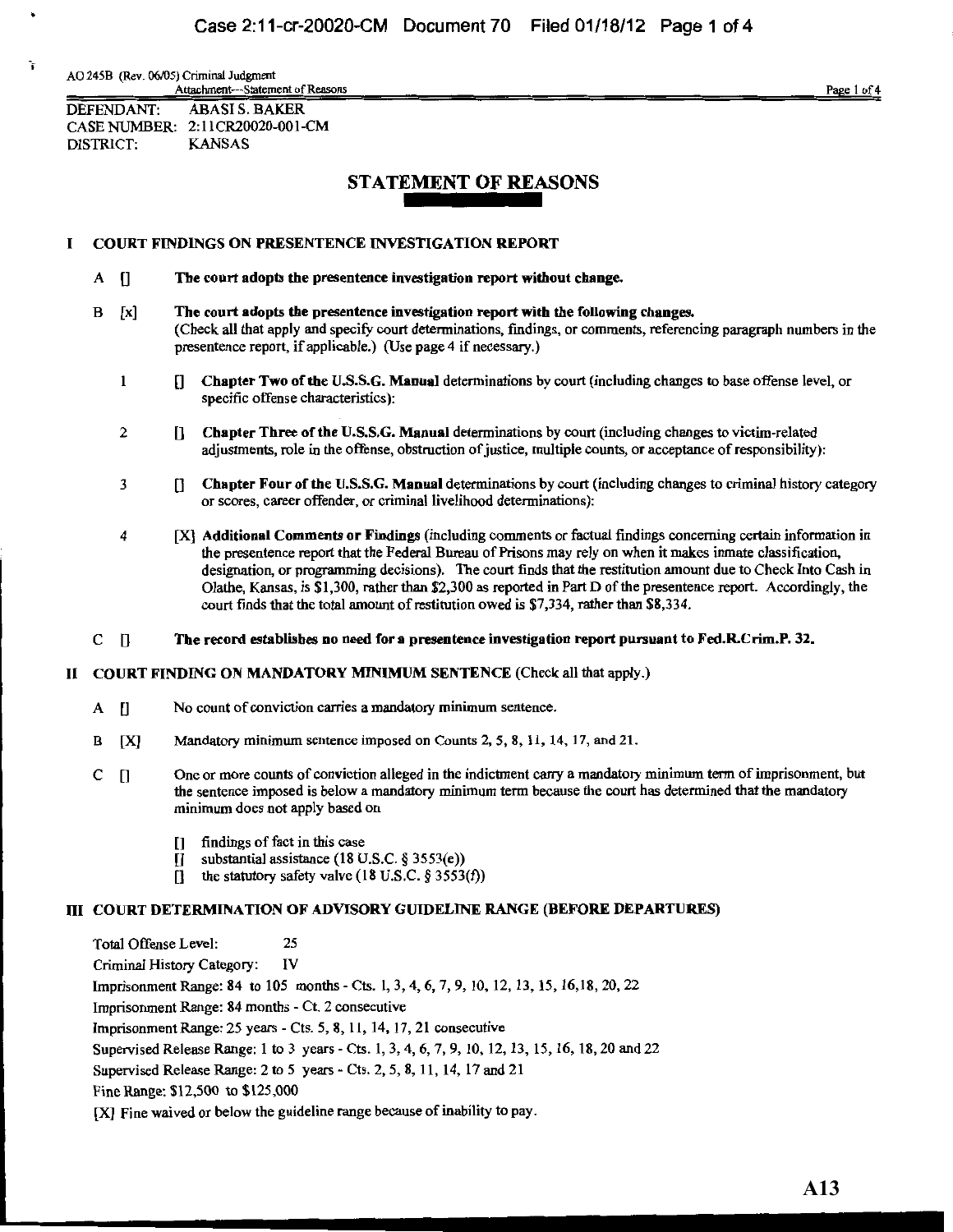AO 245B (Rev. 06/05) Criminal Judgment Attachment--Statement of Reasons

Page 2 of 4

DEFENDANT: ABASI S. BAKER CASE NUMBER: 2:11CR20020-001-CM **DISTRICT: KANSAS** 

## **STATEMENT OF REASONS**

### IV ADVISORY GUIDELINE SENTENCING DETERMINATION (Check only one.)

- $A$   $[X]$ The sentence is within an advisory guideline range that is not greater than 24 months, and the court finds no reason to depart.
- $\prod$ The sentence is within an advisory guideline range that is greater than 24 months, and the specific sentence is В imposed for these reasons. (Use page 4 if necessary.)
- C  $\mathbf{I}$ The court departs from the advisory guideline range for reasons authorized by the sentencing guidelines manual. (Also complete Section V.)
- D  $\prod$ The court imposes a sentence outside the advisory sentencing guideline system. (Also complete Section VI.)

#### DEPARTURES AUTHORIZED BY THE ADVISORY SENTENCING GUIDELINES (if applicable) v

- A The sentence imposed departs (Check only one.):
	- below the advisory guideline range; or
	- ñ. above the advisory guideline range.

#### **Departure based on** (Check all that apply.): в

- Plea Agreement (Check all that apply and check reason(s) below.):
	- 5K1.1 plea agreement based on the defendant's substantial assistance;
	- 5K3.1 plea agreement based on Early Disposition or "Fast-track" Program; Л
	- binding plea agreement for departure accepted by the court; п
	- plea agreement for departure, which the court finds to be reasonable;
	- plea agreement that states that the government will not oppose a defense departure motion.
- Motion Not Addressed in a Plea Agreement (Check all that apply and check reason(s) below.):  $\overline{2}$ 
	- 5K1.1 government motion based on the defendant's substantial assistance;
	- 5K3.1 government motion based on Early Disposition or "Fast-track" program;
	- government motion for departure;
	- defense motion for departure to which the government did not object;
	- defense motion for departure to which the government objected.  $\Pi$

Other than a plea agreement or motion by the parties for departure (Check reason(s) below.):

**Reason(s) for Departure (Check all that apply other than**  $5K1.1$  **or**  $5K3.1.$ **)** 

| П            | 4A1.3  | Criminal History Inadequacy                | 5K2.1              | Death                             | 5K2.11        | Lesse |
|--------------|--------|--------------------------------------------|--------------------|-----------------------------------|---------------|-------|
| n            | 5H1.1  | Age                                        | 5K2.2              | Physical Injury                   | 5K2.12        | Coero |
| $\mathbf{u}$ | 5H1.2  | <b>Education and Vocational Skills</b>     | 5K2.3              | Extreme Psychological Injury      | <b>5K2.13</b> | Dimi  |
| $\mathbf{u}$ | 5H1.3  | Mental and Emotional Condition             | 5K <sub>2.4</sub>  | Abduction or Unlawful Restraint   | 5K2.14        | Publi |
| П            | 5H1.4  | Physical Condition                         | 5K2.5              | Property Damage or Loss           | 5K2.16 Volu   |       |
| U            | 5H1.5  | <b>Employment Record</b>                   | 5K2.6              | Weapon or Dangerous Weapon        | 5K2.17        | High- |
| n            | 5H1.6  | Family Ties and Responsibilities           | 5K2.7              | Disruption of Government Function | 5K2.18        | Viole |
| 0            | 5H1.11 | Military Record, Charitable Service,       | 5K2.8              | <b>Extreme Conduct</b>            | 5K2.20        | Aber  |
|              |        | Good Works                                 | 5K <sub>2</sub> .9 | Criminal Purpose                  | 5K2.21        | Dism  |
| П            | 5K2.0  | Aggravating or Mitigating Circumstances [] | 5K2.10             | Victim's Conduct                  | 5K2.22        | Age o |
|              |        |                                            |                    |                                   | 5K2.23        | Disch |

r Harm

- ion and Duress
- nished Capacity
- : Welfare
- htary Disclosure of Offense
- Capacity, Semiautomatic Weapon
- nt Street Gang
- ant Behavior
- issed and Uncharged Conduct
- or Health of Sex Offenders
- arged Terms of Imprisonment
- Other guideline basis (e.g., 2B1.1 commentary)

Explain the facts justifying the departure. (Use page 4 if necessary.)

Other 3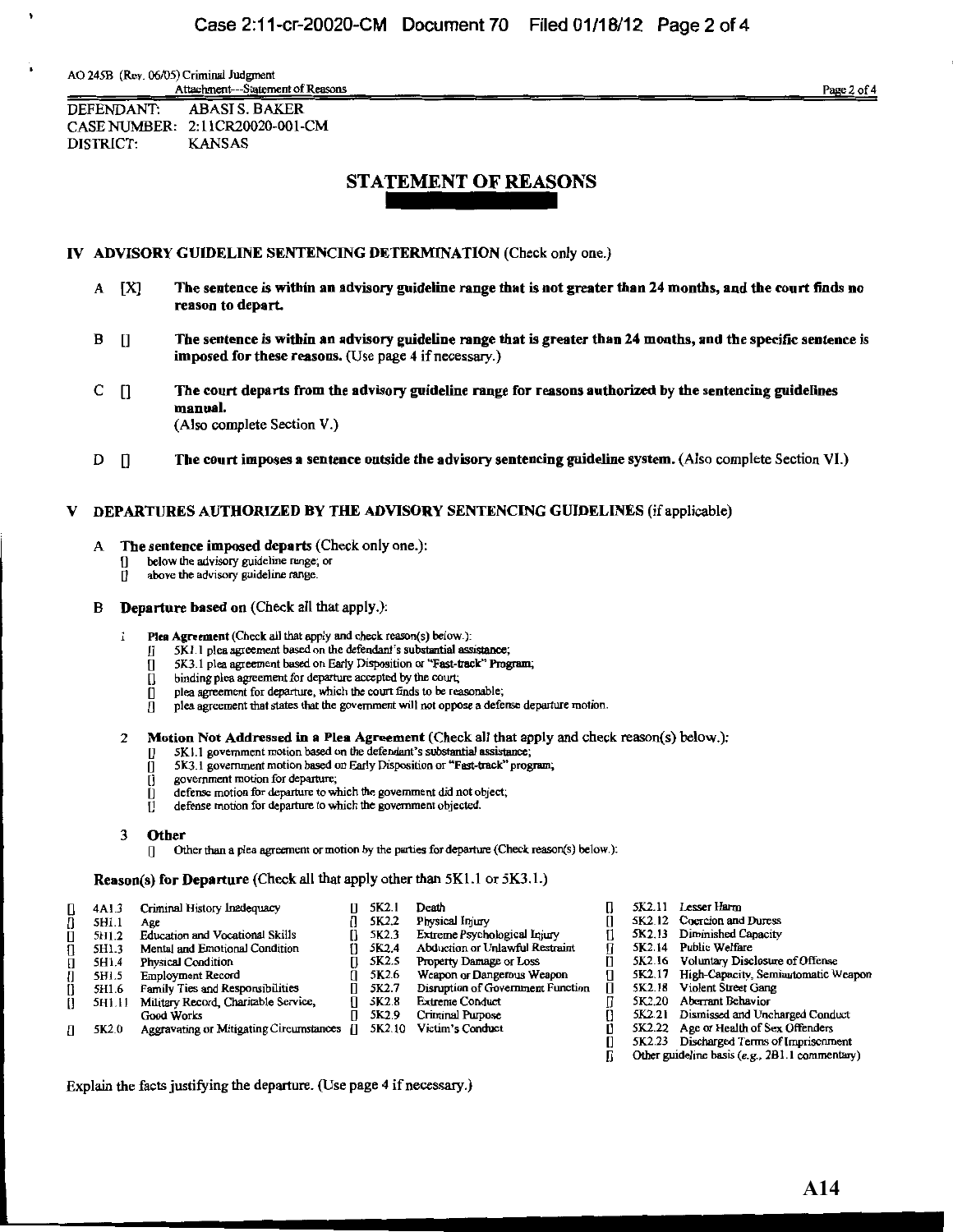AO 245B (Rev. 06/05) Criminal Judgment Attachment---Statement of Reasons

Page 3 of 4

**DEFENDANT: ABASI S. BAKER** CASE NUMBER: 2:11CR20020-001-CM **KANSAS** DISTRICT:

## **STATEMENT OF REASONS**

### VI COURT DETERMINATION FOR SENTENCE OUTSIDE THE ADVISORY GUIDELINE SYSTEM (Check all that apply.)

- A The sentence imposed is (Check only one.):
	- [] below the advisory guideline range; or
	- $\prod$  above the advisory guideline range.
- B Sentence imposed pursuant to (Check all that apply.):
	- $\mathbf{1}$ **Plea Agreement** (Check all that apply and check reason(s) below.):
		- binding plea agreement for a sentence outside the advisory guideline system accepted by the court; п
		- plea agreement for a sentence outside the advisory guideline system, which the court finds to be reasonable, П
		- plea agreement that states that the government will not oppose a defense motion to the court to sentence outside the guideline system.
	- 2 Motion Not Addressed in a Plea Agreement (Check all that apply and check reason(s) below.):
		- government motion for a sentence outside of the advisory guideline system,
		- defense motion for a sentence outside of the advisory guideline system to which the government did not object;
		- n defense motion for a sentence outside of the advisory guideline system to which the government objected.
	- $\overline{3}$ Other
		- [] Other than a plea agreement or motion by the parties for a sentence outside of the guideline system (Check reason(s) below.):

### Reason(s) for Sentence Outside the Advisory Guideline System (Check all that apply.)

- the nature and circumstances of the offense and the history and characteristics of the defendant pursuant to 18 U.S.C. § 3553(a)(1);
- to reflect the seriousness of the offense, to promote respect for the law, and to provide just punishment for the offense (18 U.S.C. § 3553(a)(2)(A));
- to afford adequate deterrence to criminal conduct (18 U.S.C. § 3553(a)(2)(B));  $\mathbf{u}$
- to protect the public from further crimes of the defendant (18 U.S.C. § 3553(a)(2)(C)); łП.
- to provide the defendant with needed educational or vocational training, medical care, or other correctional treatment in the most effective manner (18 U.S.C. n.
- § 3553(a)(2)(D));
- to avoid unwarranted sentencing disparities among defendants (18 U.S.C. § 3553(a)(6));
- to provide restitution to any victims of the offense  $(18 \text{ U.S.C. } § 3553(a)(7))$ .

Explain the facts justifying a sentence outside the advisory guideline system. (Use page 4 if necessary.)